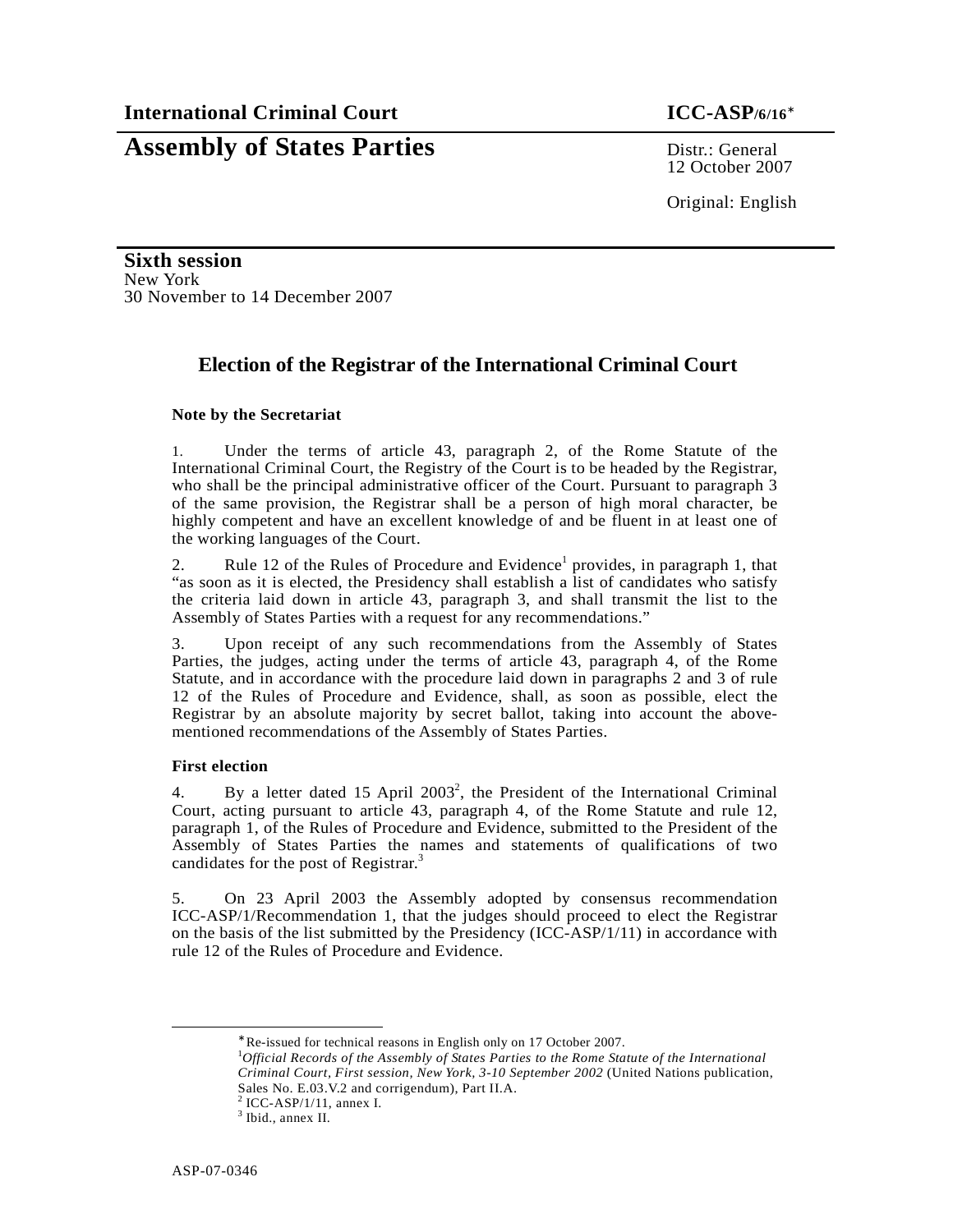6. On 24 June 2003, following the recommendation by the Assembly, the judges meeting in plenary session, in accordance with the procedure laid down in paragraphs 2 and 3 of rule 12 of the Rules of Procedure and Evidence, elected Mr. Bruno Cathala (France) Registrar of the International Criminal Court for a period of five years, beginning on 3 July 2003.

### **Second election**

7. By a letter dated 5 October 2007 (see annex I), the First Vice-President of the International Criminal Court, judge Akua Kuenyehia, acting pursuant to article 43, paragraph 4, of the Rome Statute and rule 12, paragraph 1, of the Rules of Procedure and Evidence, submitted to the President of the Assembly of States Parties the names and statements of qualifications of 10 candidates for the post of Registrar: Ms. Silvana Arbia (Italy); Mr. Richard Chetwynd (United Kingdom of Great Britain and Northern Ireland); Ms. Annunziata Ciaravolo (Italy); Mr. Adama Dieng (Senegal); Mr. John Hocking (Australia); Ms. Blanca Pastor Borgoñón (Spain); Ms. Kalyani Pillay (South Africa); Mr. Klaus Rackwitz (Germany); Mr. Rama Rao Sankurathripati (India) and Mr. Markus Zimmer (Switzerland and the United States of America) (see annex II).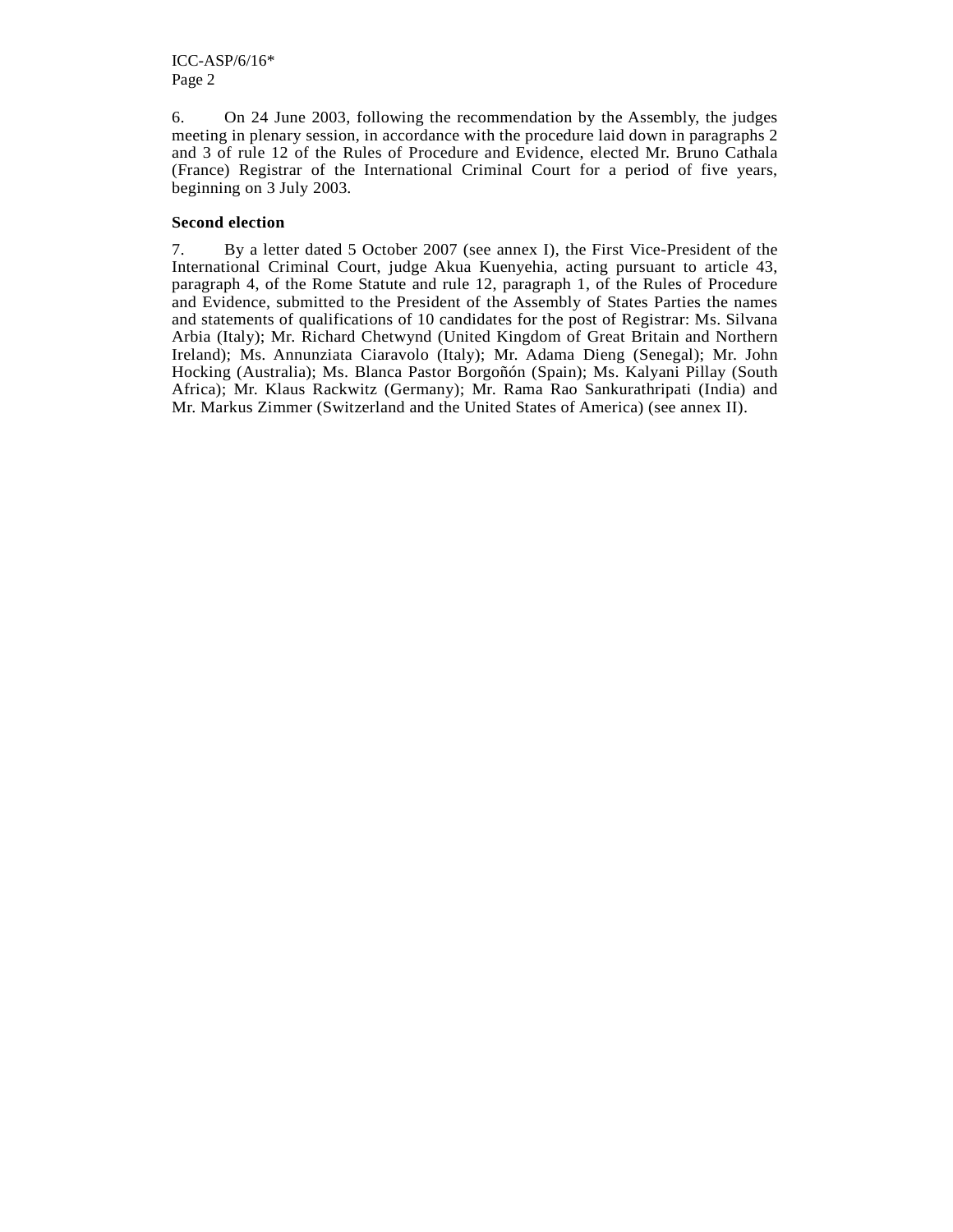### **Annex I**

### **Letter dated 5 October 2007 from the Vice President of the International Criminal Court addressed to the President of the Assembly of States Parties to the Rome Statute of the International Criminal Court**

[Original: English]

Further to the President's letter of 5 June 2007 and in his absence, I have the honour to submit to the Assembly of States Parties a shortlist of candidates for the post of Registrar of the International Criminal Court ("the Court") who meet the criteria set out in article 43, paragraph 3, of the Rome Statute of the Court ("the Statute"). This is in accordance with article 43, paragraph 4, of the Statute and rule 12, paragraph 1, of the Rules of Procedure and Evidence ("the Rules").

 From the 97 candidacies received by the Court for the post of Registrar, following a widely publicized vacancy announcement, the Presidency has identified 10 candidates who best meet the requirements set out in the Statute. They are, in alphabetical order, the following:

Ms. Silvana Arbia (Italy);

Mr. Richard Chetwynd (United Kingdom);

Ms. Annunziata Ciaravolo (Italy);

Mr. Adama Dieng (Senegal);

Mr. John Hocking (Australia);

Ms. Blanca Pastor Borgoñón (Spain);

Ms. Kalyani Pillay (South Africa);

Mr. Klaus Rackwitz (Germany);

...

Mr. Rama Rao Sankurathripati (India); and

Mr. Markus Zimmer (Switzerland and the United States of America).

 Copies of the curricula vitae and letters of motivation of the aforementioned candidates are annexed hereto.

 The Presidency of the Court kindly requests from the Assembly of States Parties any recommendations that it may wish to make in accordance with article 43 of the Statute and rule 12 of the Rules.

(*Signed*) Akua Kuenyehia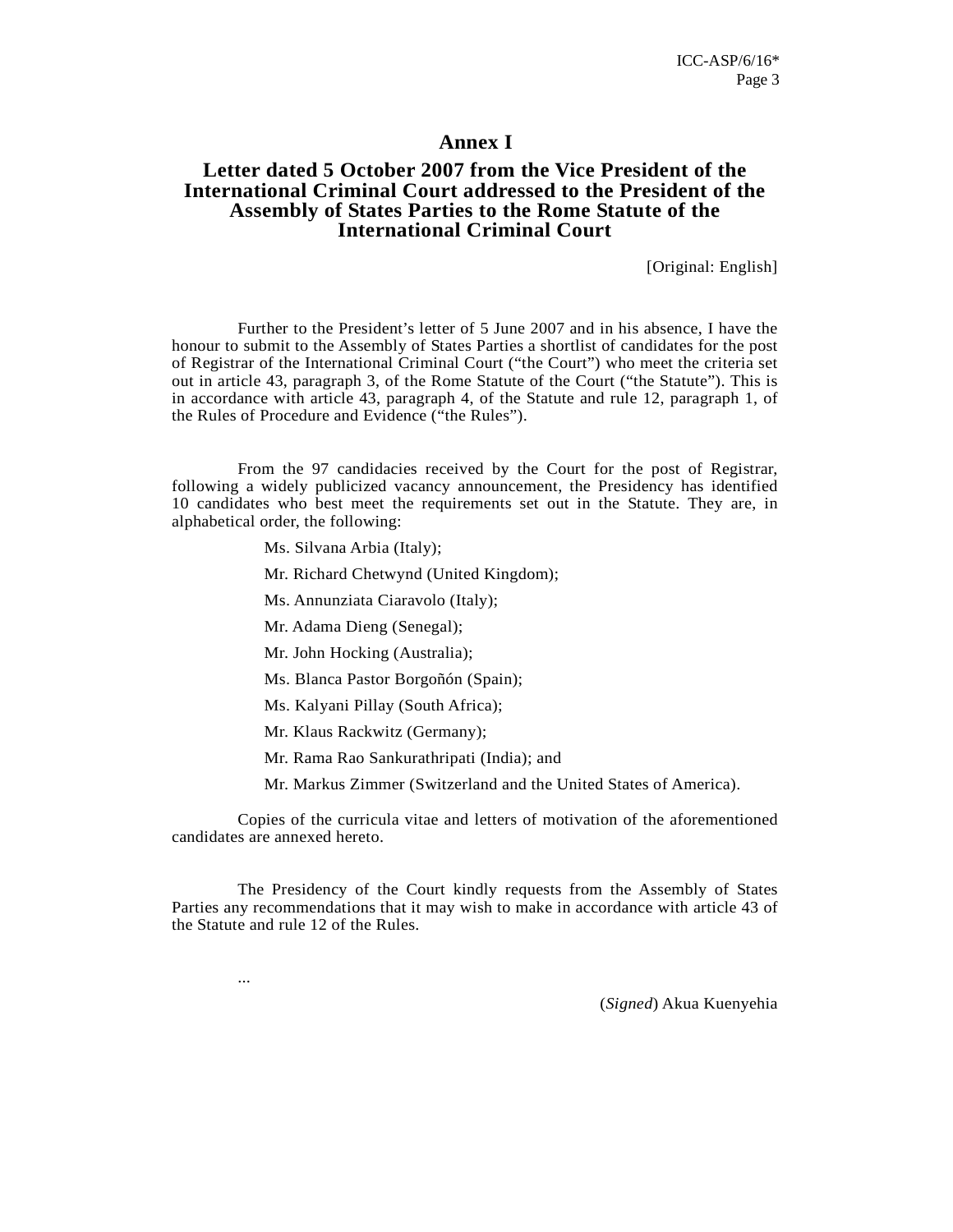# **Annex II**

# **Alphabetical list of candidates**

# **Contents**

| Name and nationality                                              | Page |
|-------------------------------------------------------------------|------|
|                                                                   | 5    |
|                                                                   | 9    |
|                                                                   | 13   |
|                                                                   | 19   |
|                                                                   | 24   |
|                                                                   | 28   |
|                                                                   | 31   |
|                                                                   | 34   |
|                                                                   | 40   |
| 10. Zimmer, Markus (Switzerland and the United States of America) | 48   |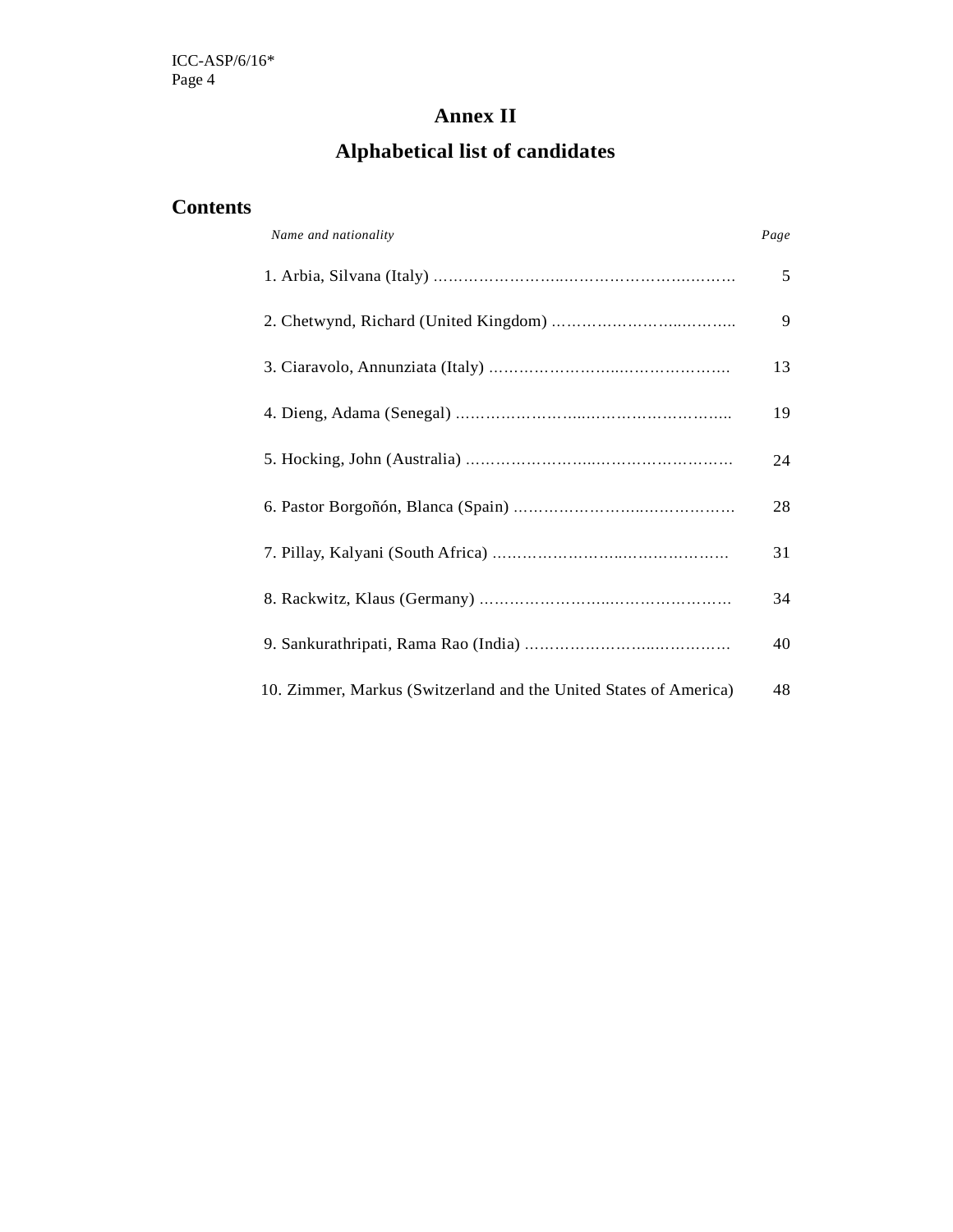### **Annex III**

### **Alphabetical list of candidates, with statements of qualifications**

### **1. Arbia, Silvana (Italy)**

[Original: English]

#### **Letter of motivation**

I have applied for the above mentioned post because from the time I was working for the establishment of the Rome Statute of the International Criminal Court, as member of Italian delegation in the Diplomatic Conference in Rome, in 1998, I have been convinced that only an efficient International Criminal Court and a real implementation of the complementarity, could ensure a sufficient standard of equal justice in the world. Only concrete results and achievements can build trust in a judicial institution.

To that end it is necessary, at the present stage, to develop the policies and procedures of the International Criminal Court (ICC) though the application of best knowledge and expertise.

Having gained experience over 31 years in legal and judicial matters, I am prepared to work efficiently not only in developing the ICC's policies and procedures, but also in implementing those policies and procedures.

It is my view that such development also depends on the capacity of the institution to benefit from the previous experience of the ad hoc Tribunals (the International Criminal Tribunal for the former Yugoslavia [ICTY] and the International Criminal Tribunal for Rwanda [ICTR]). In this regard my eight years of experience in the ICTR could help a coherent transition.

My extensive knowledge of all judicial proceedings could be of specific benefit in establishing external and internal relations with a view to creating a modern and efficient cooperation between the institution and States and external organizations.

As a career judge in Italy, I have supervised the work of the Registry developing its efficiency through the introduction of sophisticated electronic tools and databases.

If I am appointed as Registrar, I will pay special attention to the transparency and efficiency of the institution, in order to gain the trust not only of States but also of individuals.

I would develop and maintain efficiency and transparency in recruitment processes, optimization of resources, in a realistic vision of needs and workplans.

Economy and best practices will be duly considered and applied in all relevant procedures.

 As a woman I would have an opportunity to show my capacities and my ability in performing to the satisfaction of all bodies and individuals concerned the duties of the ICC Registrar, working with assiduity and strength for the goals of the ICC.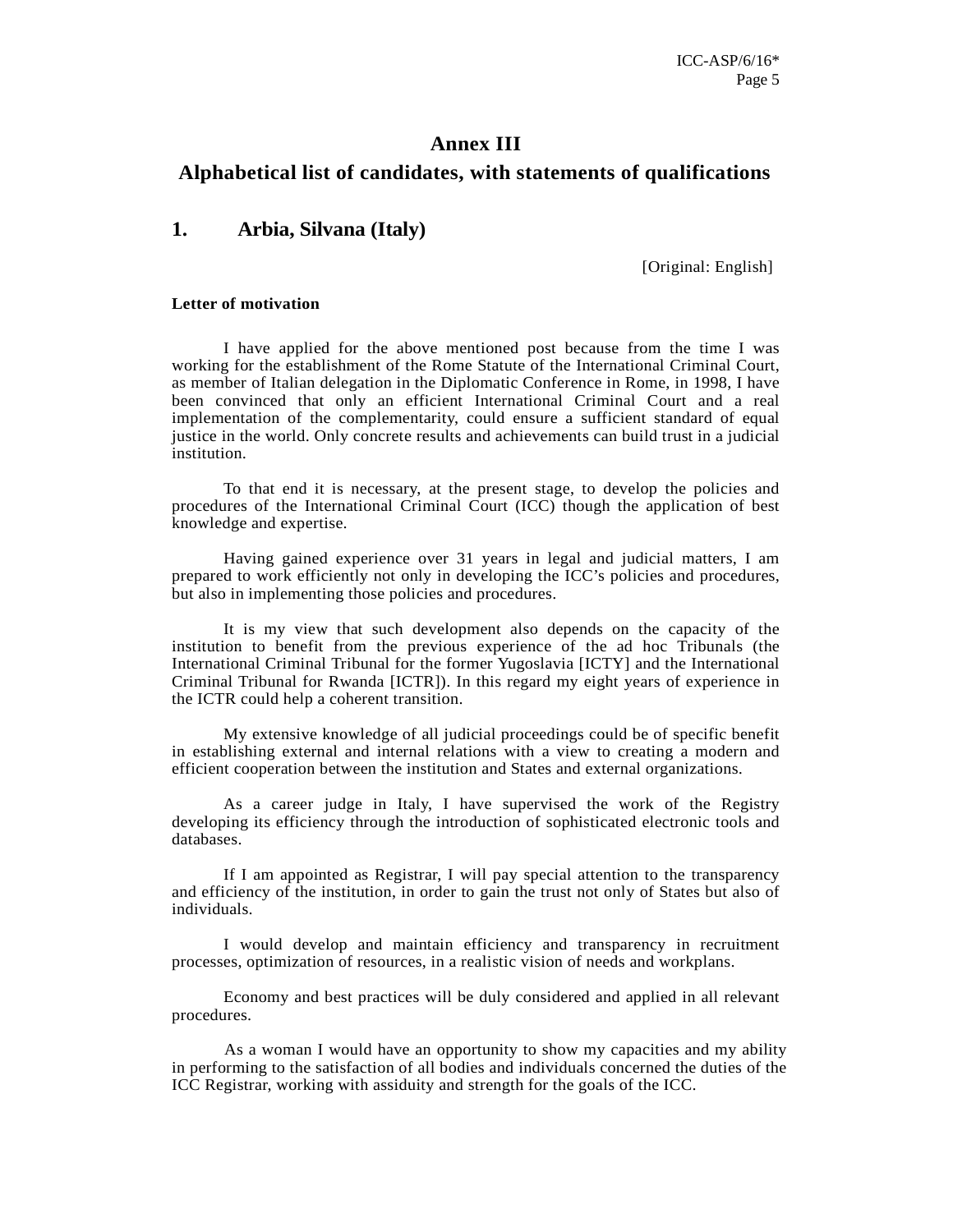### **Statement of qualifications**

#### **Education**

Laurea in giurisprudenza. Padova University, Italy, February 1976.

Post lauream courses:

- Canadian Human Rights Foundation, Montreal, 1995.
- The Hague Academy of International law, 1991, 1992, 1993.
- Academy of European Law, Florence, 1990.
- International Institute of Human Rights René Cassin, 1989.<br>• Practice on computerized processing of indicial procedures
- Practice on computerized processing of judicial procedures since 1981.
- Advocacy training, Arusha, December 2001, February 2003.
- Result-based Budget Training, United Nations International Criminal Tribunal for Rwanda (ICTR), Arusha, April 2003.

#### **Professional skills and/or expertise**

- Judicial practice as prosecutor and judge
- International law
- Penal law and procedural law
- Human rights
- Juridical database.

#### **Relevant main work experiences**

- 1976-1978: Lawyer in a law firm, called to the Bar, Venice.
- June 1979: Accession to the profession of judge and prosecutor through public competitive examination.
- 1979-1982: Judge and public prosecutor, Venice.
- 1983-1988: Judge on criminal and labor cases, Venice.
- 1988-1993: Judge in Rome.
- 1993-1998: Judge of Appeal's Chamber I, on criminal cases (organized crimes at internal and international level, money-laundering, international traffic in drugs, corruption and violation, child abuse).
- 30 June 1999: Promoted to the rank of magistrate of the Supreme Court of Cassation.
- Since 24 October 1999: appointed as Senior Trial Attorney, in the Office of the Prosecutor of the United Nations International Criminal Tribunal for Rwanda (ICTR). From October 1999 to May 2003, 12 new indictments were finalized and confirmed under my responsibility. I have been in charge of 22 pre-trial cases.

Leading the prosecution of the biggest case before ICTR ("Butare case") with six accused, including a former Minister of Family and Women's Affairs, who is thus far the only woman charged with genocide, crimes against humanity and rape before the international criminal justice system. Leading the prosecution of Seromba case, the first Catholic priest charged with genocide and crimes against humanity and convicted for those crimes.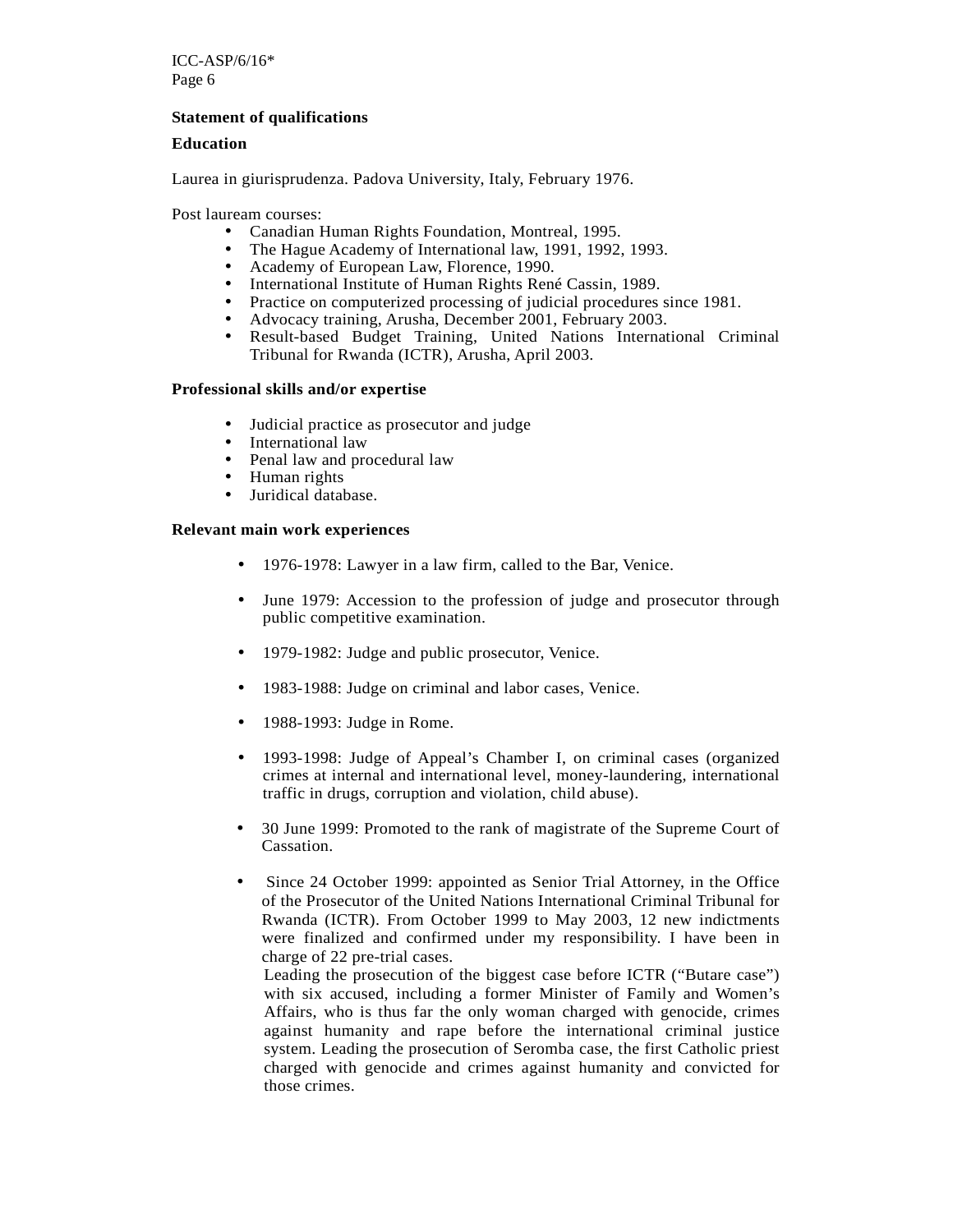- 15 December 2001 to 20 December 2002: appointed as Acting Chief of Prosecutions, supervising around 92 staff including 8 trial teams.
- Since 1 July 2007: promoted to the position of Chief of prosecutions involving the direction and management of 12 trial teams, the Evidence Unit, and the Investigations Section.

### **Other relevant work experiences**

- Lecturer on human rights, LUISS University, Rome (1989-1993).
- Teacher of human rights at police officers' school, Rome (1990-1992).
- Teacher of electronic database "Italgiure Find", CED, Court of Cassation (1987-1989).
- Member of the editorial staff of the magazine "I diritti dell'uomo, cronache e battaglie", Rome (from 1989).
- Consultant for NGO CRIC on protection of human rights in illegal immigrations.
- Responsible and co-coordinator of project "Persone senza status" received by the European Commission in the European Year against Racism (1997).
- Appointed as representative of the Italian Ministry of Justice at the International Seminar on "Violence against minors" reporting on "European joint action and Italian law to fight trafficking in human beings and sexual exploitation of children", Madrid 3-6 November 1997.
- Appointed as representative of Italian Ministry of Justice at the Grotius programme - International Seminar on "Crime victims", Rome 27-29 May 1999.
- Appointed as representative of Italian Ministry of Justice at the International seminar on "crime victims in the European Union", Umea, Sweden, 1999.
- Appointed as Expert in Expertise mobilization in Bulgaria on "Moneylaundering", by European Commission, Technical Assistance Information Exchange Office- Reference N102, March 1998 (Contract n.012/98).
- Appointed as Italian delegate to the Diplomatic Conference for the establishment of an International Criminal Court, Rome, June-July 1998.
- Guest speaker at the Master on International and transnational crime, Teramo, February 2003.
- Guest speaker at the international seminar on: La ricerca per la pace in Italia, attori, strategie e risorse, Universita di Padova, 25 October 2003.

#### **Most relevant publications**

- Essay on police proceedings, I provvedimenti di polizia (Nuovissimo Digesto, Utet, 1986).
- Essay on "La Giurisprudenza italiana e la Convenzione Europea dei diritti dell'Uomo", Rivista internazionale dei Diritti dell'Uomo, Milano, N.1/1999 (European Convention on human rights and domestic Italian law).
- Essay on International Convention on children rights (Edizioniscientifiche italiane, 1994).
- Report on juridical issues about immigrate children "I minori extracomunitari: problemi giuridici", XV International meeting, Child Health Plan '98, Ancona, Italy, 1998-05-28/30, Editor: G.M.Caramia, pp. 83-95.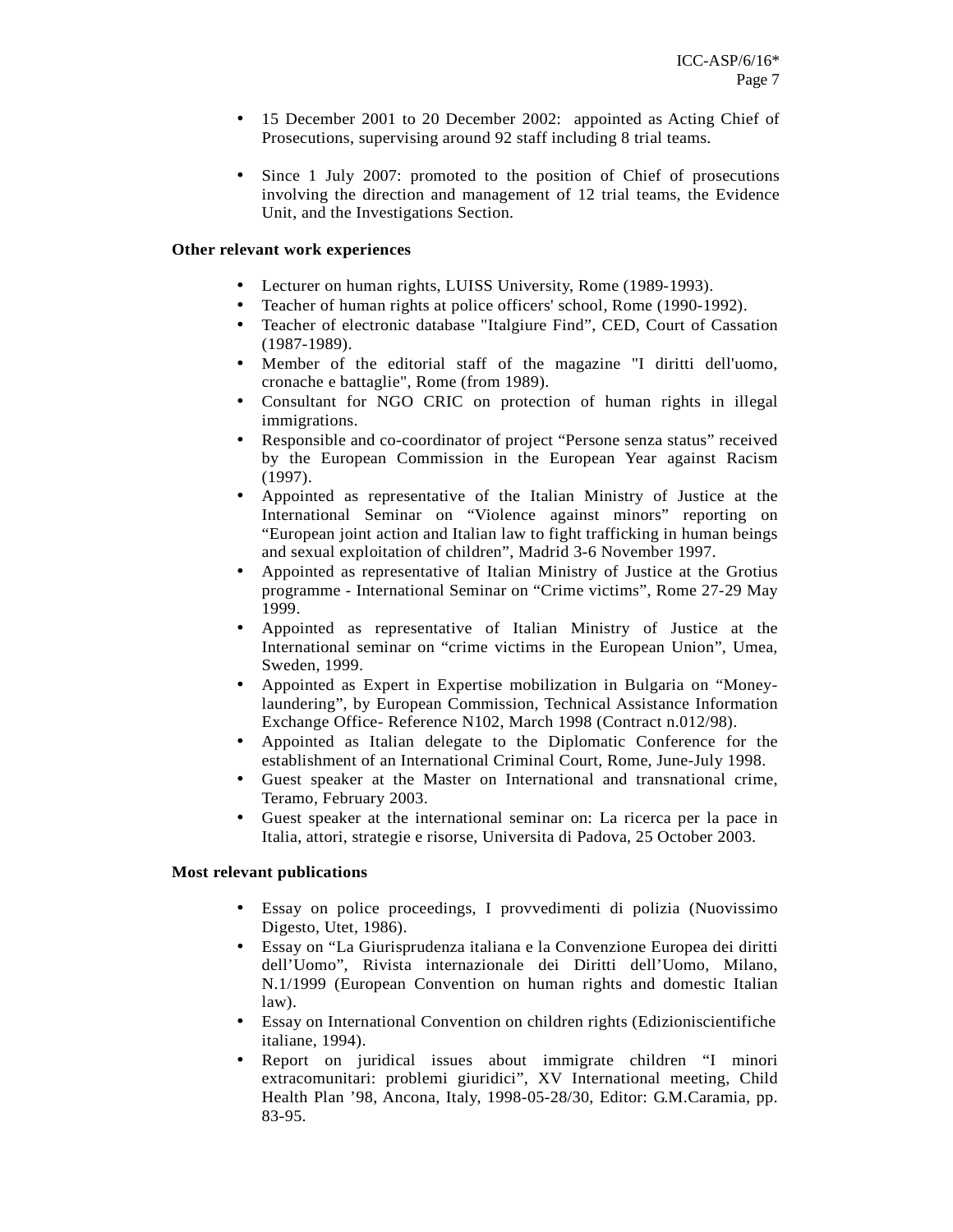• Commentario breve ai Trattati della Comunità e dell'Unione europea, edited by Fausto Pocar, published by Cedam, Padova 2001 (commentary sub articles 39/42; 125/130; 136/140).

### **Presentations to national and international seminars on the following topics**

- L'elemento oggettivo del sequestro di persona. Linee evolutive della giurisprudenza italiana, XXVII International Course for magistrates, Centro studi Luigi Severini, Perugia, Italy, September 1980.
- Il diritto alla rettifica alla luce delle recenti riforme, XXVIII International Course for magistrates, Centro studi Luigi Severin, Perugia, Italy, September 1981.
- Aspetti privatistici del diritto alla salute, C.I.D.I.S. Conference, Jesolo, Italy, 1981. Istituzione del giudice di pace nell'ordinamento giuridico italiano, XXIX International Coursefor magistrates, Centro studi Luigi Severin, Perugia, Italy, September 1982.
- Il principio di specialitá nell'estradizione, XXX International Course for magistrates, Centro studi Luigi Severini, Perugia, Italy, September 1983
- Banche dati e segreto professionale, INFOLEX, Venezia, Italy, 1987.
- Presentation to the Conference on "Tutela dei diritti umani: il contributo italiano, Session II, Diritto di asilo e motivi umanitari, Rome, May, 1994, ISG, CNR.

### **Languages**

- Mother tongue: Italian
- Other languages: Fluency in English
	- Fluency in French Basic Spanish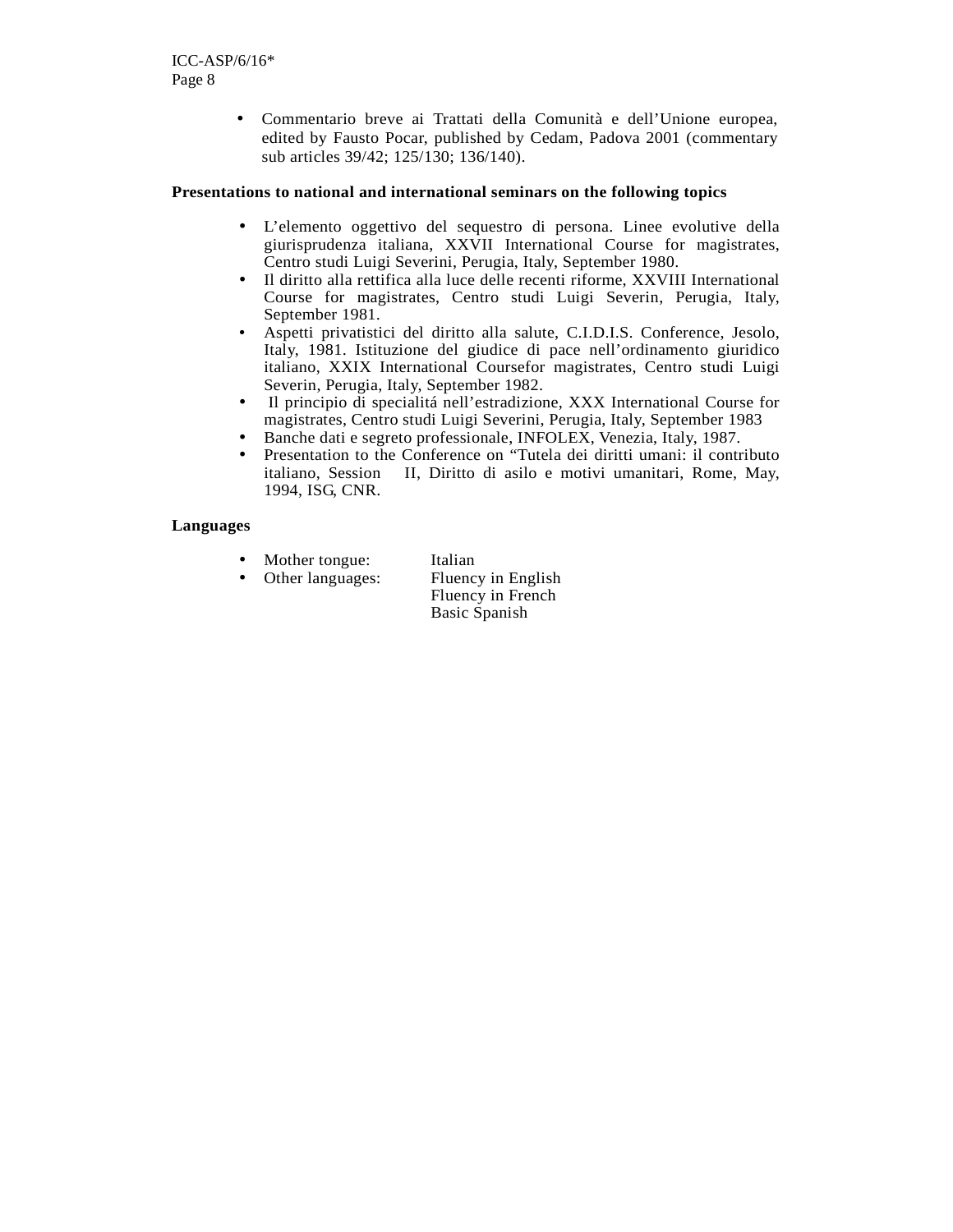### **2. Chetwynd, Richard (United Kingdom)**

[Original: English]

#### **Letter of motivation**

I believe most strongly in the rule of law. I also believe that a vital element in any legal system supporting the rule of law is a judiciary which is perceived as being capable of delivering impartial and clear decisions. In a national context it is quite clear that a breakdown of the rule of law can have dire consequences for civil society and government alike. I witnessed this first hand in the Solomon Islands and Sierra Leone. In the former the judiciary was, in the main, well respected. It was not tainted with corruption. Decisions emanating from the courts were generally regarded as fair and honest and were complied with even after the coup in 2000 when every other organ of government collapsed. In the latter the judiciary were seen as part of the earlier problems leading to the 10 year civil war. The courts were thought to be full of political appointees and seen as corrupt with the result that they did not have public respect and they struggled, and still struggle, to maintain their decorum, integrity and authority.

It was also obvious from reactions in Solomon Islands and Sierra Leone that the public wanted "justice" as part of any reconciliation process. It was not a desire necessarily to punish those guilty of offences but there was a need to ensure that those who were victims had somewhere to tell their stories.

In an international context I believe that the International Criminal Court (ICC) is an important part of an international system to support the international rule of law, to uphold the rights and obligations imposed on nations by treaties and conventions (for example the United Nations Convention on the Prevention and Punishment of the Crime of Genocide). In terms of access to justice the ICC is a valuable addition to existing national courts and processes.

The role of a judicial administrator or Registrar is a pivotal one in any court and it should facilitate the work of the judiciary. The role calls for particular skills and I believe I have them.

I have honed my organisational skills over a period in excess of 15 years in difficult situations. I have had to work within tight budgets and to strict deadlines. I have had to build systems using improvisation and innovation because of the lack of resources. I am adept at prioritising the needs of the court.

I have always made sure that the link between the professional members of any court and the support staff are sound so as to enable both to do their work with the minimum of aggravation. I feel it is important to provide the maximum possible assistance to both.

I also think it is crucial to build and maintain links between the court and the "outside world" such as the general public, the media and executive organisations. This promotes transparency and helps avoid any claims of encroachment on national sovereignty. It also assists in sustaining a proactive system in relation to case management and the efficient disposal of work before the court. It develops an appreciation that the court is but part of the process of criminal justice. In my work I have always been mindful of cultural or religious differences.

My work has to date has also involved extensive contact with government bodies and executive members. I have found that an ability to explain things simply and precisely in those situations is invaluable. Indeed, it is an approach which is necessary in all aspects of the work of a Registrar.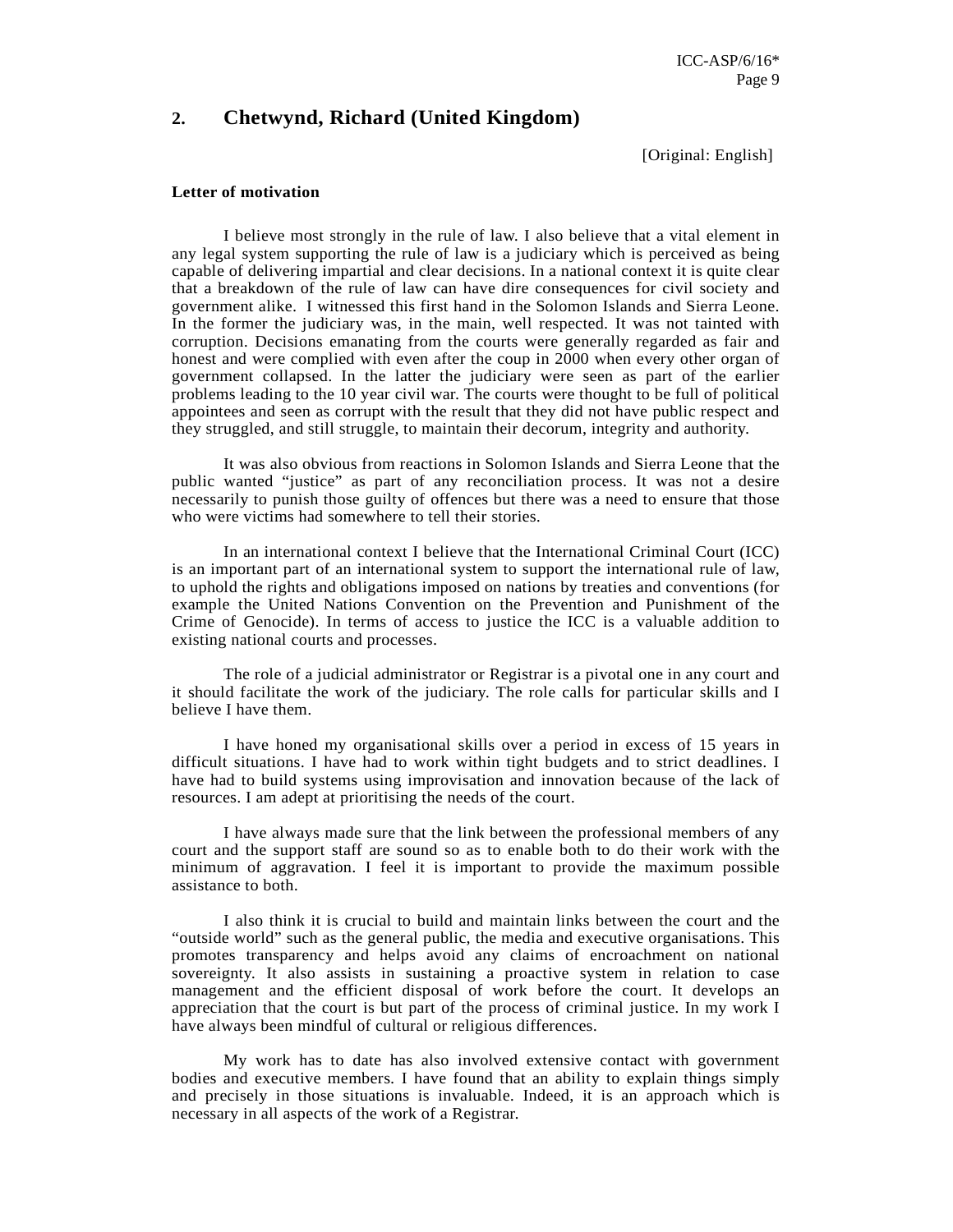I have endeavoured to use modern technology when ever and where ever appropriate. I have found that on occasion modern technology can create additional complications as well as make life easier. I have therefore always tried to use modern technology in simple ways.

In summary, I am confident in my abilities to manage and administer the Court.

#### **Statement of qualifications**

| Date of birth:    | 15 February 1950      |
|-------------------|-----------------------|
| Nationality:      | <b>British</b>        |
| Personal details: | Married (no children) |

#### **Education**

| From 1963 to 1969                                                             | Trowbridge Boys' High School Trowbridge Wilts. (7 O' levels<br>and $2 \text{ A'}$ levels)<br>(In my final two years I was a House Captain and in my final<br>year I was made Deputy Head Boy. I represented the school in<br>athletics, rugby, football, basket ball and swimming) |
|-------------------------------------------------------------------------------|------------------------------------------------------------------------------------------------------------------------------------------------------------------------------------------------------------------------------------------------------------------------------------|
| From 1972 to 1976<br>Brunel University Uxbridge Middlesex. (Bachelor of Laws) |                                                                                                                                                                                                                                                                                    |
| From 1977 to 1977                                                             | Bristol Polytechnic. [Law Society Professional exams (part II)]                                                                                                                                                                                                                    |
| <b>Professional</b>                                                           | Admitted to Roll of Solicitors in 1979                                                                                                                                                                                                                                             |
| Languages                                                                     | English – fluent spoken and written<br>French – conversational<br>German – conversational<br>Pidgin – fluent spoken and written<br>Krio – basic spoken                                                                                                                             |

#### **Countries of work experience**

- England: as a solicitor at all levels from trainee (Articled Clerk) to partner and on own account
- Solomon Islands: as Registrar of the High Court, Chief Magistrate and Commissioner of the High Court
- Sierra Leone: as Master and Registrar of the High Court of Sierra Leone

#### **Specialist fields of expertise**

Judicial administration, resource management, project management, budgeting and financial control, human resources management, mentoring, training, all aspects of the law, aid in developing countries and post conflict situations, mediation, conflict resolution. Computer literate (Linux, Windows NT administrator, competent in Microsoft Office programs, Word Perfect and Open Office, manager of internet and email distribution programs (Wingate and MDaemon), competent in accounts software).

#### **Professional Experience**

1977 to 1979 Messrs Trethowans Solicitors Salisbury Wilts (Articled Clerk)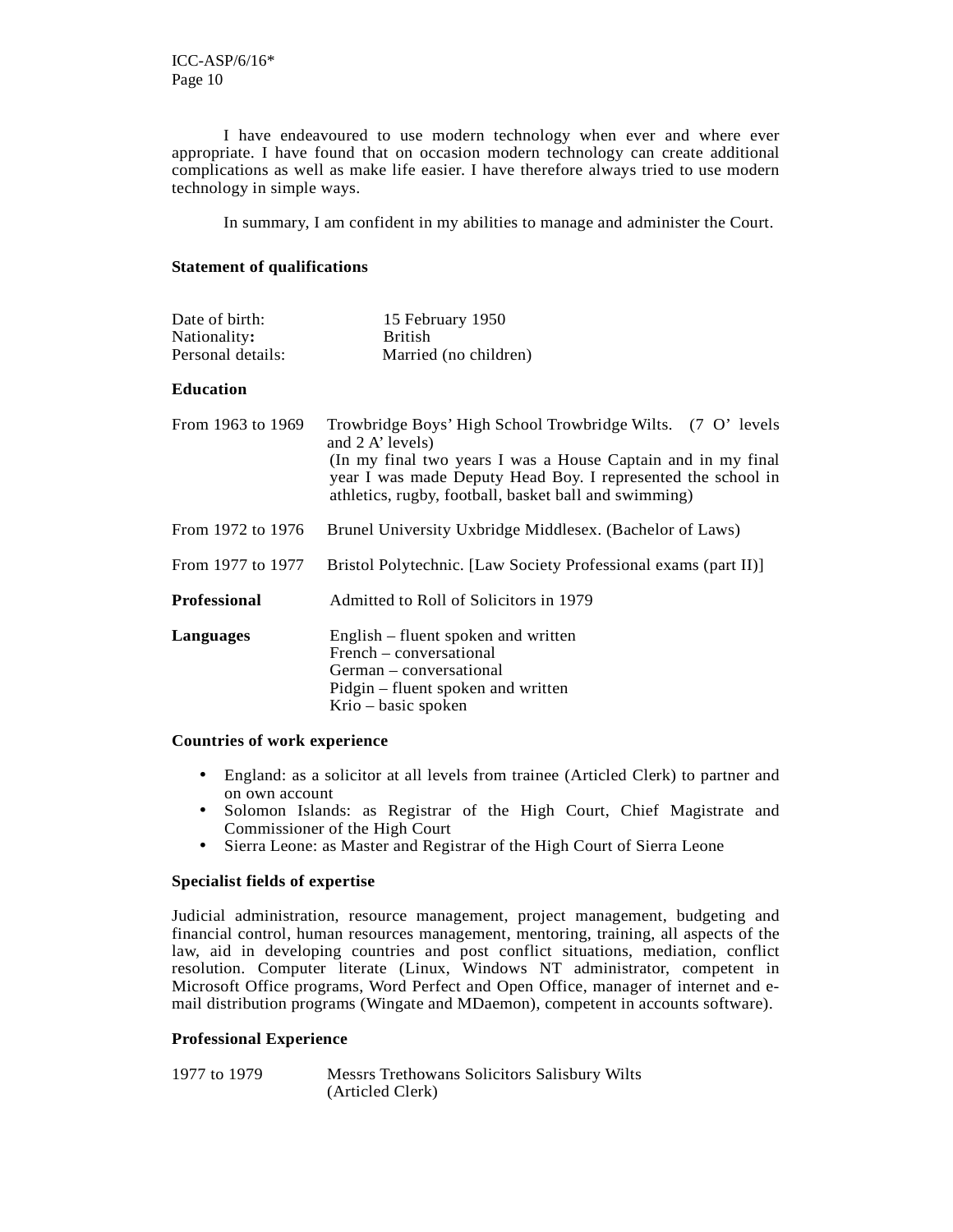| 1979 to 1982 | Messrs J D Leadley-Brown Solicitors Callington Cornwall<br><b>Assistant Solicitor</b><br>Employed to start a litigation department as litigation assistant.                                                                                                                                                                                                                                                                                                                                                                                                                                                                                                                                                                                                                                                                                                                                                                                                                                                                                                                                                                                                                                                                                                                                                                                                                         |
|--------------|-------------------------------------------------------------------------------------------------------------------------------------------------------------------------------------------------------------------------------------------------------------------------------------------------------------------------------------------------------------------------------------------------------------------------------------------------------------------------------------------------------------------------------------------------------------------------------------------------------------------------------------------------------------------------------------------------------------------------------------------------------------------------------------------------------------------------------------------------------------------------------------------------------------------------------------------------------------------------------------------------------------------------------------------------------------------------------------------------------------------------------------------------------------------------------------------------------------------------------------------------------------------------------------------------------------------------------------------------------------------------------------|
| 1982 to 1983 | Messrs Gill Akaster Leest and Russell Solicitors of Plymouth<br>and Plympton Devon<br>Manager of a newly opened branch office, in Plympton Devon,<br>specializing mainly in litigation but also involved in all areas of<br>the law.                                                                                                                                                                                                                                                                                                                                                                                                                                                                                                                                                                                                                                                                                                                                                                                                                                                                                                                                                                                                                                                                                                                                                |
| 1983 to 1985 | Messrs Bennett & Co Solicitors Truro Cornwall<br>Litigation manager specialising in criminal defence work but<br>also working in all other litigation fields.                                                                                                                                                                                                                                                                                                                                                                                                                                                                                                                                                                                                                                                                                                                                                                                                                                                                                                                                                                                                                                                                                                                                                                                                                       |
| 1985 to 1989 | Partner in Messrs Bennett & Co.                                                                                                                                                                                                                                                                                                                                                                                                                                                                                                                                                                                                                                                                                                                                                                                                                                                                                                                                                                                                                                                                                                                                                                                                                                                                                                                                                     |
| 1989 to 1991 | Solomon Islands Judiciary<br>Principal Magistrate Malaita Province. Sitting as a Magistrate<br>dealing with range of offences. Responsible for administering<br>the magistracy and Local Courts in the Province of Malaita.<br>(Funded by the United Kingdom Overseas Development<br>Administration, ODA).                                                                                                                                                                                                                                                                                                                                                                                                                                                                                                                                                                                                                                                                                                                                                                                                                                                                                                                                                                                                                                                                          |
| 1991 to 1992 | Registrar High Court and Chief Magistrate Solomon Islands<br>Sitting as Registrar which entailed administration of the judicial<br>resources to ensure effective, expeditious and impartial delivery<br>of judicial decisions. (This post was also ODA funded).                                                                                                                                                                                                                                                                                                                                                                                                                                                                                                                                                                                                                                                                                                                                                                                                                                                                                                                                                                                                                                                                                                                     |
| 1992 to 1996 | Partner in Bennett & Co Truro and Newquay Cornwall                                                                                                                                                                                                                                                                                                                                                                                                                                                                                                                                                                                                                                                                                                                                                                                                                                                                                                                                                                                                                                                                                                                                                                                                                                                                                                                                  |
| 1996 to 1998 | Practising on my own account as $R$ D Chetwynd $\&$ Co from<br>offices in Newquay Cornwall. A practice specialising mainly in<br>criminal defence advocacy but also working in all other areas of<br>the law.                                                                                                                                                                                                                                                                                                                                                                                                                                                                                                                                                                                                                                                                                                                                                                                                                                                                                                                                                                                                                                                                                                                                                                       |
| 1998 to 2006 | Registrar of the High Court and Acting Chief Magistrate<br>Solomon Islands<br>The post was funded by the Commonwealth Secretariat under<br>their CFTC scheme. Initially the project was for two years and<br>aimed to improve the management of all the judicial resources<br>by the introduction of best practices and to train and mentor a<br>Solomon Islander to take on the role of Registrar. However,<br>from the middle of 1999 the country was racked by violent civil<br>unrest which culminated in an armed Coup in June 2000. There<br>followed a period of lawlessness and a general breakdown of<br>government. I was asked to extend my contract in order to assist<br>in maintaining a functioning and impartial system of justice. In<br>July 2003 RAMSI, a multinational peace keeping force led by<br>Australia arrived in Solomon Islands. In August 2004 I was able<br>to hand over the posts of Registrar and Chief Magistrate to<br>Solomon Islanders. The Chief Justice again asked if I would stay<br>on to assist him in particular areas of judicial administration. I<br>developed a case management system and a Local Area Network<br>system (LAN) for the High Court which incorporated the<br>recording of proceedings in court. I sat on various committees<br>tasked with development of an holistic solution to enforcement<br>of law and order. |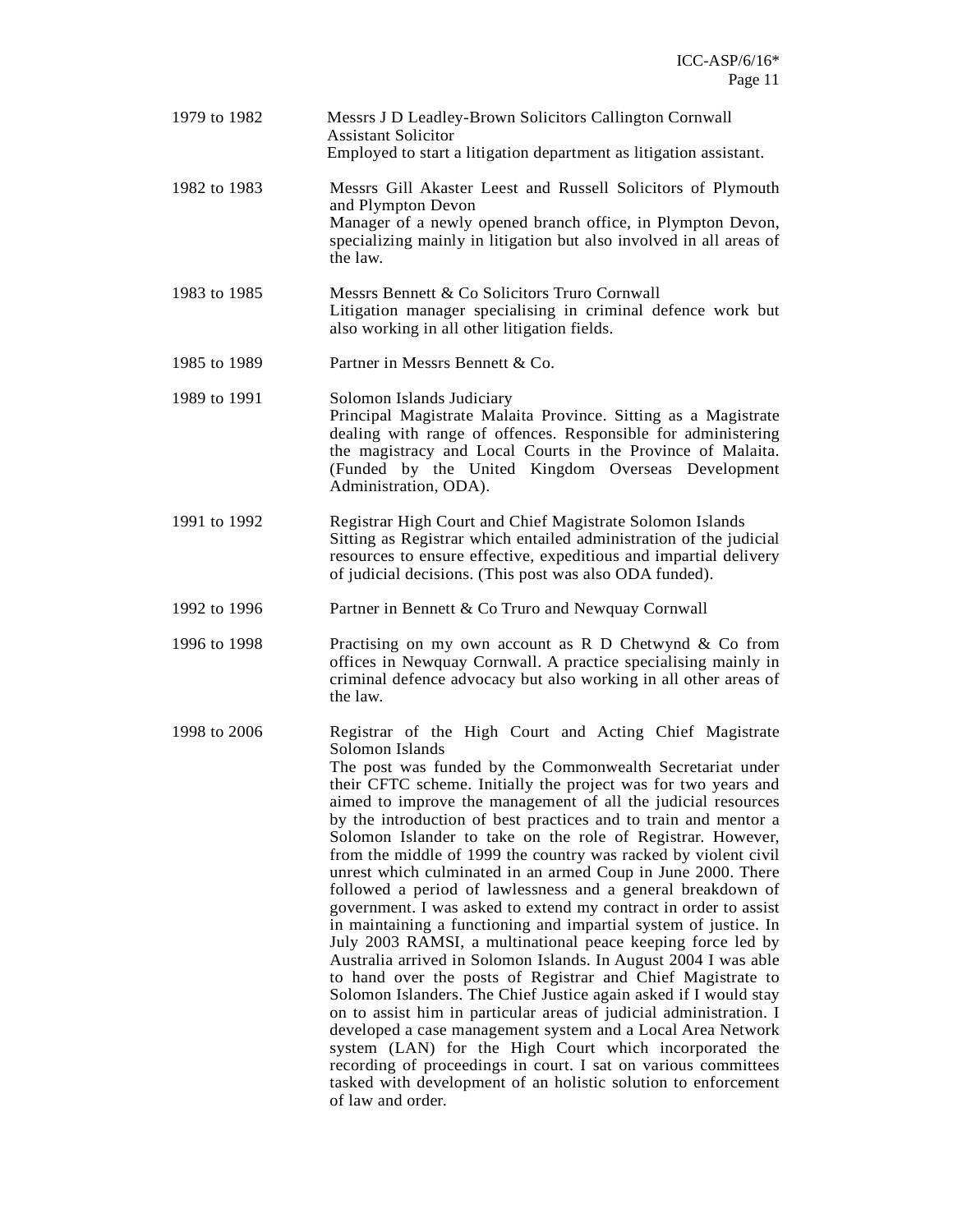I also sat as a Commissioner of the High Court presiding over a number of cases both criminal (including murder) and civil.

Oct 2006 Master and Registrar of the High Court of Sierra Leone. to July 2007 Employed by The British Council but working as Master and Registrar for the Government of Sierra Leone. Responsible for administering the superior courts (the Supreme Court, the Court of Appeal and the High Court) as part of a major United Kingdom funded aid project designed to help restore a functioning judiciary following a period of 10 years of civil war. Responsible for managing all the resources of the judiciary, physical and human (300 members of staff including 6 justices of the Supreme Court, 6 of the Court of Appeal, 7 High Court judges and 12 professional magistrates). Ascertaining future requirements for both professional and support staff, preparing job descriptions and organising recruitment where required. Ensuring that buildings, plant and machinery were functioning adequately. Preparing and managing budgets. Oversight of procurement processes to ensure they were fair and transparent. Attending before Parliamentary and Government committees to report on progress in re-building judicial capacity. Regular meetings with individual senior members of Government to discuss requirements of the judiciary.

#### **Publications**

Articles and judgments from Solomon Islands published on the Pacific Islands Legal Information Institute web site (www.paclii.org).

#### **Other interests**

Golf (present handicap 16), aviation, computing, reading and walking.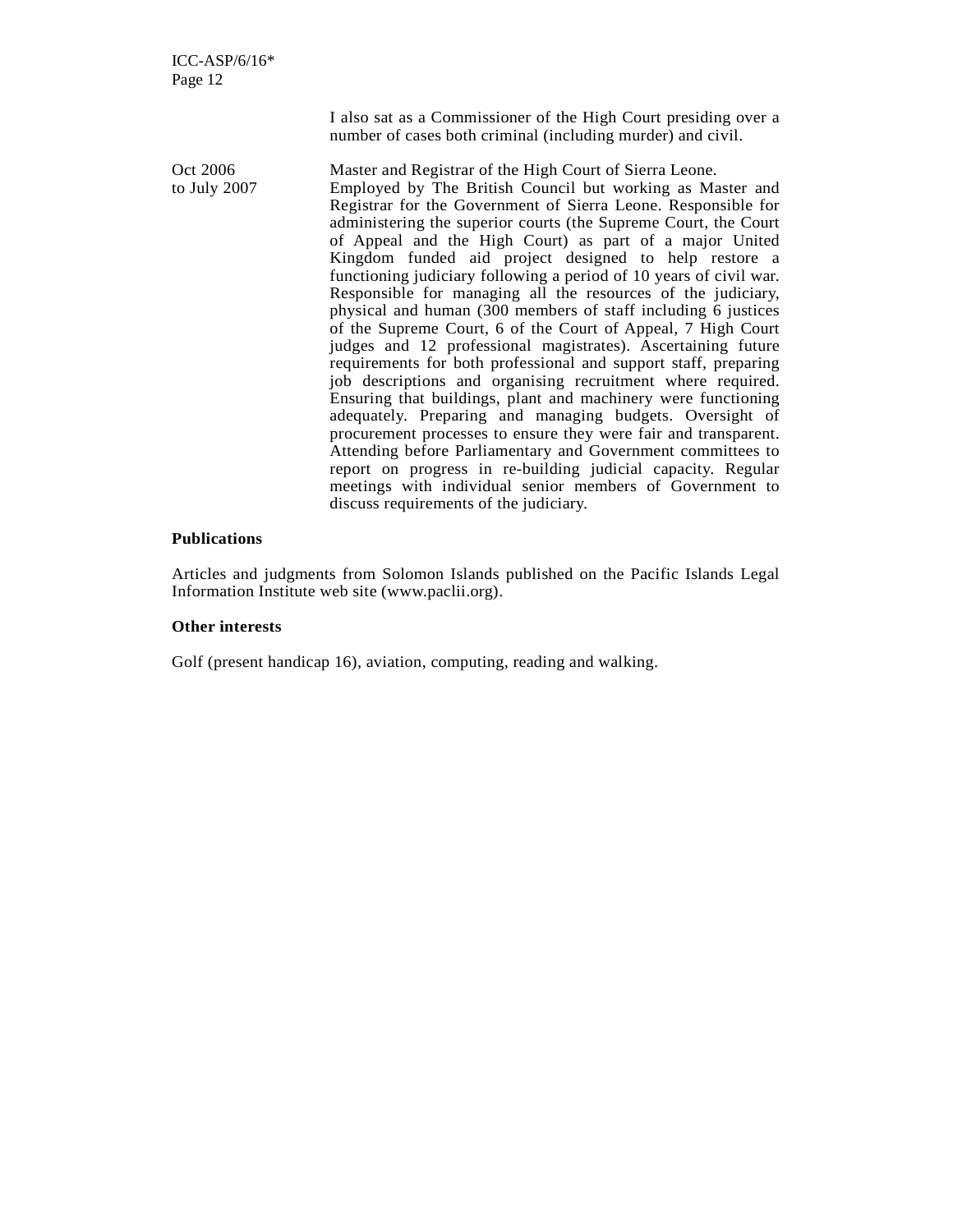### **3. Ciaravolo, Annunziata (Italy)**

[Original: English]

#### **Letter of motivation**

 Ever since the Rome Statute was adopted, I have nurtured a strong desire to be a part of the International Criminal Court in order to be in a position to make a specific contribution to the work of a permanent judicial institution engaged in task of propagating universal respect for human rights. The position of Registrar would enable me to place my professional and ethical experience at the service of the Court, so helping in its further development and in its mission to disseminate a culture of international justice.

My 25 years of experience have touched on all aspects of the judicial sector and have included serving as judge and public prosecutor at the national and international levels. I have also held senior managerial positions in the administration of judicial institutions in Italy and as Chief International Prosecutor and Deputy Director/Acting Director of the Department of Justice (DOJ) in the United Nations Mission in Kosovo. My work with the Office of the Director of DOJ and as Chief International Prosecutor has involved close cooperation with a wide variety of international stakeholders and has required responding to political realities as well as judicial issues. My wide-ranging judicial and organizational experience would enable me to make a valuable contribution to the important mandate of the International Criminal Court (ICC).

I have a keen interest in judicial institutions and am passionately committed to their development. As Head of the newly established Kosovo Special Prosecutor's Office, I have experienced the many challenges involved in capacity-building, working with local and international stakeholders and setting up the infrastructure required to allow a judicial institution to flourish.

 Being driven by a passion for the principles on which this Court was founded and possessing a great desire to see its mission fulfilled, I would be extremely happy to form a part of this institution, an organization which represents a fundamental stage in both the application and the promotion of a policy of international justice.

I am confident that my proven capacities in the judicial sector, my ethical and interpersonal skills and my experience in creating team spirit in a multicultural environment would enable me to make a significant contribution to the development of the Court as Registrar.

#### **Statement of qualifications**

#### **Professional experience**

To date I have 25 years' experience in the judicial sector.

• July 2005 to present:

Deputy Director of the Department of Justice and Chief International Prosecutor in the United Nations Interim Administration Mission in Kosovo, UNMIK (D-1 post).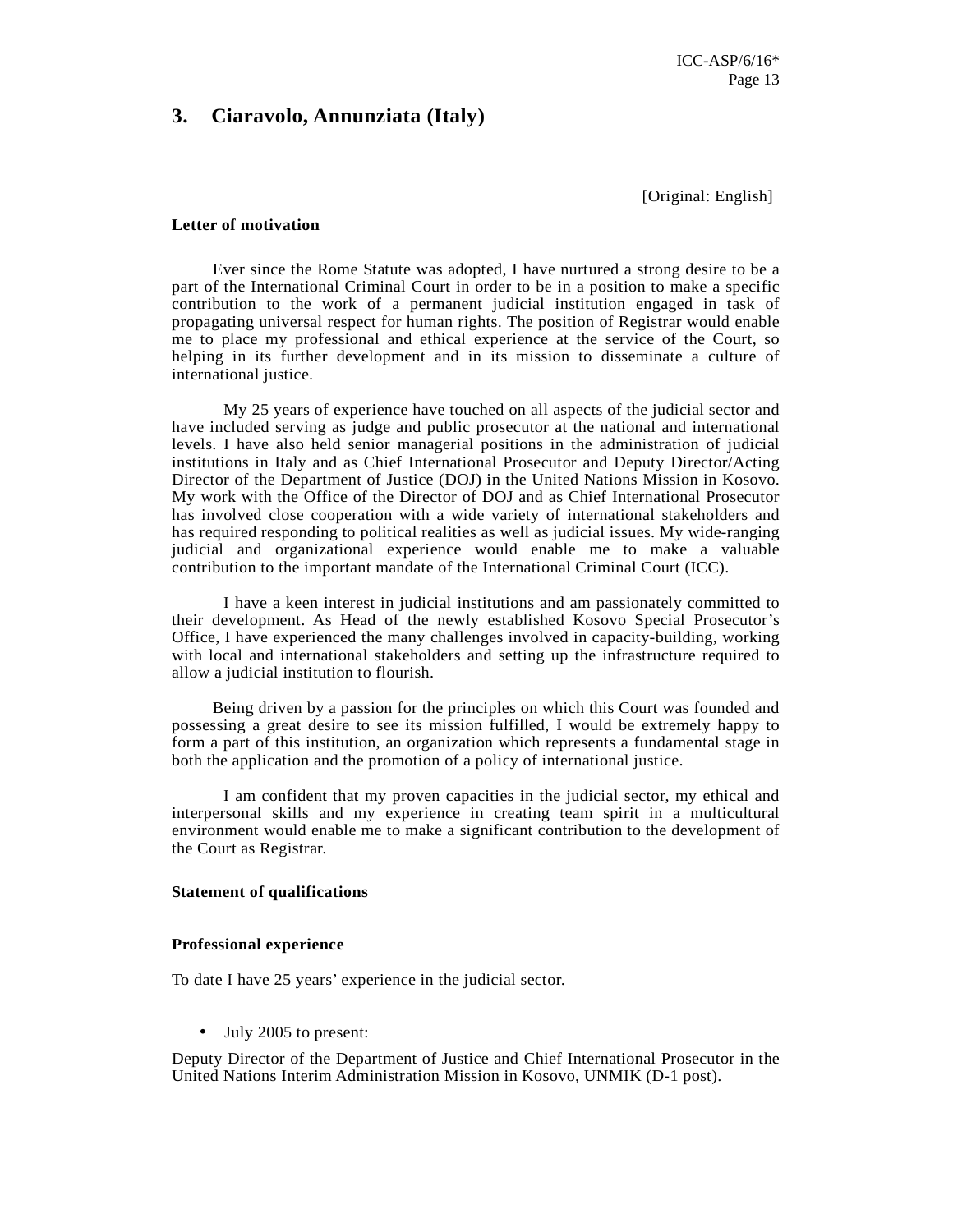As Deputy Director of DOJ, I provide expert advice to the Director on the substantive and operational management of 7 (seven) divisions. I advise on strategy and policies in a wide range of areas in the justice sector, including but not limited to administration and transition of detention facilities, witness protection issues, building local judicial institutions, and the implementation of international human rights standards. I contribute to drafting judicial legislation on the future status of the judiciary; cooperate with the local Minister of Justice and advise him on areas under his responsibility (penitentiary administration and administration of the Public Prosecutor Office of Kosovo); represent the DOJ, at the request of the Director, at meetings with varied stakeholders, including other UNMIK departments, United Nations agencies, including the International Criminal Tribunal for the former Yugoslavia (ICTY), Kosovo police and judicial institutions, Provisional Institutions of Self-Government (PISG), international NGOs, foreign authorities, NATO's Kosovo Force (KFOR) and donor agencies. I have also served as Acting Director of DOJ carrying out the functions of Director, a D-2 post, for approximately nine months since July 2005.

As Acting Director, I also supervised DOJ's support and contribution toward the visit of the Security Council to Kosovo in April 2007. As Chief International Prosecutor, I oversee the work of the Office of the International Prosecutors, who investigate and prosecute the most serious criminal offences in Kosovo, including war crimes. I oversee the establishment and development of the Kosovo Special Prosecutor's Office (KSPO), which is a capacity-building project with the aim of setting up a Specialized Public Prosecutor's Office in Kosovo responsible for investigating and prosecuting the most serious criminal offences in Kosovo. I am member of the UNMIK Witness Protection Task Force, which is tasked with finding short-term and medium-term solutions to the provision of services to witnesses in need of protection.

• July 2004 to July 2005

International judge to UNMIK

I resumed the position I held with UNMIK from February 2003 to December 2003 (prior to returning to Italy for a brief period to carry on my functions as a Public Prosecutor from January 2004 to July 2004). My duties were the same as those described below in my previous employment with UNMIK as an International Judge. During this tenure as an International Judge, I presided over a trial against 5 defendants charged with war crimes. I also presided over the Conditional Release Commission (CRC), to which prisoners can apply for early release after having served half their sentence. During this period, there was a significant reduction in the backlog of cases (down from 244 to 34 cases in six months). As member of the Kosovo Judicial and Prosecutorial Council, I dealt with appointments, transfers, promotions and disciplinary procedure regarding judges, lay judges and prosecutors.

• 1 January 2004 to July 2004

Public prosecutor in the "Procura Distrettuale Antimafia" of Milan (Italy)

 I resumed my previous position as Public Prosecutor at the Milan Court in the Antimafia Division, with specific responsibility for investigations and prosecutions of crimes involving enslavement, trafficking in human beings, mafia murder, kidnapping, conspiring to smuggle drugs. During this period I headed investigations in about 120 cases. One of these cases involved 16 defendants. In addition, I successfully convicted 20 defendants facing 56 counts of criminal conspiracy to smuggle drugs.

• February to December 2003

International judge in UNMIK

I had specific responsibility for investigations and for overseeing the trials. In particular I carried out the role of investigating judge and judge in the International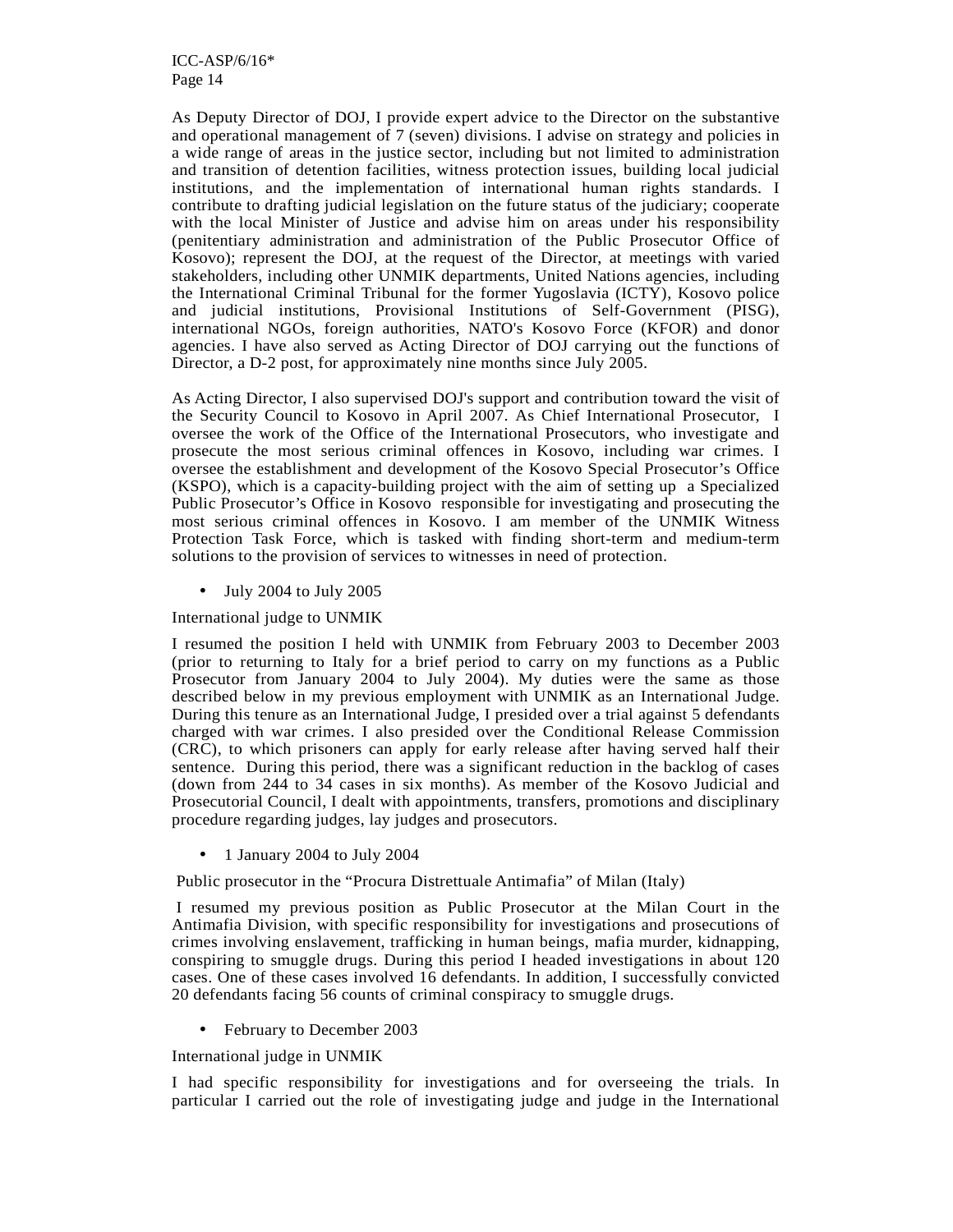Court of Pristina up to the Appeal Court and dealt with war crimes, inter-ethnic crimes, terrorism, organized crime I also acted as presiding judge. I have served as President of the Conditional release Commission and member of the Kosovo Judicial and Prosecutorial Council.

• February 1997 to February 2003

Public prosecutor at the Public Prosecutor Office of Milan and Public Prosecutor at the Direzione Distrettuale Antimafia of Milan.

From February 1997 I was public prosecutor at the Milan Court dealing with cases involving sexual violence against adults and minors, illegal immigration, prostitution, homicide, smuggling of weapons, organized crime, money-laundering, corruption, kidnapping, extortion and many other crimes.

In October 1999 I was also appointed to the Anti-mafia Division of Milan with specific responsibility for investigation into the mafia (including the new foreign mafia, which are particularly active in the area of trafficking in human beings. I had responsibility for preventive measures, including the confiscation of significant assets, against persons suspected of links to the mafia and drug-smuggling cartels.

During this period around 1,500 investigations were directed and concluded regarding organized crime, international organized drug-smuggling organizations, trafficking of human beings, arms trafficking, prostitution, murder, illegal immigration, smuggling, kidnapping, slavery, libel, corruption and abuse of authority. These cases included the conclusion of 240 investigations regarding sexual abuse of women and minors.

I supported the prosecution in over 1,000 trials dealing with organized crime, international drug-smuggling organisations, trafficking of human beings, arms trafficking, prostitution, murder, illegal immigration, smuggling, kidnapping, enslavement, libel, corruption, abuse of authority, sexual abuse of women and children.

I prosecuted the first case in Italy of a charge of serious bodily harm against an Egyptian father who circumcised his daughter, and directed the investigation of the first case in Italy of sexual abuse committed by an HIV-positive person who recruited his victims using classified ads in a newspaper. As the person responsible for the Sidda-Sidna data bank, I coordinated data collection for the Milan area and the research of data regarding all the other investigations concerning organized crime carried out by the Anti-Mafia divisions from other parts of Italy.

As an additional duty, from 2000 to 2003, 183 cases were investigated and prosecuted regarding measures to be taken against persons suspected of links with the mafia and drug-smuggling cartels. This involved seizing assets to the value of around €100 million and imposing an obligation to reside in a specific area and not to travel to other areas. Of these, 104 concluded with these measures being imposed.

Promoted and drafted a memorandum of understanding to enable direct cooperation between Italy and the United States regarding investigations into international crime, particularly in relation to terrorism, organized crime, trafficking in human beings and drugs trafficking.

I also worked with various foreign judicial in the field of international judicial cooperation.

I was responsible for many foreign and Italian witnesses who had turned Queen's evidence, some of whom were subject to witness protection programmes. I also held responsibility for the Sidda-Sidna databank, coordinating data collection for the Milan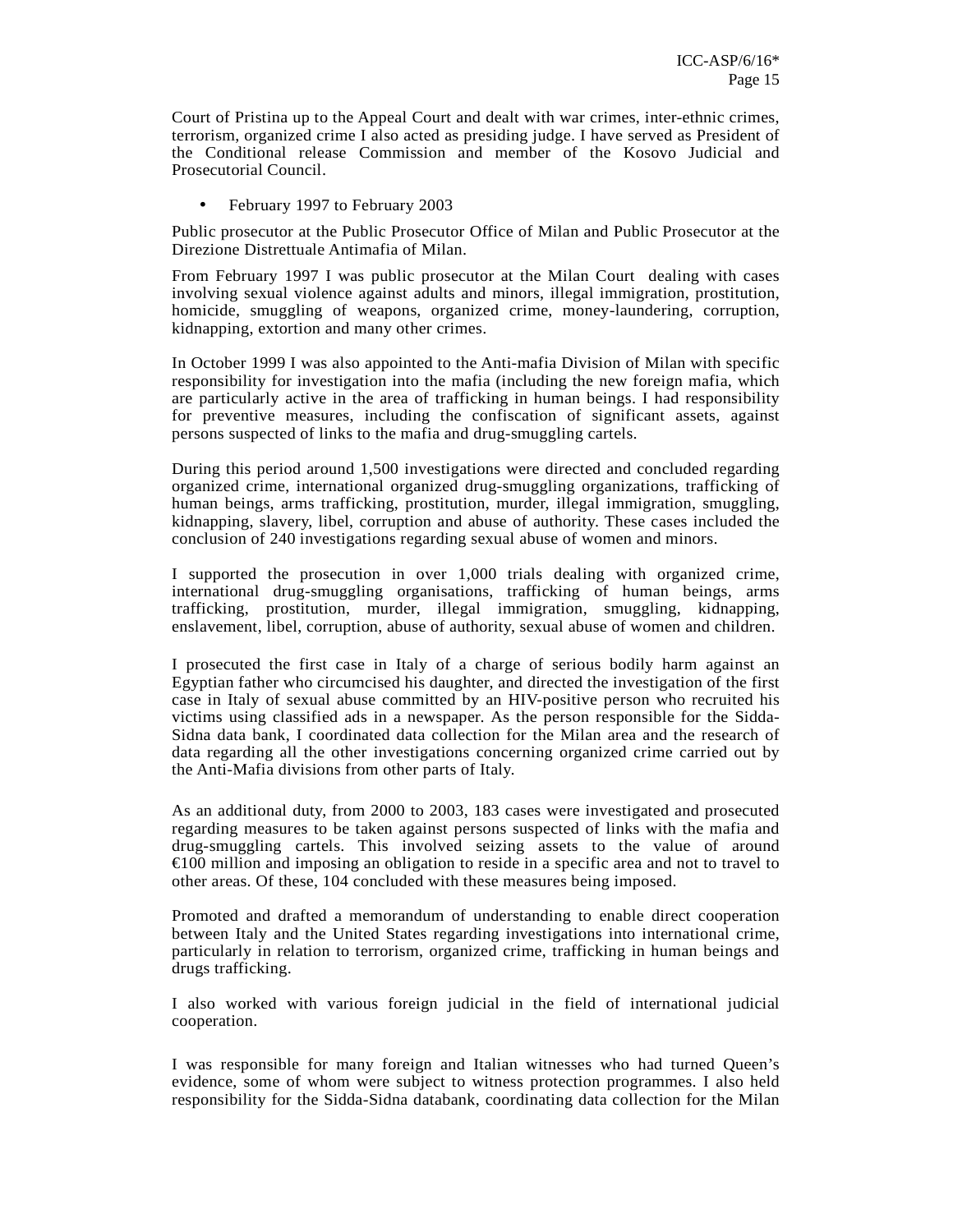area and research of data regarding all other organized crime investigations carried out by the Anti-Mafia divisions from other parts of Italy. I also worked with various foreign judicial and police authorities in the field of international cooperation. I was responsible for several witnesses who turned Queen's evidence, some of whom were subject to witness protection programmes. Further I managed the protection programmes for various witnesses in proceedings regarding the trafficking in human beings.

• March 1983 to February 1997

Judge at the District Court of Milan (Italy*)* 

During my period as criminal court judge, my tasks involved dealing with organized crime (including the Mafia), drugs trafficking, arms smuggling, kidnapping, crimes involving public administration, crimes against the person and property, financial crime and other crimes under the jurisdiction of the Court.

I organized and directed the formation and development of the 'Sezione Autonoma Misure di Prevenzione Antrimafia' (Special Division for Anti-mafia Preventive Measures), one of the first to be created in Italy, investigating and concluding around 300 cases regarding measures to be taken against persons suspected of links with the mafia and drug-smuggling cartels. This involved seizing assets with a current-day value of approximately €300 million and imposing an obligation to reside in a specific area and not to travel to other areas. During the time needed to ascertain the illegal origin of the confiscated assets, these are managed in such a way as to increase their value. One of these cases involved managing assets including a property company, a five-star hotel and a holiday resort with a current value of around €100 million, seized from two people suspected of belonging to a mafia-type organization. This was one of the first applications of the law on preventive measures aimed at combating the mafia. Managing these assets involved resolving complex questions of company, commercial and bankruptcy law along with establishing and maintaining relations with employees of the hotels and their union representatives and so involving questions of employment law and social security.

I was also a judge in the Section for the Judges for the Preliminary investigations dealing with organized crime, murder, crimes involving public administration, crimes against the person and property, financial crime, trafficking in human beings and drugs, and other crimes. I have also worked with various rogatory commissions for foreign judiciary.

In the Civil Division, I was involved in property contract, inheritance and family law.

I was General Secretary to the President of the Court of Milan assisting the President in all aspects of the Court, which was composed of around 200 judges. This involved the allocation of human and logistic resources to the various divisions; establishing the criteria for assigning cases to the appropriate divisions; acting as a link between the President and the judges; following the procedures for promotion of judges; representing the President when delegated to do so in relation to other departments in the judicial offices.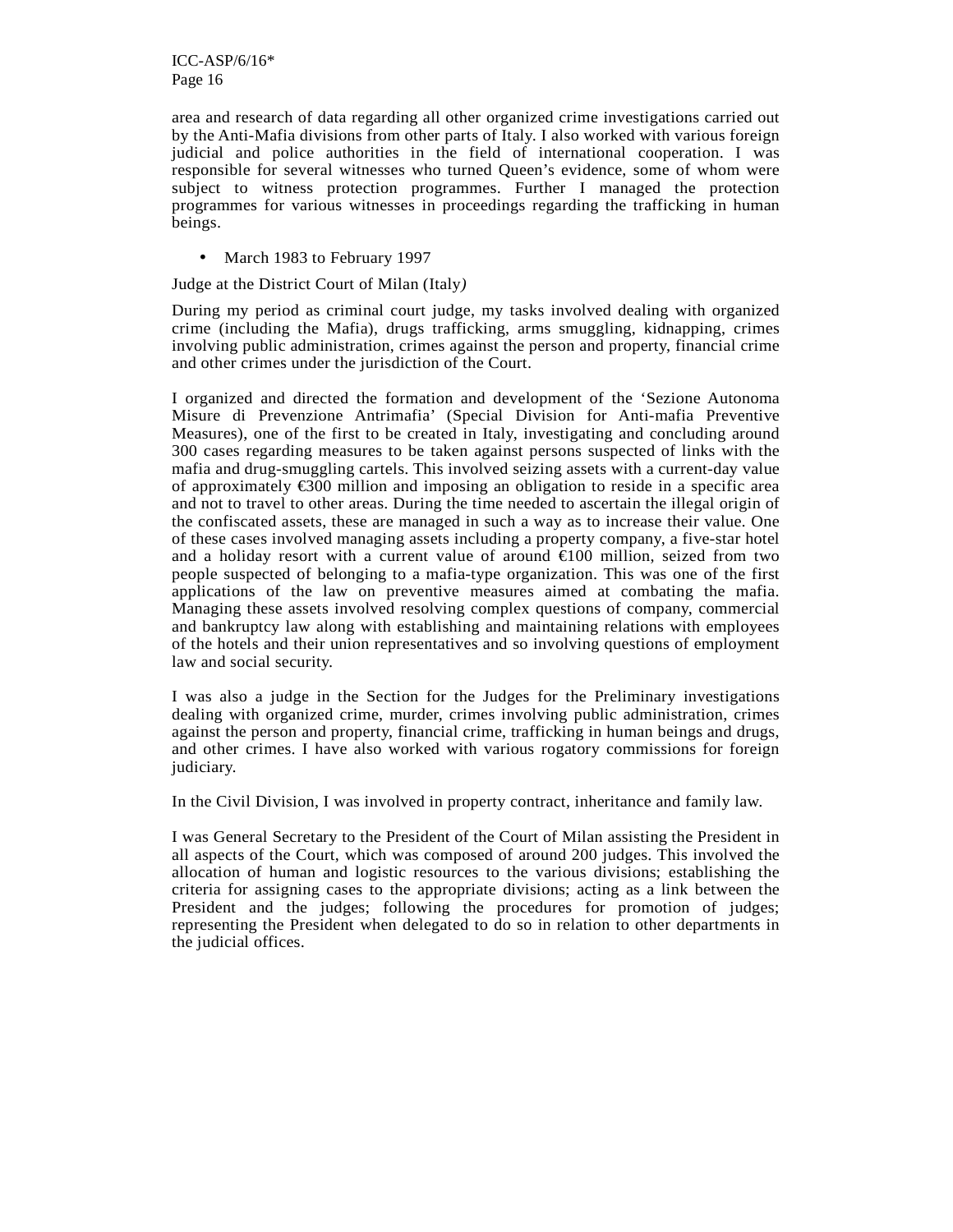#### **Further professional experience**

From 1993 to 1997 I was a member of the Equal Opportunities Commission of the Italian High Council for Judges and Prosecutors (the constitutional body governing organizational and disciplinary questions regarding judges and prosecutors). During my time there, I was responsible for introducing specific provisions for women judges during maternity which were subsequently adopted by all the courts and prosecutor's offices in Italy.

I note that I have authored numerous publications on aspects of criminal law for various Italian legal journals, including 'Diritto Penale e Processo', Giurisprudenza di Merito' and 'Guida al Diritto'. I have also been a contributing commenting editor for the 'Codice Penale e di Procedura Penale' – the official manual of the Italian Criminal Code. In the course of my career I have also been responsible for the training of many future magistrates for the roles of public prosecutor and judge.

#### **Education and professional training**

#### **Education**

- Senior High School specializing in science education.
- Advanced University degree in Jurisprudence (principal subjects: Constitutional law, civil law, criminal law, law on criminal procedure, civil procedural law, commercial law, international law, administrative law, inheritance law, family law).

#### **Trainings**

- Two week residential course in Sweden on 'Civilian Aspects of Crisis Management – Second Rule of Law Course', organized by the European Commission in April 2004.
- Participation at regular training courses organised by the Italian High Council for Judges and Prosecutors (CSM) which have included:
	- **o** European Court for the Human Rights jursprudence;
	- **o** Financial penal law;
	- **o** Company finance;
	- **o** Responsibility in fraud cases;
	- **o** Argumentation and persuasion techniques;
	-
	- **o** Developments in European Community law;<br> **o** Videoconference workshop on cross-border **o** Videoconference workshop on cross-border questioning of witnesses/defendants in cases of organised crime. European experience and prospective for international co-operation;
	- **o** Investigative techniques for combating organised crime;
	- **o** Investigative techniques in homicide crime;
	- **o** The new role of the judge of the first instance;
	- **o** The role of 'intention' in the criminal act;
	- **o** Civil trial law.

#### **International cooperation**

I participated in residential international exchange programme organized by the United States State Department. I was closely involved in the day-to-day activity of the federal judiciary. The aim of the programme was to pool and exchange experience and knowledge relating to the crimes of illegal immigration, trafficking in human beings, trafficking in drugs at an international level and money-laundering.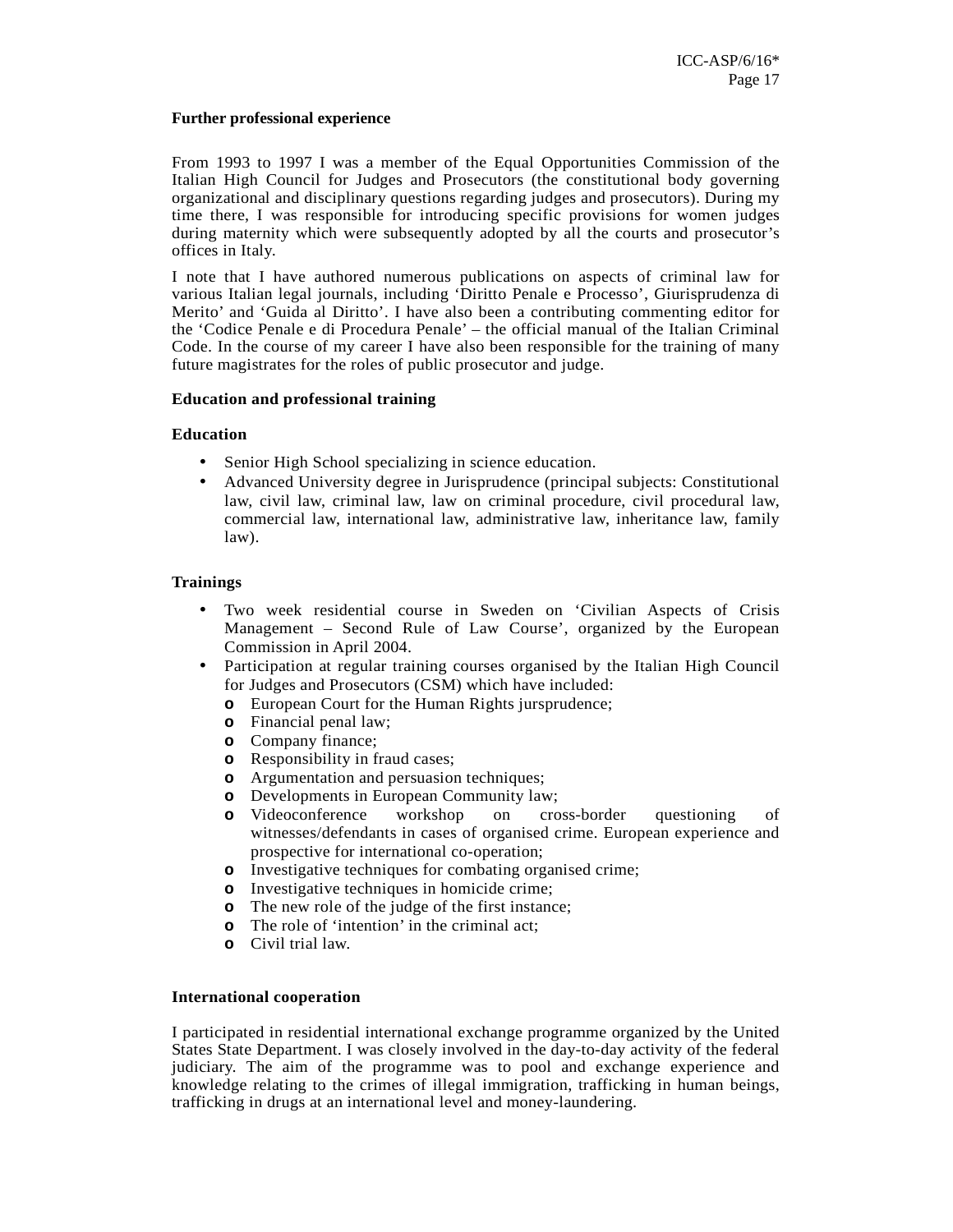Under my direction, a protocol was set up to enable direct cooperation between Italy and the United States regarding investigations into international crime, particularly in relation to trafficking in drugs and terrorism with the view of extending this to other areas.

### **Foreign language and IT skills**

- English: advanced. Studies have included general and legal English along with the British Legal system
- French: intermediate
- Spanish**:** basic

Very good command of Microsoft Office Suite and Lotus Notes Suit along with customized database programmes.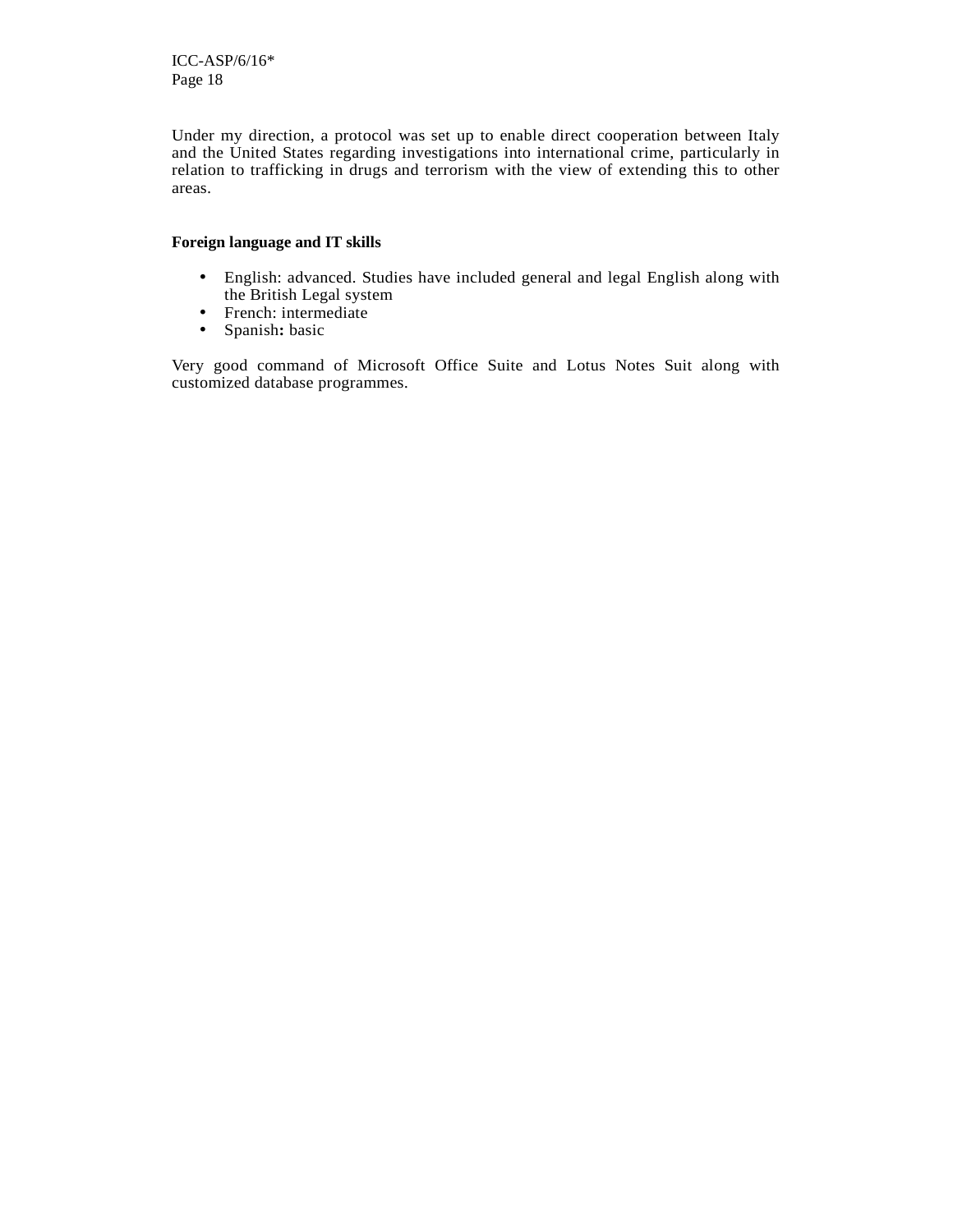### **4. Dieng, Adama (Senegal)**

[Original: English]

#### **Letter of motivation**

I have the honour and privilege to hereby express my interest in serving the International Criminal Court (ICC). Since 1 March 2001 to present date I have been assuming the functions of Registrar of the United Nations International Criminal Tribunal for Rwanda (ICTR) with the rank of Assistant Secretary-General of the United Nations. In this capacity, I am responsible for the administration and servicing of the ICTR. I am currently serving a second four-year term, which expires in February 2009. During my present tenure, I have successfully revitalized, streamlined and updated the Tribunal's operations in the discharge of its historic mandate. My ability to provide effective and efficient judicial, legal and administrative support to the Arusha Tribunal's other components (the Judges, the Prosecutor, and Defence Counsel), to lead the ICTR Administration and to undertake numerous managerial reforms and improvements in the administration of judicial proceedings earned me in February 2005 an unprecedented and historical re-appointment by the United Nations Secretary-General for an additional four-year term as Registrar of the ICTR.

The role and functions of the Registry of any International Criminal Court are wide ranging and encompass the support of the judicial activities of the Court, the management of victims and witnesses and the administration of the Legal Aid System for indigent accused persons. My strong knowledge in the management of such a robust institution coupled with extensive experience as well as unique qualifications and competencies, which fully match the requirements for such a position, are the underlining factors that lead me to offer my dedication and humble services for the consideration of the honourable representatives of the States Parties.

 At this critical juncture of the ICC, which faces global challenges, it is my sincere belief that a humble servant of my experience and calibre will certainly be a great asset in the pursuit of the consolidation of the gains made by the ICC in its early years. I am confident that, if given the opportunity to serve the ICC, I shall bring to it the following values, competence and best practices that will immensely assist in the discharge of the mandate of the ICC Registry:

- Well-tested practical experience in the management of an international criminal tribunal;
- Effective communication and drafting skills in two official languages (French and English) of the ICC;
- Excellent negotiation abilities and strong advocacy skills;
- Wide political and professional network;
- Respect for diversity, team player and interpersonal skills;
- Leadership, integrity, imagination and vision;
- Loyalty, reliability, and good coordination skills.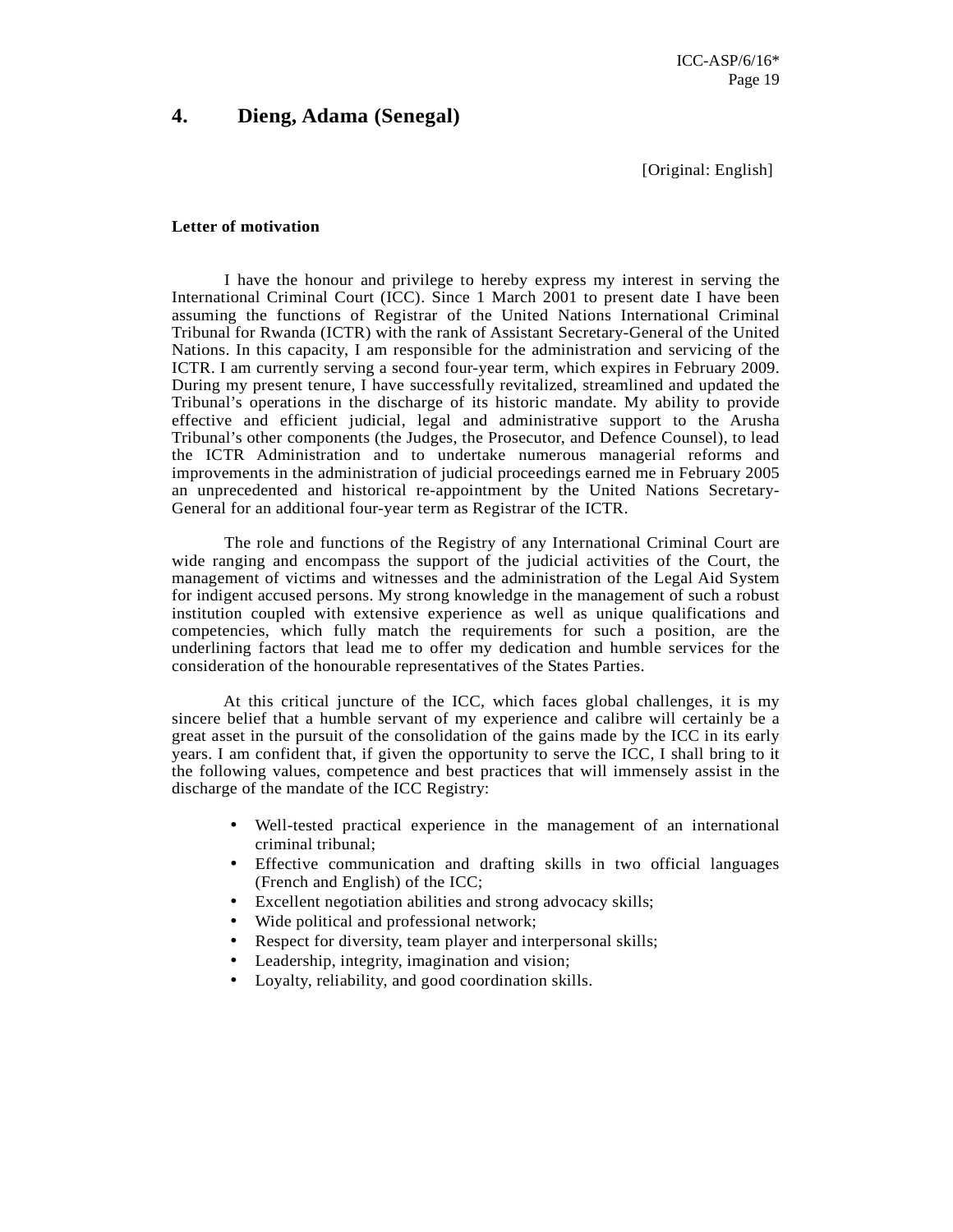#### **Statement of qualifications**

Since 1 March 2001 to present, I have been assuming the functions of Registrar of the United Nations International Criminal Tribunal for Rwanda (ICTR) with the rank of Assistant Secretary-General of the United Nations. In this capacity, I am responsible for the administration and servicing of the ICTR. I am currently serving a second fouryear term. During this tenure, I have successfully revitalized, streamlined and updated the Tribunal's operations in the discharge of its historic mandate.

I began my professional career at the national level in Senegal as Registrar of the Regional Court of Tambacounda and the Labour Court of Kaolack (1973-1976). I was later promoted and served from 1976 to 1982 as Registrar of the Supreme Court of Senegal.

In July 1982, I started my international career by joining the International Commission of Jurists in Geneva, Switzerland, as Legal Officer for Africa until October 1990. In 1990, I was appointed as Secretary General of the International Commission of Jurists (ICJ) and successfully served two five-year terms. It is widely acknowledged that much has indeed been achieved under my leadership. During my tenure, the Commission contributed immensely to the elaboration of various international instruments and strengthened cooperation with key continental and international institutions such as the former Organization of African Unity (OAU) and the Council of Europe. As an international lawyer and well-acclaimed human rights expert, I devoted a great part of my professional career to the triumph of human rights, the rule of law and good governance. I served as legal consultant and expert to many international organizations including UNESCO, UNITAR, the Ford Foundation, l'Agence Internationale de la Francophonie, the International Committee of the Red Cross, the United Nations Centre for Human Rights, the Organization of African Unity, the African Commission for Human and Peoples' Rights, the International Centre for Human Rights and Democratic Development (Canada) and the European Commission.

 Prior to my current appointment I served in various capacities: United Nations Independent Expert on Haiti; AIF Expert on Legal and Judicial Cooperation; Expert on Conception, Implementation or Evaluation of Projects relating to the Rule of Law, Democracy and Human Rights; Training on Electoral Law; Legal Columnist; Editor of "Review", a legal journal of the International Commission of Jurists. Elected Chairperson of the Editorial Group to assist the International Panel of Eminent Personalities to investigate the 1994 Genocide in Rwanda and the Surrounding Events (IPEP); Former Envoy of the United Nations Secretary-General to Malawi for mediation between the Government and the Opposition; Trial Observer and Head of various human rights fact-finding missions.

 I am a former member of the Board of Directors of International IDEA; the Executive Board of Africa Leadership Forum; the Board of Directors of International Institute of Human Rights; the Governing Council of the African Centre for Democracy and Human Rights Studies; the Advisory Council of International Human Rights Law Group; and the Advisory Council of International Service for Human Rights; former President of the Martin Ennals Foundation and Founder of the Arusha-African Union-NEPAD Human Rights Trust Funds. I am a member of the UNESCO international Advisory Committee on Poverty and Human Rights.

 Born on 22 May 1950 in Dakar, Senegal, I am a graduate of the Training Institute in Law and Administration, CFPA of Dakar-Senegal, and of the Research Centre of The Hague Academy of International Law in the Netherlands. I am married with children and am a native Pulaar and Wolof speaker. I am above all very fluent in French and English and I have an intermediate working knowledge of Spanish. I am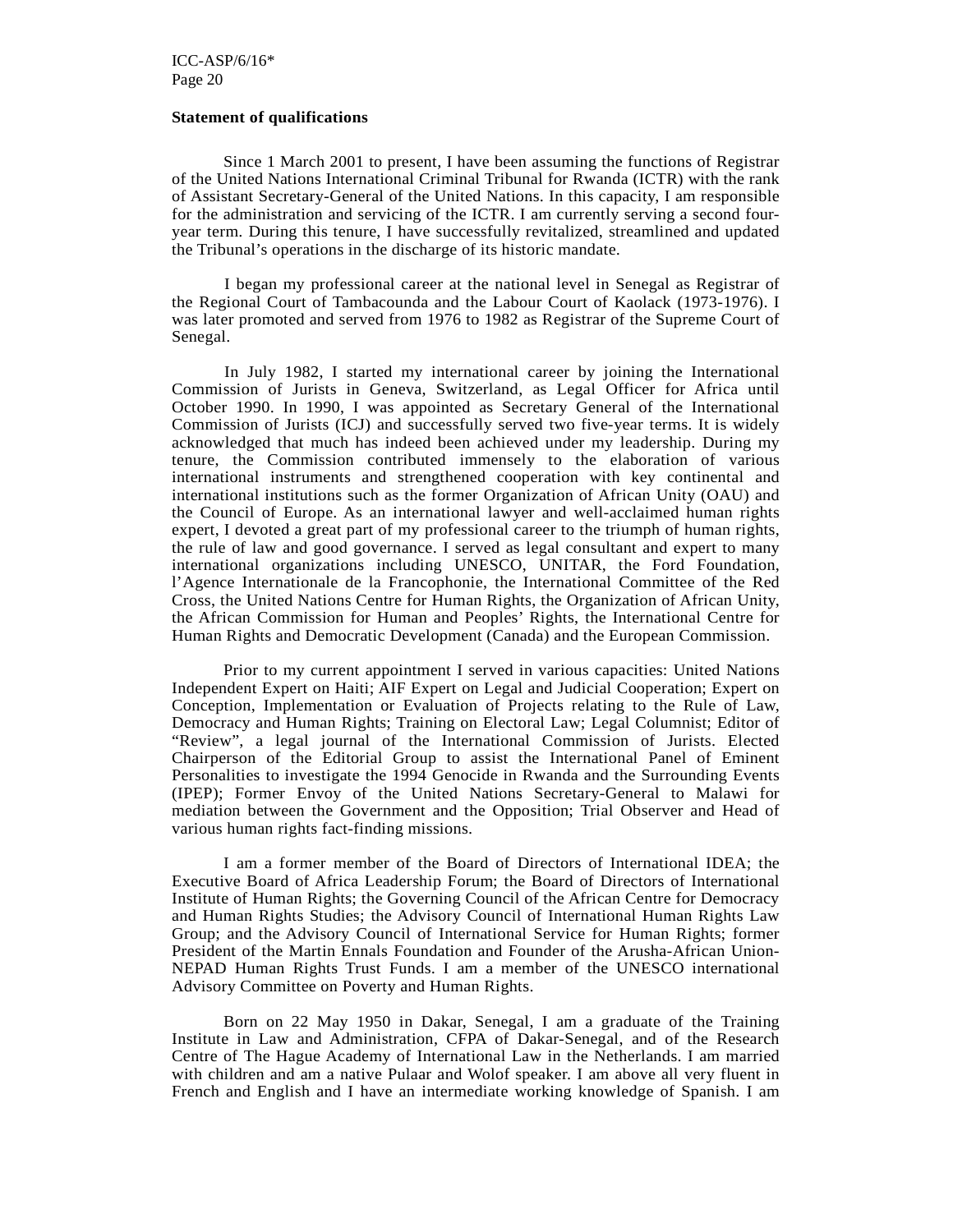very conversant with Internet applications and I possess advanced computer skills, including proficiency in MS Office programmes (word-processing).

#### **Publications and key achievements**

I am the author of many legal and political articles in both French and English languages. Appearing hereunder is a list of articles, speeches and publications:

- Le Monde d'à côté ou l'univers des prisons (Prisons in Senegal) in "Le Soleil", Dakar, 1979.
- Le droit à la communication, in "Symbiose", Dakar, 1982.
- Self-reliant Development in Senegal: Myth or Reality, in "Ideas & Action", 1985.
- Torture in Africa, in "SOS-Torture Bulletin", 1986.
- La protection des biens culturels et la protection de l'individu, Editions Nagard, Roma, 1986.
- Human Rights in Africa, in "Transnational Associations Review", 1985.
- Le rôle social des juristes, in "Juriste International", Revue de l'Union internationale des avocats, 1986.
- Refugees, Law and Development, Editions S.I.A.S., Uppsala, 1987.
- The African Commission on Human and Peoples' Rights, in SOS-Torture Bulletin, Geneva 1987.
- Les Services juridiques en milieu rural (Afrique de l'Ouest), ICJ, Geneva, 1987.
- Le "droit de vivre" dans le contexte africain, Editions Bruylant, Bruxelles, 1988.
- Practical Guide to the International Procedures, WOAT, Geneva, 1988.
- Promotion et diffusion du droit international humanitaire dans le contexte africain, in "Les Annales de Droit Médical", Monaco, 1988.
- Les Services juridiques en milieu rural (Afrique centrale), (editor) ICJ, Geneva, 1989.
- Nord-Sud, emergenza del mondo Quale cooperazione per quale sviluppo, Editions C.E.F.A., Bologna, 1989.
- Assistance juridique aux populations rurales, "Afrique Contemporaine", Ed. Documentation Française, December 1990.
- Legal Remedies and the Role of an Independent Judiciary, IIDH, 1992.
- The Independence of the Judiciary, CIJL Year Book, 1992.
- La protection des réfugiés dans le Tiers-monde, Institut des Hautes Etudes Internationales, 1992.
- Problèmes de droits de l'homme dans une Europe élargie, "La Gazette du Palais", Paris, 1992.
- Le droit à la vie, Editions CID, Genève 1992.
- New Frontiers of International Human Rights Protection, ICJ, 1992.
- La protection régionale des droits de l'homme du point de vue d'une ONG, Bruxelles, 1992.
- The International Covenant on Civil and Political Rights, ICJ, 1993.
- Nature of Conflicts, in Africa Today, ICJ, 1993.
- NGO Access to the United Nations Human Rights Procedures, ICJ, 1993.
- La lutte contre la barbarie: humanitaire ou humilitaire, North/South, 1993.
- The Role of Lawyers and Judges on the International Stage, Martland Lectures, 1993.
- Développement et valeurs démocratiques, Le Courrier, February 1993.
- Réflexions sur la Charte africaine des droits de l'homme, ICJ, 1993.
- L'action du système des Nations Unies et le droit à l'assistance humanitaire, SHS-95/CONF.805, UNESCO, Paris.
- Democracy and the Rule of Law, Indian Review of International Law, 1994.
- The Quest for Democracy which way forward for Africa, International Press Institute (IPI), 1994.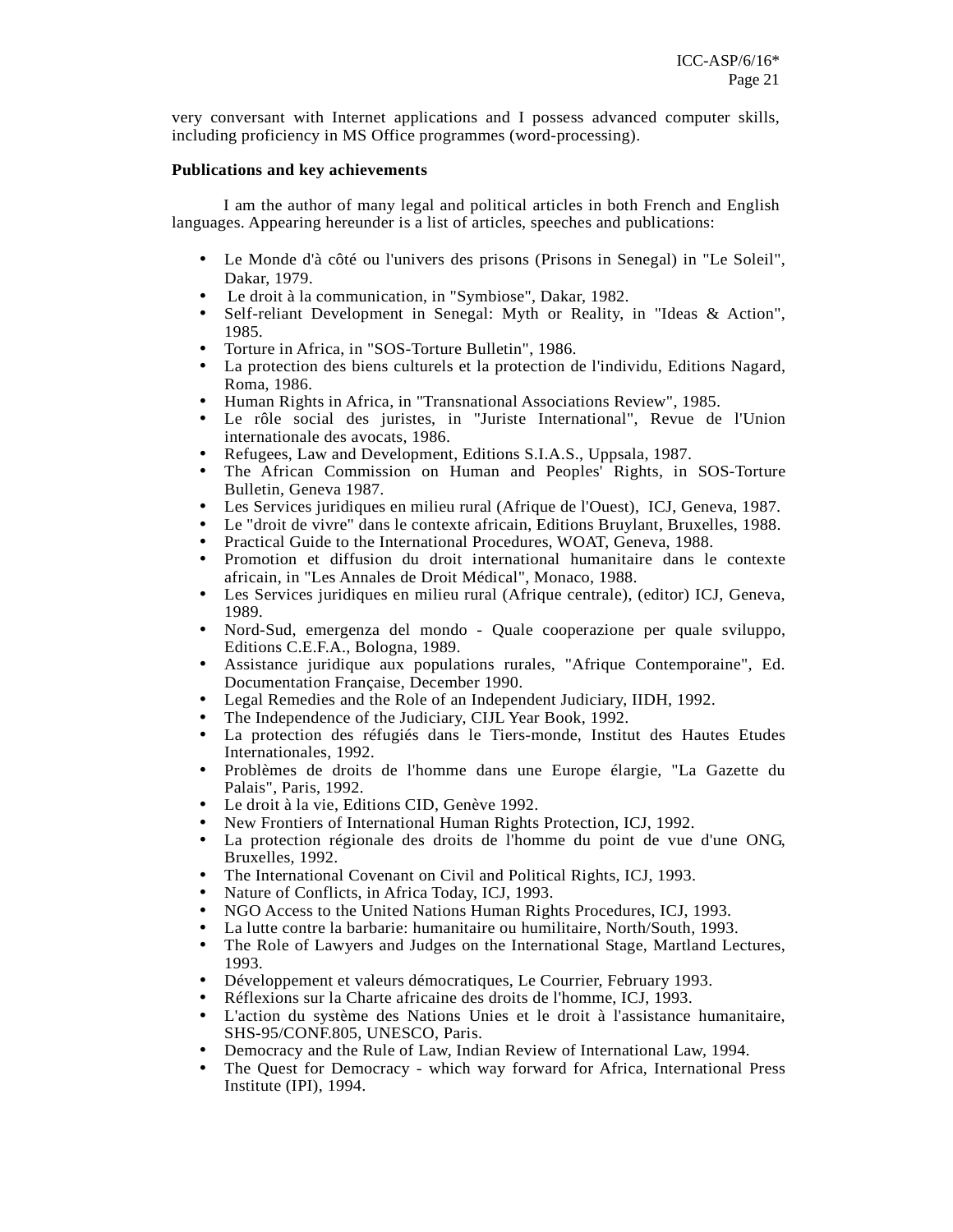- The Civilian Judicial System in the West Bank and Gaza: Present and Future, ICJ/CIJL, June 1994.
- L'Organisation internationale du travail et la justice sociale, ILO, 1994.
- Addressing the Root Causes of Forced Population Displacements in Africa: A Theoretical Model, International Journal of Refugee Law, 1995.
- La mise en oeuvre du droit international humanitaire: les infractions et les sanctions ou quand la pratique désavoue les textes, in Law in Humanitarian Crises, European Commission, 1995.
- La question des migrants sur le continent africain, San Remo Institute 1996.
- Promouvoir le respect des droits de l'homme à travers les programmes de développement, OCDE 1996.
- Nigeria and the Rule of Law, ICJ, 1996.
- Laws of Freedom, in Commonwealth Currents, Vol. 4, 1997.
- Democratisation and the Rule of Law in Kenya, ICJ April 1997.
- Economic, Social and Cultural Rights: A compilation of Essential Documents, International Commission of Jurists, November 1997.
- Role of Judges and Lawyers in Defending the Rule of Law, in FORDHAM, International Law Journal, Volume 21, December 1997, Number 2.
- Universalité des droits de l'homme et diversité économique, sociale et culturelle, Institut universitaire des hautes études internationales, Avril 1998.
- Intellectual Property and Human Rights, published by WIPO, November 1998.
- Interface between Global and Regional Protection of Human Rights: An African Perspective, Baywood Publishing Co. Inc, December 1998.
- L'influence de la Déclaration universelle des droits de l'homme sur les processus de démocratisation en Afrique, OPAD, February 1999.
- Corruption and Impunity: Obstacles to the effective Enjoyment of Economic, Social and Cultural Rights, ICJ and African Development Bank, April 1999.
- La Convention de l'OUA sur les aspects propres aux problèmes des réfugiés en Afrique: les défis 30 ans après, UNHCR, Juin 1999.
- La coopération au développement et le respect des droits de l'homme, Leçon inaugurale prononcée le 5 juillet 1999 à l'Institut international des droits de l'homme (Institut René Cassin - Strasbourg).
- The existence of universal values vis-à-vis their relationship with western values, Swiss Training Centre for Negotiation, November 1999.
- The Contribution of NGOs to the Prevention of Human Rights Violations, Marangopoulos Foundation for Human Rights, April 1999.
- Globalisation and the Rule of Law, in ICJ Review, N° 61, 1999.
- Post-modern Insurgencies: Political Violence, Identity Formation and Peacemaking in Comparative Perspective, Foreword published by Macmillan Press Ltd (UK) and St. Martin's Press Inc. (USA), 2000.
- Unsigned papers were published in the ICJ Review e.g. Expulsions in Africa, Slavery in Mauritania (reprinted in Human Rights Reporter), Rules of Procedure of the African Commission, Commentaries, Book Review, etc.
- Africa and the Globalisation of Justice, West Africa Magazine, August 2001.
- International Criminal Justice: From Paper to Practice A Contribution From The International Criminal Tribunal For Rwanda To The Establishment Of The International Criminal Court, in Fordham International Law Journal, Volume 25, March 2002, Number 3.
- Justice without borders, In the Lawyer, Monthly Journal of the Law Society of Kenya, April 2002.
- Africa and the Rule of Law, in West Africa Magazine, N. 4344, September 2002.
- From Human Rights to International Criminal Law, Martinius Nijhoff Publishers, 2007.
- Link between Poverty and Human Rights: Foundation and ethical imperative, UNESCO, 2007.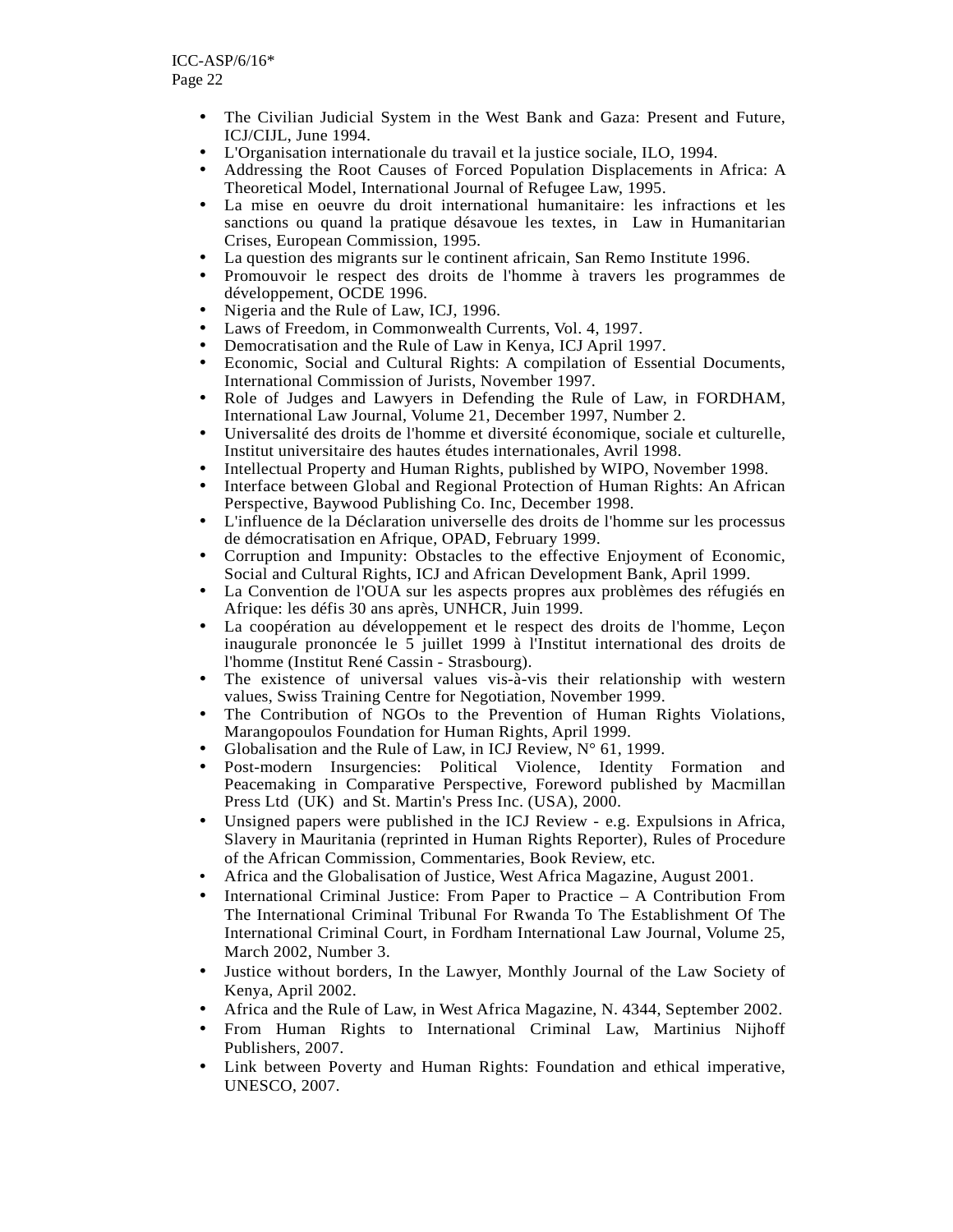• The Value of Customary International Law in the Light of The recent Emergence of non-State Actors as Subjects of International Law (to be published in the 2007 Volume of The African Yearbook of International Humanitarian Law).

#### **Professional achievements**

- In 1997, during my tenure as Secretary-General of the International Commission of Jurists (ICJ) and on the occasion of the 10th anniversary of the Limburg Principles, the Commission convened a meeting of more than thirty experts to elaborate on this instrument. The resulting Maastricht Guidelines accomplished this task by expanding upon the nature, scope and appropriate remedies for violations of economic, social and cultural rights.
- In the 1990s, under my leadership a series of important international developments took place as a result of initiatives by the Commission. These included the United Nations Declaration on the Protection of All Persons from Enforced Disappearance and the recommendation by the Programme of Action of the World Conference on Human Rights in Vienna to work on the setting up of an International Criminal Court. This was the direct result of an international conference on impunity, organized by the Commission under the auspices of the United Nations in 1992, which adopted an appeal asking the Vienna conference to "set up an international penal tribunal … in order to finally break the cycle of impunity."
- Under my drive the Commission also initiated the drafting of the set of Principles for the Protection and Promotion of Human Rights through Action to Combat Impunity and the Basic Principles and Guidelines on the Right to a Remedy and Reparation for Victims of Violations of International Human Rights and Humanitarian Law, both under examination at the United Nations Human Rights Commission.
- Of particular note, I led the Commission in spearheading the creation process of many human rights non-governmental organizations; launched rural development programmes that provided legal services to developing nations; conducted in-depth rule of law country examinations in Tibet and Pakistan; and consolidated the Commission network in the defence of the independence of the judiciary in countries where Judges and lawyers were harassed and/or persecuted.
- I served as Guest Lecturer in International Law and Human Rights at the following international academic institutions: International Institute of Human Rights (Strasbourg), France; Henry Dunant Institute (Geneva), Switzerland; Catholic University of Lyon, France; University of Galway, Ireland; University of Natal, South Africa; École Internationale de Bordeaux, France; University of Essex, United Kingdom; University of Calgary, Canada; Institut Universitaire d'Études du Développement, (Geneva), Switzerland; University of Witwatersrand, South Africa; École de la Magistrature, France; Graduate Institute of International Studies (Geneva), Switzerland; University of Colombo, SriLanka.
- My ability to provide effective and efficient judicial, legal and administrative support the Arusha Tribunal's other components (the Prosecutor, the Judges and the Defence Counsel); to lead the ICTR Administration and to undertake numerous managerial reforms and improvements in the administration of judicial proceedings, earned me in February 2005 a re-appointment by the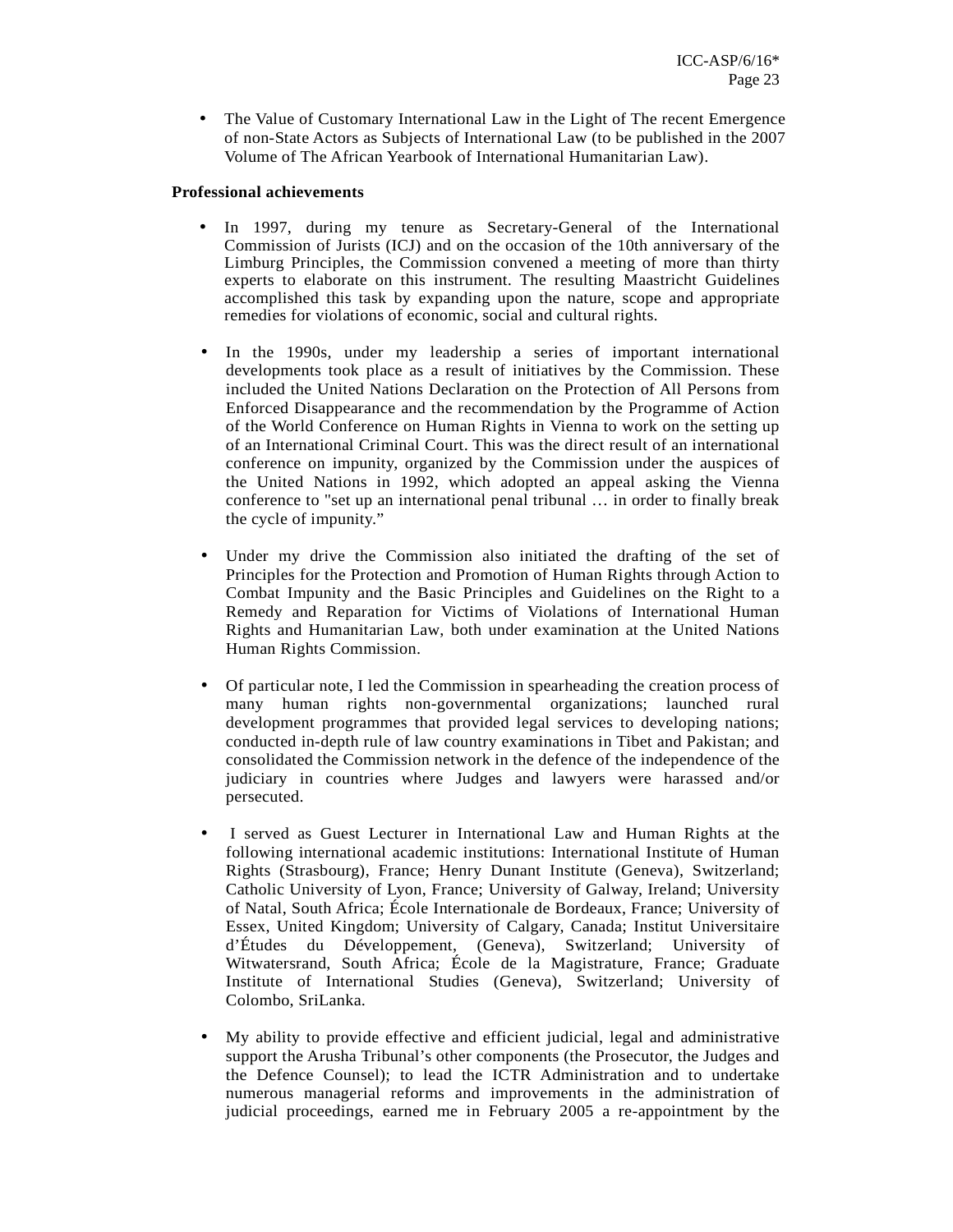United Nations Secretary-General for an additional four-year term as Registrar of the ICTR. This re-appointment has never before been offered to any of my predecessors.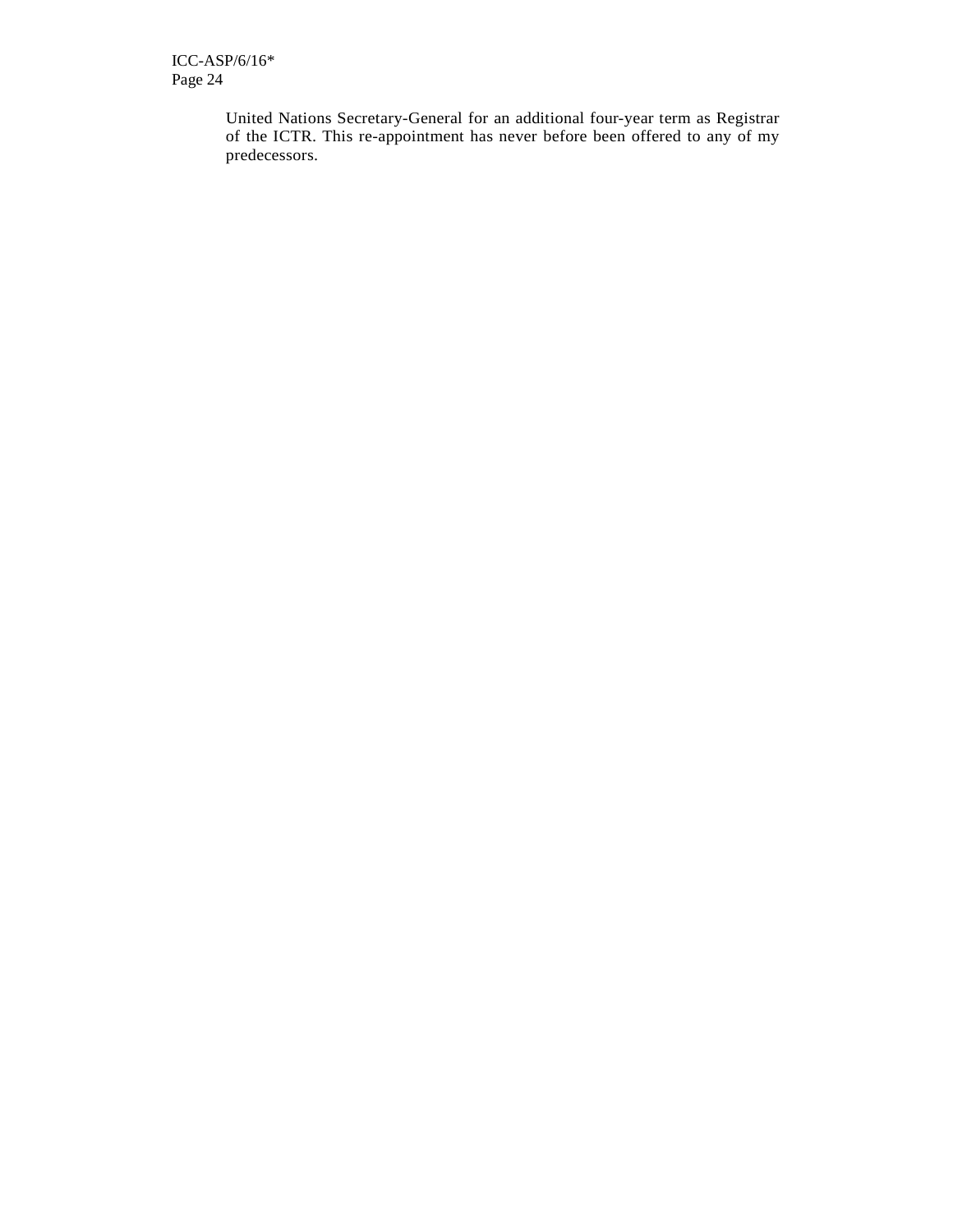### **5. Hocking, John (Australia)**

[Original: English]

#### **Letter of motivation**

I have the honour to submit my candidature for the position of Registrar of the International Criminal Court (ICC).

The International Criminal Court is moving into a new phase. It is starting to commence trials and faces complex challenges not seen by other international courts. I wish to bring my extensive legal, managerial and leadership experience to the Court, and work with the President and the Prosecutor to lead the ICC forward, to solidify its achievements and firmly secure its position as the permanent court of international criminal justice in the world.

The Registry of the ICC plays a critical role in ensuring full respect for the rights of the accused and the protection of witnesses, whilst balancing the interests and expectations of the international community. I have the skills and experience to lead the Registry and to ensure that it provides the effective, and efficient services necessary to support the Judges, the Prosecution and the Defence in the performance of their duties. This includes:

- Over 20 years of progressively responsible legal, leadership and managerial experience undertaken with a number of national and international institutions at both the governmental and inter-governmental level.
- Over ten years with the United Nations International Criminal Tribunal for the former Yugoslavia (ICTY), including three years in my current position as Deputy Registrar, providing leadership and vision to the Tribunal, resolving the myriad of challenges an international court presents on a daily basis and ensuring that it functions expeditiously, observing the highest standards of fairness and due process.
- A proven ability to manage change in a large organisation both with an organisation that is increasing in size and currently with the sensitive issues related to downsizing. I have worked with the ICTY as it has grown from 11 judges and 200 staff to 28 judges and 1,200 staff today. Under my leadership, the ICTY Registry has undergone significant reforms to enable it to successfully support its busiest ever trial schedule.
- Extensive experience in the management and implementation of budgets (the ICTY's yearly Budget is approximately US\$150 million), and enhanced diplomatic and liaison skills, experience with media policy and the ability to work in both of the official languages of the ICC.
- Extensive experience with the management of trials and appeals from both the ICTY and the International Criminal Tribunal for Rwanda (ICTR).

To be a successful Registrar, it is necessary to have a combination of excellent managerial and leadership skills coupled with incisive legal analysis and judgment. I believe I have this and a proven ability to create an environment that enables staff to develop to their fullest potential and that ensures the most effective utilization of limited resources.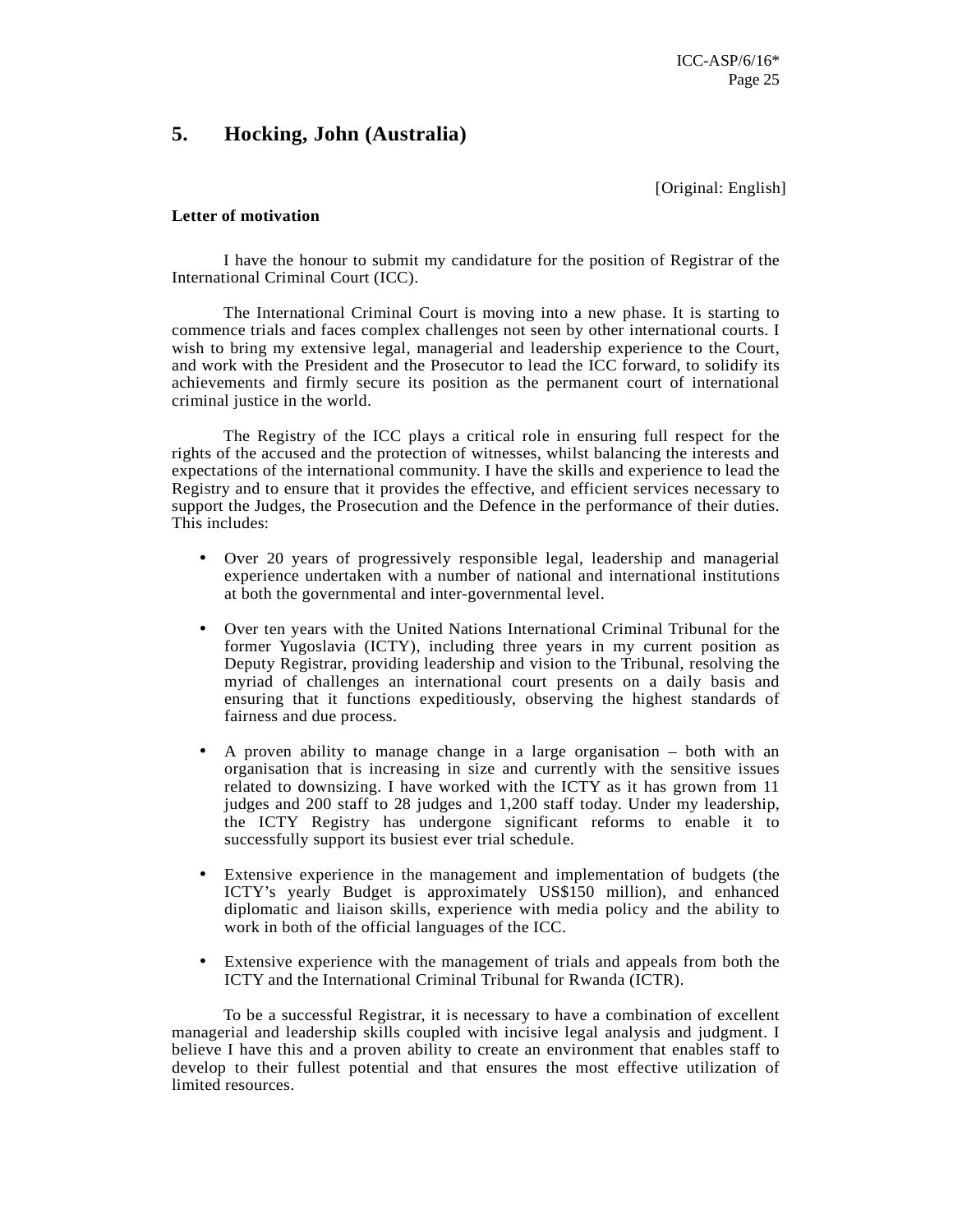The Registrar is one of the key leaders at the International Criminal Court. An organisation is defined by its leaders both in terms of its substantive output and ethos, and they will ultimately determine its success or otherwise. I am extremely enthusiastic about the prospect of becoming the second Registrar of the International Criminal Court.

#### **Statement of qualifications**

| Date of birth: | 6 August 1957 |
|----------------|---------------|
| Nationality:   | Australian    |

#### **Professional experience**

- August 2004 to present
	- Deputy Registrar

United Nations International Criminal Tribunal for the former Yugoslavia, The Hague Provide leadership and vision to the ICTY; directly responsible for the management of all court related sections (approximately 400 staff) including Chambers Legal Support, Victims and Witnesses, Court Management, Detention Unit, Defence Counsel Unit including legal aid, and Translation and Interpretation services; advise President, Judges and Prosecutor in support of proceedings; act as Registrar who has ultimate responsibility for the administrative functioning of the entire Tribunal (approximately 1,200 staff and an annual budget of US\$150 million).

- January 1999 August 2004
	- Senior Legal Officer

United Nations International Criminal Tribunal for the former Yugoslavia, The Hague Provide legal and administrative advice to the seven Appeal Judges of the ICTY and International Criminal Tribunal for Rwanda (ICTR) Appeals Chambers; lead research and drafting teams; develop and implement substantive work programme.

- March 1997 December 1998 Legal Officer United Nations International Criminal Tribunal for the former Yugoslavia, The Hague Lead the team of lawyers supporting the judges of the 18 month multipleaccused Celebici trial.
- $-1994 1997$

Senior Policy Adviser Special Broadcasting Service (SBS), Sydney, Australia Provide legal and policy advice to Australia's national multicultural television and radio broadcaster.

- $-1989 1993$ Legal/Policy Officer Organisation for Economic Co-operation and Development, (OECD), Paris, France.
- 1986 1988 Legal Assistant to Geoffrey Robertson, QC Then, 1 Dr Johnson's Chambers, Temple, London, England.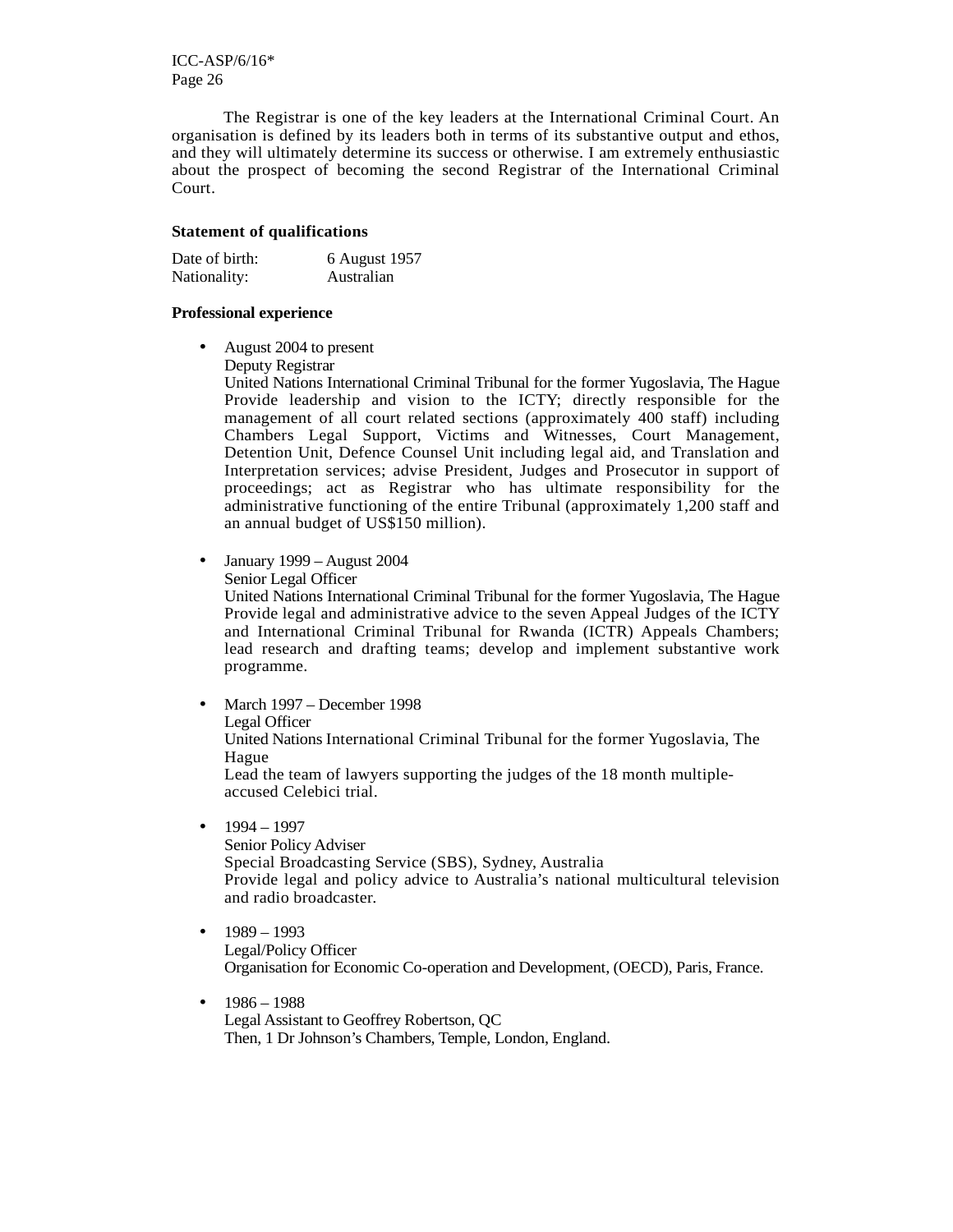- $-1986 1988$ Legal and Policy Adviser British Film Institute, London, England.
- $1985 1986$ Associate to Justice Michael Kirby. Then, President of the New South Wales Court of Appeal, Sydney, Australia.
- $1984 1985$ Assistant Legal Officer Australian Film Commission, Sydney, Australia.

#### **Professional qualifications and training**

- United Nations Ethics and Integrity Workshop for Senior Management February 2007
- United Nations Directors Management Training April 2005
- United Nations Collaborative Negotiation Skills Workshop November 2002
- Barrister, Lincoln's Inn, London, England Admitted 3 May 1988
- Barrister/Solicitor, Supreme Court of Victoria Admitted 5 May 1986
- Solicitor, Supreme Court of New South Wales Admitted 6 July 1984

### **Academic qualifications**

- Master of Law (with merit): London School of Economics and Political Science, University of London, England, 1988
- Bachelor of Law: University of Sydney, Australia, 1984
- Bachelor of Science: Monash University, Melbourne, Australia, 1980

#### **Languages**

- English: mother tongue
- French: fluent written and spoken (United Nations French Proficiency Certificate)

#### **Publications (non-exhaustive)**

- International Criminal Law Review, co-editor, Kluwer, quarterly, since Volume 1, December 2001 to present.
- Man's Inhumanity to Man Essays in Honour of Antonio Cassese, co-editor, Kluwer, June 2003.
- Essays on the Procedure and Evidence of the ICTY in Honour of Gabrielle McDonald, co-editor, and author of the chapter: Interlocutory Appeals before the ICTY, Kluwer, December 2000.
- The Times, Educational Supplement, 29 April 1988 Empowering Teachers Under the new Copyright Bill.
- Journal of Media Law and Practice, December 1987 The Copyright, Designs and Patents Bill.
- The Producer, November 1987 Film Production under the New Censorship Laws.
- The Listener, 5 May 1987, p. 28 Offensive Act?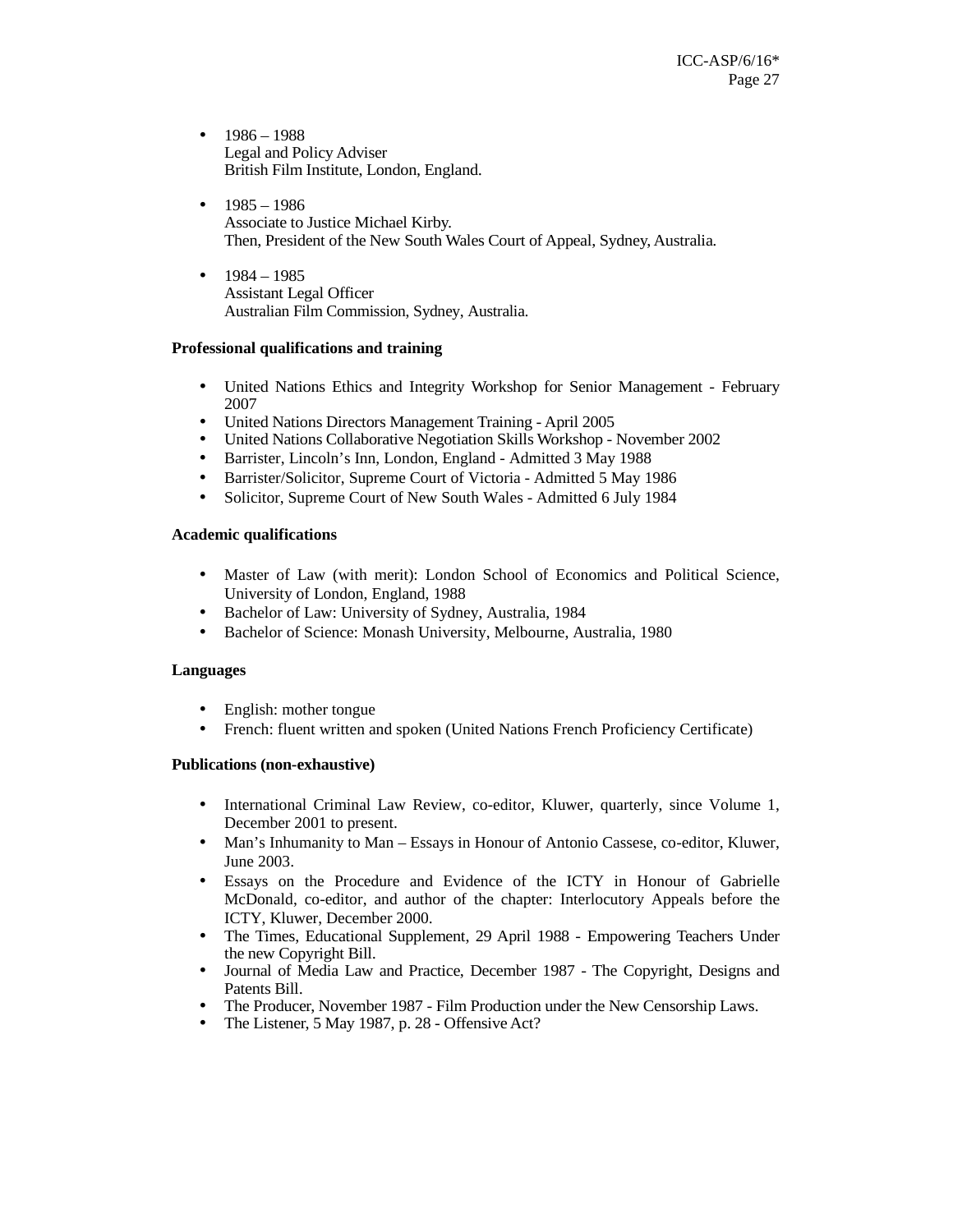#### **Presentations (non-exhaustive)**

 Numerous presentations including: various training sessions of judges, prosecutors, and defence in Bosnia and Herzegovina, Croatia, Kosovo and Serbia; Universities of Salzburg and California Berkeley; Council of Europe Conference on Protection of Witnesses, Athens; Outreach Programmes in Bosnia and Herzegovina, Croatia and Serbia; International Society for the Reform of Criminal Law, Charleston; ICC Preparatory Commission sessions.

#### **Computer skills**

Highly experienced in word processing, spreadsheet and data-base packages.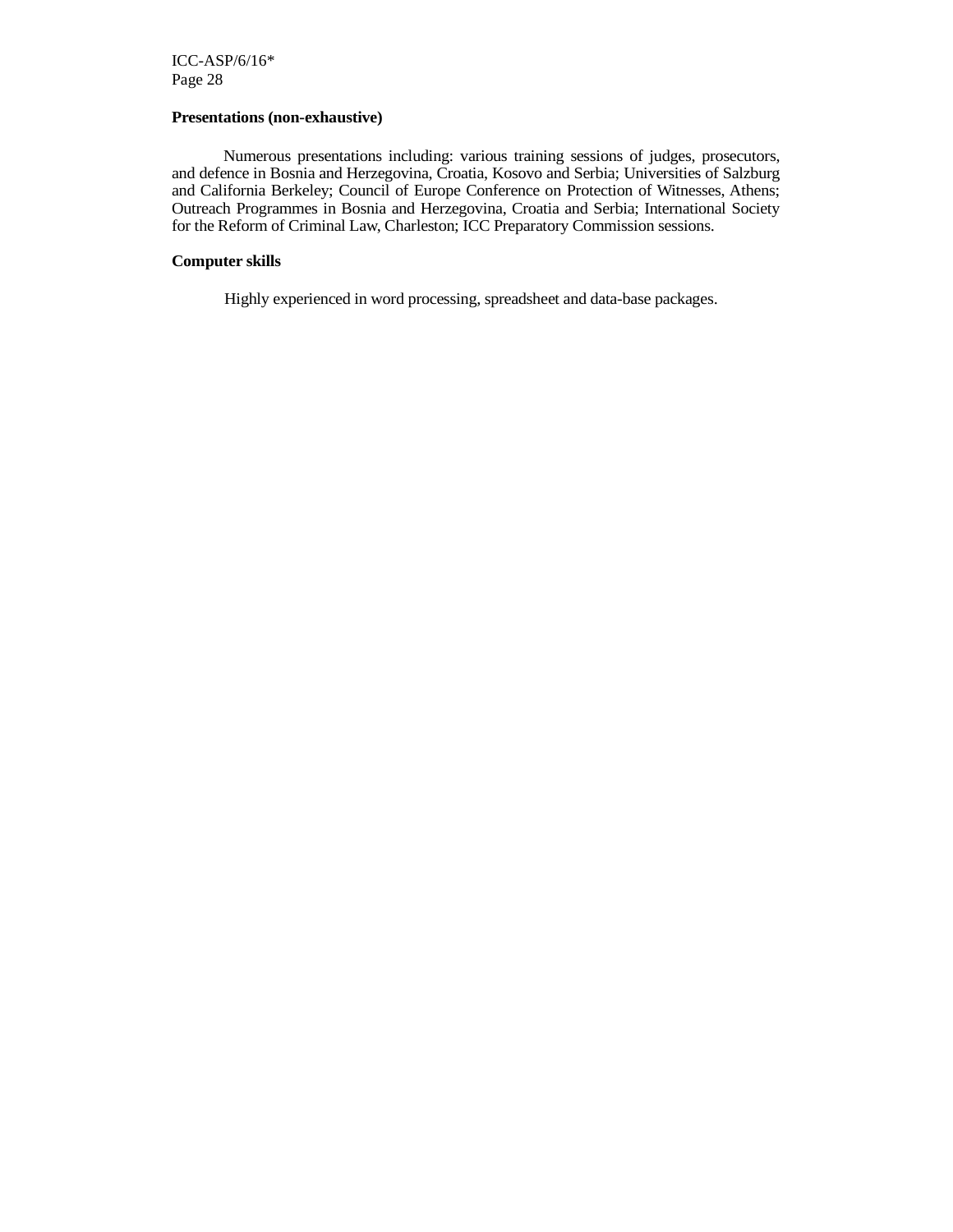### **6. Pastor Borgoñón, Blanca (Spain)**

[Original: French]

#### **Letter of motivation**

…

With regard to my qualifications for the post, I first wish to state that I have 20 years' experience in international courts, having worked in Community courts since 1986, first at the Court of Justice and later at the Court of First Instance of the European Communities.

With regard to this latter professional experience. I wish to inform you that I have been the closest colleague of the Registrar at the Court of First Instance since its establishment in 1989, and, as such, a participant in all the work leading to its establishment. In subsequent years I have taken an active part in the progressive development of the Court, in both judicial and administrative terms. In April 2002 I was appointed Deputy Registrar of the Court, a position which I still hold.

 I also possess in-depth knowledge of procedural principles and rules, as well as of the organization and functioning of courts, in both national systems and the Community system, acquired over my eight years in Spanish academia as a researcher and specialist instructor in procedural law, firstly as an assistant at the University of Valencia and subsequently as holder of the Chair in Procedural Law (Catedrático de derecho procesal) at the University of La Coruña. Over this period I was particularly concerned in my research at these universities with criminal procedure and international judicial cooperation, in the context of my work on extradition for my doctoral thesis.

 I also wish to point out that my written communication skills are evidenced by the many works and articles that I have had published in legal reviews, and that I am accustomed to public speaking on courses and at conferences, seminars and presentations conducted during my university career and up to the present day.

 Since my appointment as Deputy Registrar of the Court of First Instance five years ago, I have been exercising the dual functions attaching to this post.

 Firstly, as chief of a major administrative unit (comprising some 40 staff), I am responsible for staff management and organization of the unit. I assign the work of the Registry, ensuring the best possible distribution of the workload, and take all necessary measures for the efficient processing of cases.

I also have responsibility for liaison between the Registry and the offices of the judges of the Court as well as the representatives of parties. In this connection I wish to point out that I have always impressed on my colleagues the importance of a userfriendly approach when dealing with the Registry's interlocutors.

In addition, I have overall responsibility for liaison between the administration and other services (translation, interpretation, research and documentation, registries of the other two Community courts) at the Court.

Secondly, as Deputy Registrar of the Court, I am responsible for coordination of the practices of the Registry and appropriate procedural handling of cases, as well as for preparation of and follow-up to budget requests relating to the Court, in addition to which I participate in the working groups on institutional issues established by the Court (preparation for the two most recent enlargement exercises, preparation of the Court's contingency plans in the event of a bird flu pandemic, and analysis of the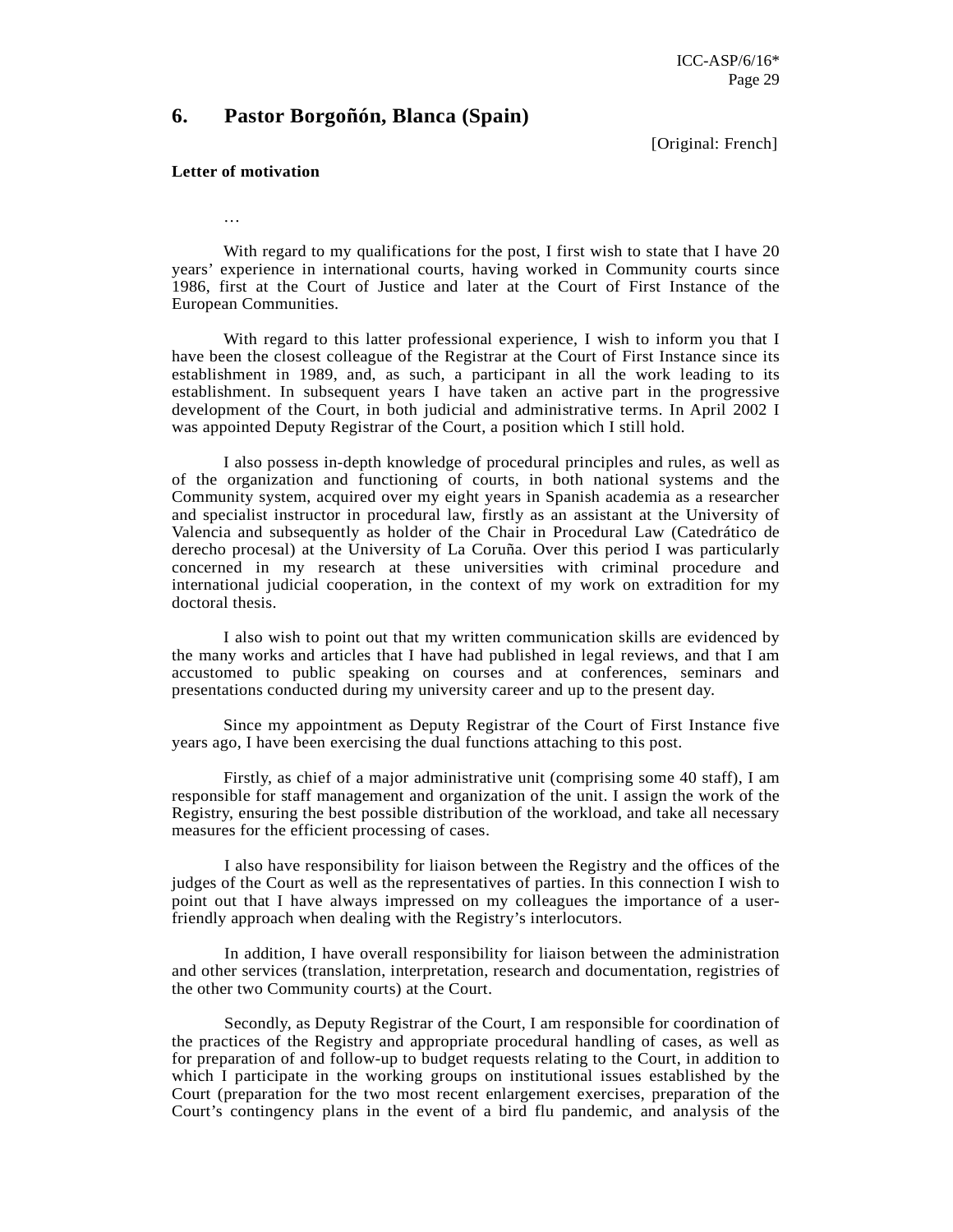measures to be taken regarding the establishment of the European Union Civil Service Tribunal).

 The discharge of my functions as Deputy Registrar of the Court of First Instance has given me in-depth knowledge of the functioning of international courts and Community institutions and of their decision-making processes and administrative functioning, as well as sound experience in human resources and infrastructure management and in budgetary questions.

 Lastly, I wish to draw your attention to my information technology skills and experience, which have allowed me, consistent with my wish to secure ongoing gains in efficiency while maintaining quality, to devise and manage information technology systems intended to improve the work and performance of the Registry of the Court of First Instance, and of the judges of the Court and their colleagues.

 I now wish to place all my experience and knowledge at the disposal of the International Criminal Court and play a part in the challenge of consolidating this new international institution. To work for the success of an institution whose aim it is to stop the most serious international crimes from going unpunished and to prevent the commission of such crimes would represent a new challenge for me in both personal and professional terms, and I am ready to fully dedicate myself to this critical endeavour.

I transmit herewith a list of my publications, courses, seminars and conferences.

…

#### **Statement of qualifications**

#### **Personal information**

| Sex:            | Female           |
|-----------------|------------------|
| Date of birth:  | 25 November 1955 |
| Place of birth: | Valencia, Spain  |
| Nationality:    | Spanish          |

#### **Academic qualifications**

| 1973-1978 | Licenciatura en Derecho (bachelor's degree in law – awarded on |  |  |
|-----------|----------------------------------------------------------------|--|--|
|           | completion of extended course), University of Valencia, Spain  |  |  |
| June 1982 | Doctor en Derecho (Sobresaliente cum laude)                    |  |  |
|           | (doctoral degree in law with honours – doctoral thesis on      |  |  |
|           | procedural aspects of extradition under Spanish law),          |  |  |
|           | University of Valencia, Spain                                  |  |  |

#### **Languages**

| Spanish: | Mother tongue                                       |
|----------|-----------------------------------------------------|
| French:  | Excellent                                           |
| English: | Very good                                           |
|          | Passive knowledge of German, Italian and Portuguese |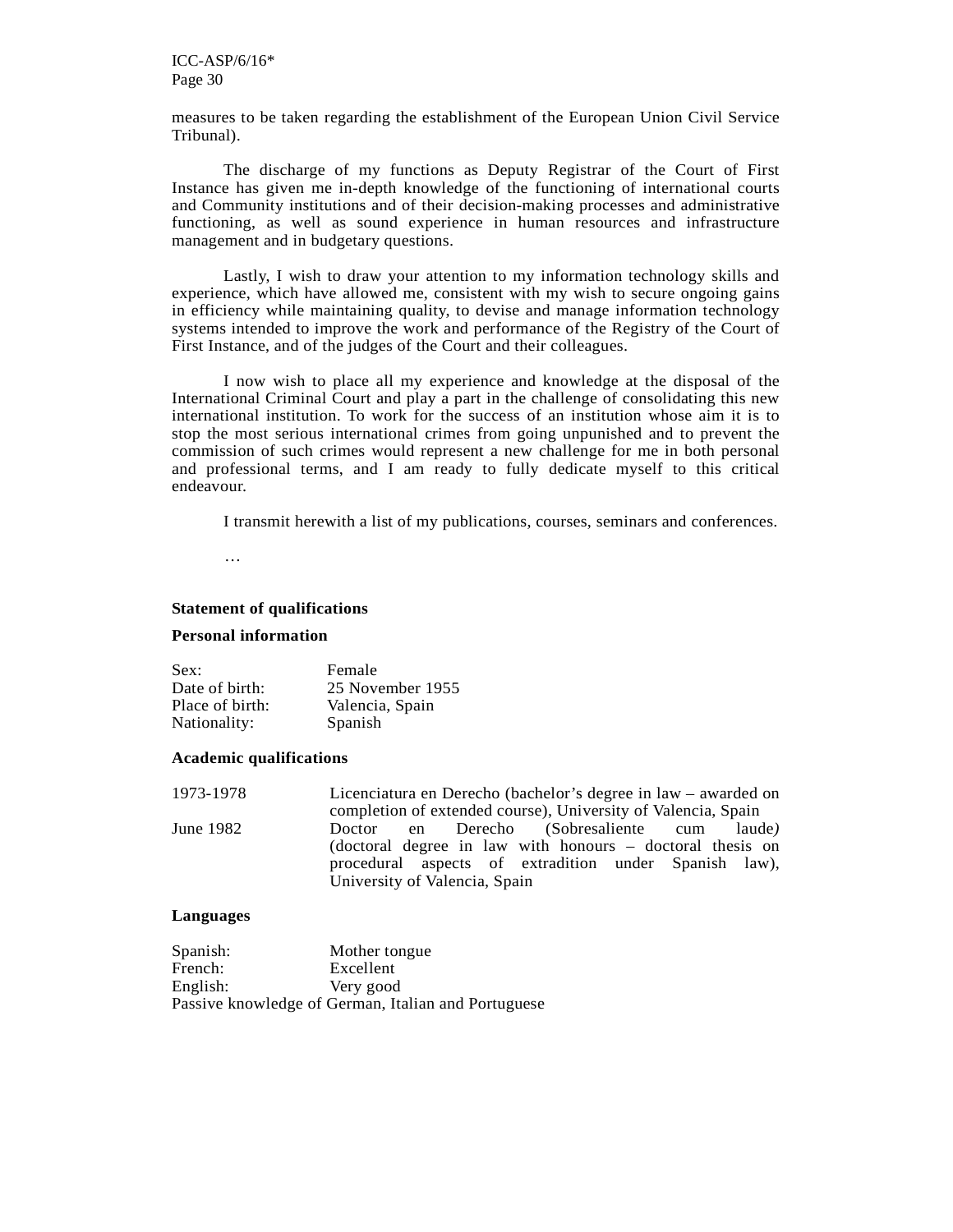#### **Current responsibilities**

#### April 2002 – to date

Deputy Registrar of the Court of First Instance of the European Communities. I participate in all the judicial and administrative functions of the Registry.

These include:

- Day-to-day administration of the Registry (personnel management, allocation of work, budget requests)
- Coordination and harmonization of work practice in the various Registry teams: introduction of new practices regarding the jurisdiction gradually conferred upon the Court (procedure in intellectual property cases, procedure in appeals cases)
- Coordination and organization of liaison between the offices and the Registry, and between the Court and its various services
- Responsibility for the various information technology systems at the Registry and for the introduction of computer-based procedures to facilitate the work and increase the efficiency of the Registry and Court
- Preparation of and follow-up to budget requests by the Court of First Instance
- Participation in working groups on institutional issues (enlargement, the Court's contingency plans in the event of a bird flu pandemic); in particular, participation in work relating to the establishment of the new European Union Civil Service Tribunal
- Preparation of and follow-up to legislative proposals originating in the Court and participation in discussion and negotiations thereon in the Council of the European Union

#### **Professional experience**

| Community courts<br>April $2002 -$ to date<br>November 1994<br>November 1989<br>September 1986 | Deputy Registrar, Court of First Instance<br>Principal Administrator, Registry, Court of First Instance<br>Administrator, Registry, Court of First Instance<br>Administrator, Registry, Court of Justice |  |
|------------------------------------------------------------------------------------------------|----------------------------------------------------------------------------------------------------------------------------------------------------------------------------------------------------------|--|
| University of Luxembourg                                                                       |                                                                                                                                                                                                          |  |
| 2005 – 2007                                                                                    | Lecturer, course on procedure at the Court of First Instance<br>Master en droit européen (master's degree in European law)                                                                               |  |
| Universities in Spain                                                                          |                                                                                                                                                                                                          |  |
| $1992 - 1994$                                                                                  | Professor of Procedural Law, University of La Coruña<br>(Holder of Chair in Procedural Law - recruitment on the basis of<br>academic qualifications and competitive examination)                         |  |
| $1985 - 1986$                                                                                  | Lecturer in Procedural Law, University of Valencia<br>(Lecturer in Procedural Law with tenure - recruitment on the<br>basis of academic qualifications and competitive examination)                      |  |
| $1979 - 1985$                                                                                  | Fellow and Lecturer in Procedural Law without tenure,<br>University of Valencia<br>(Researcher and Lecturer in Procedural Law)                                                                           |  |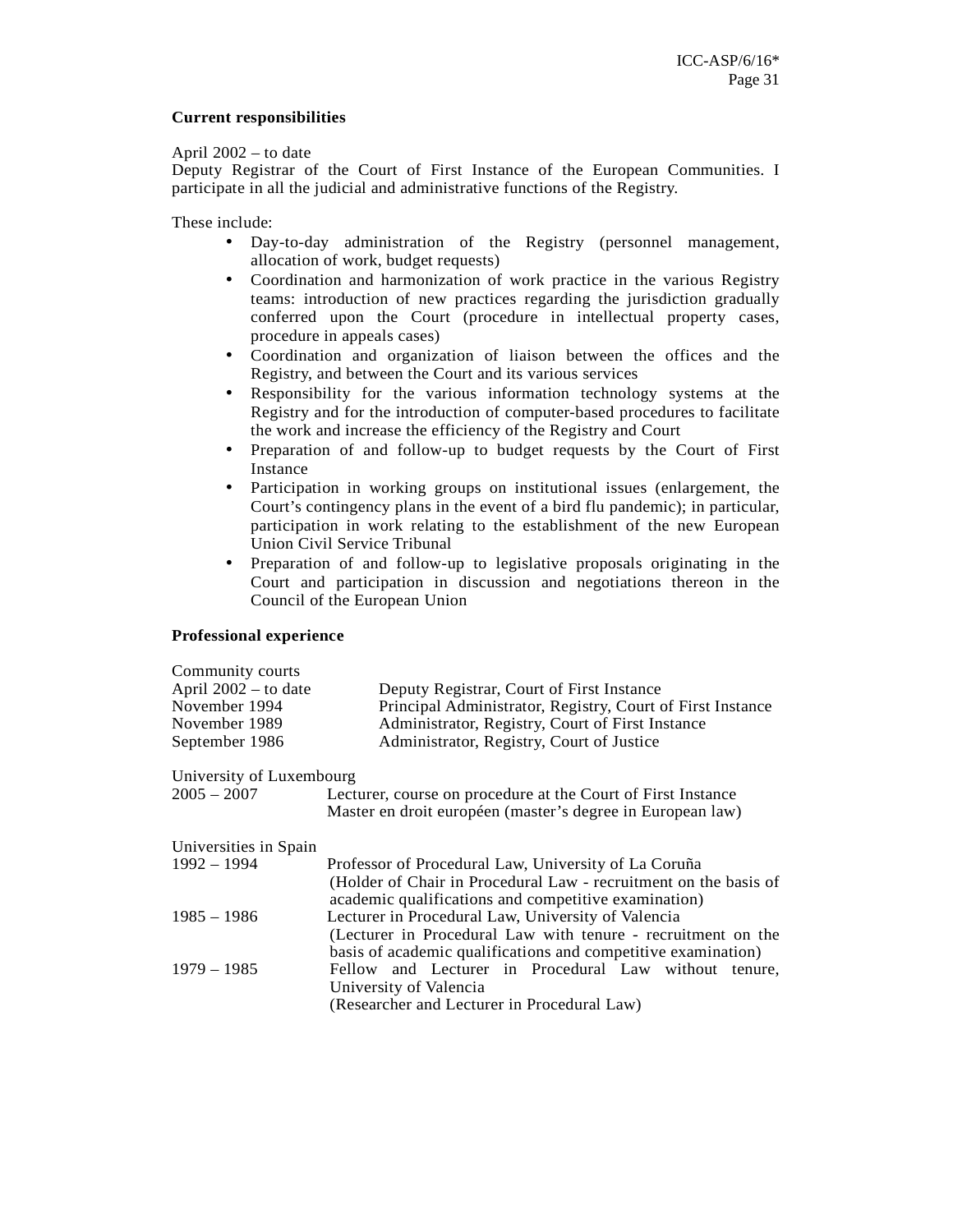### **7. Pillay, Kalyani (South Africa)**

[Original: English]

#### **Letter of motivation**

The key responsibilities of this post are: management of the different sections and divisions of the Registry, organizing support to judicial proceedings, ensuring provision of high quality administrative services, consulting and coordinating with the Office of the Prosecutor, contributing to the development and implementation of the court strategic planning and acting as a channel of communication between the Court, States Parties and other organizations.

I consider myself eminently qualified to perform all of the above key responsibilities. In my capacity as the Special Director in charge of international affairs, and in order to achieve international cooperation, I was required to liaise with the Heads of Prosecuting Authorities in all the Southern African States, as well as the Heads of Prosecuting Authorities in other African, Middle East, Far East, European and American countries. In the case of the African countries, the liaison was further to share legal skills and expertise in developing countries.

As a Special Director in the Office of the National Director of Public Prosecutions, I played a key role in the development, implementation and monitoring of the National Prosecuting Authority's strategic plans. In my prior position as a General Manager in the Information and Systems Management Section of the DOJ, I performed a similar role.

Both as a Special Director and a former Head of a State Attorney's Office, I have obtained extensive experience in liaison with senior members of the National Prosecuting Authority in all aspects relating to the complex criminal prosecutions which they handled as well as civil matters arising therefrom.

In all the senior positions which I have held, I gained extensive experience in the management of all the administrative and financial services which were required to support these positions.

As a result of a project which I ran to improve service delivery at one of the larger specialized courts in South Africa, as well as my position in the National Prosecuting Authority, I have gained extensive experience in identifying the organizational support necessary for judicial proceedings.

All the positions, I have held to date have required of me to manage multidisciplinary components with the aim of integrating these components into one cohesive entity which is capable of achieving the objectives of the organization as a whole. In this regard, I have managed and coordinated:

- Information technology;
- Lawyers and prosecutors;
- Administrators:
- Investigators; and
- Security personnel.

I have also extensively dealt with non-government organizations, victim support groups and in all my endeavours, I have promoted a human rights culture.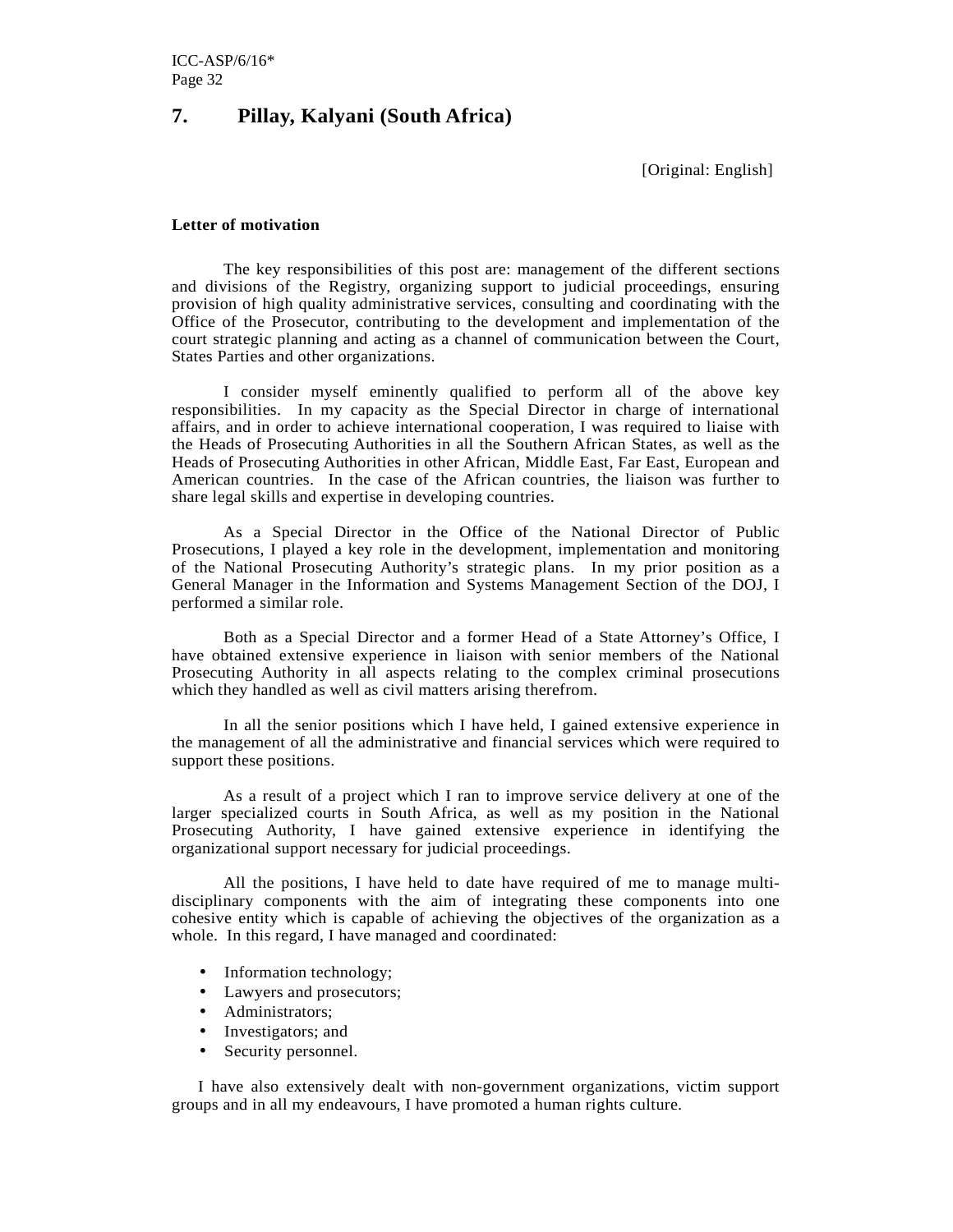#### **Statement of qualifications**

| Marital status: | Married with two sons (22 and 18 years) |
|-----------------|-----------------------------------------|
| Date of birth:  | 13 August 1962                          |

#### **Tertiary qualifications**

| $\bullet$ BA (Law) degree | University of Durban – Westville (1984) |
|---------------------------|-----------------------------------------|
| $\bullet$ LLB Degree      | University of Natal (PMB) (1986)        |
| • Admitted as an Attorney | 1989                                    |
| • Admitted as an Attorney | 1993                                    |

#### **Work experience**

•  $1987 - 1995$ 

Article Clerk, Attorney and Conveyancer at the firm A K Essack, Morgan Naidoo & Co.

My work here entailed the following areas of legal practice:

Administration of Estates, MVA Claims, Drafting Contracts, Drawing Wills, Applications for Liquor Licences, Family / Matrimonial Matters, Criminal Matters, General Litigation (High and Magistrates Courts), Delictual Matters, Registering Trusts / Deeds of Donations and a wide range of conveyancing matters.

 $1995 - 2002$ 

State Attorney – Johannesburg

Appointed as the Head of the State Attorney's Office in Johannesburg in November 1995. This was at the very beginning of transformation in the new democratic South Africa. I managed this office in respect of all aspects of the legal work as well as the administrative and financial aspects of running an office of approx. 100 personnel (45% of whom were lawyers). It was during this time of dealing with change that a more human rights culture had to be developed in the handling of legal matters on behalf of the State. I gained immense management and resource planning skills during this time. Further details of my responsibilities and experience is contained in my full curriculum vitae. I was also responsible for leading and managing the development of new IT systems for the financial and litigation processes of the State Attorney's Division nationally. As a result I have good project management experience.

• 2002 to 2004

General Manager - Systems Management and Optimization (Information and Systems Management Unit), Department of Justice and Constitutional Development.

Management of the Systems Management and Optimization Section of the unit. The unit provided Information and Communications Technology (ICT) and Information System (IS) support to all the business units within the Department of Justice which included all the courts in the country. Under my management were the Directorates of Justice Business Systems, Financial Systems and Digital Communications and Records Management. The section was also responsible for management of the call /service centre as well as service level management with service providers. In performance of this function and via the analysis of court processes, I gained vast knowledge of the functioning of courts, both lower, higher, appeal courts as well as the Constitutional Court. I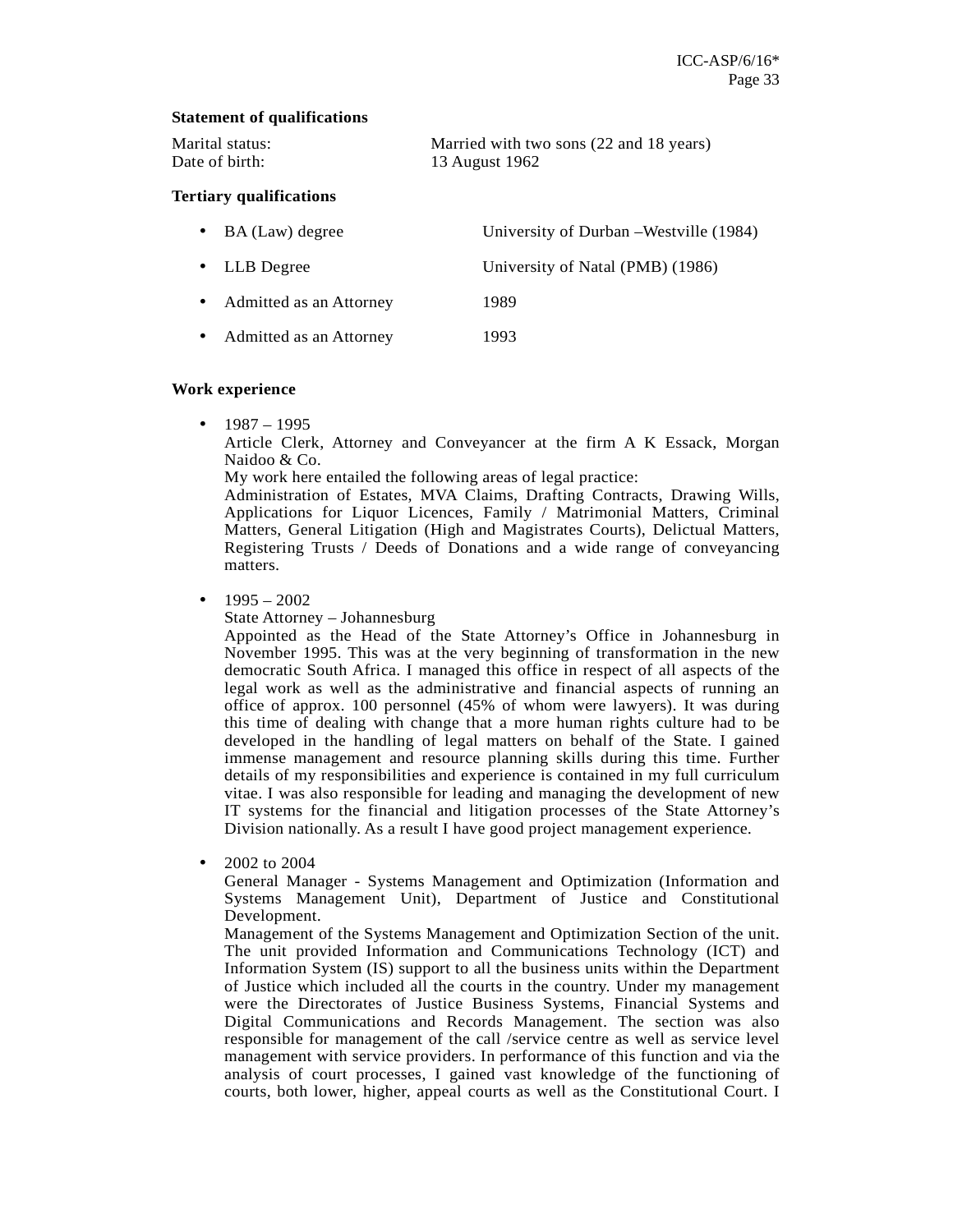had to also deal with program requests for visually challenged staff from a judge to other officials.

• March 2004 to January 2005

Special Project Manager and Adviser to the Director-General – DOJ

I was appointed by the Director-General – Department of Justice and Constitutional Development (DOJ) to head a service delivery improvement project in one of the specialist courts in Johannesburg. The project entailed complete process re-engineering, redeployment of resources, identification and setting up of appropriate accommodation for the provision of court services. This was done with the minimum finance and human resources. On successful completion of the project at the end of June 2004, I was employed as the Adviser to the Director-General in his office. My tasks here entailed advice to the DG on a wide variety of legal and other departmental matters. I was also tasked with overseeing and monitoring special projects and operations nationally. This involved close interactions with the courts and entailed many visits and discussion with the Judge Presidents or the Chief Magistrates. The needs of the courts as well as challenges were identified and corrective measure implemented where possible.

• February 2005 to present

Special Director of Public Prosecutions – NPA

I currently serve as the Special Adviser to the National Director of Public Prosecutions. My portfolio in this position covers the following areas viz:

- o Heading the International Affairs and Co-operation Division for the NPA;
- o Advising and monitoring areas of delivery as per the strategic plan;
- o Co-ordinating all interactions and reporting to the Parliamentary Committees in the National Assembly and the Council of Provinces;
- o Monitoring and managing some of the key partners of the NPA both domestically and internationally;
- o Responsible for drafting and facilitating the signing of MoUs between NPA South Africa and Prosecuting Authorities with the Southern African Development Countries (SADC) and other international counterparts;
- o Have had exposure to information and presentations on the different legal systems in 11 countries within SADC, as well as Kenya, Benin, Nigeria, Ukraine, Chile, Canada, US, Malaysia, China, Ireland etc. I have also developed a vast network of contact persons in international jurisdictions dealing with criminal matters;
- o Facilitate and co-ordinate all interactions with UNODC and am the NPA's representative at the COP and the CCJCP in Vienna annually and biannually where applicable;
- o Overseeing media responses and proper implementation of external media strategy;
- o Was part of the team dealing with developing the strategic plan for the NPA;
- o Participate as one of the South African representatives in the Working Group dealing with the Convention on the Bribery of Foreign Officials (OECD);
- o Acted as CEO for the NPA (November 2006).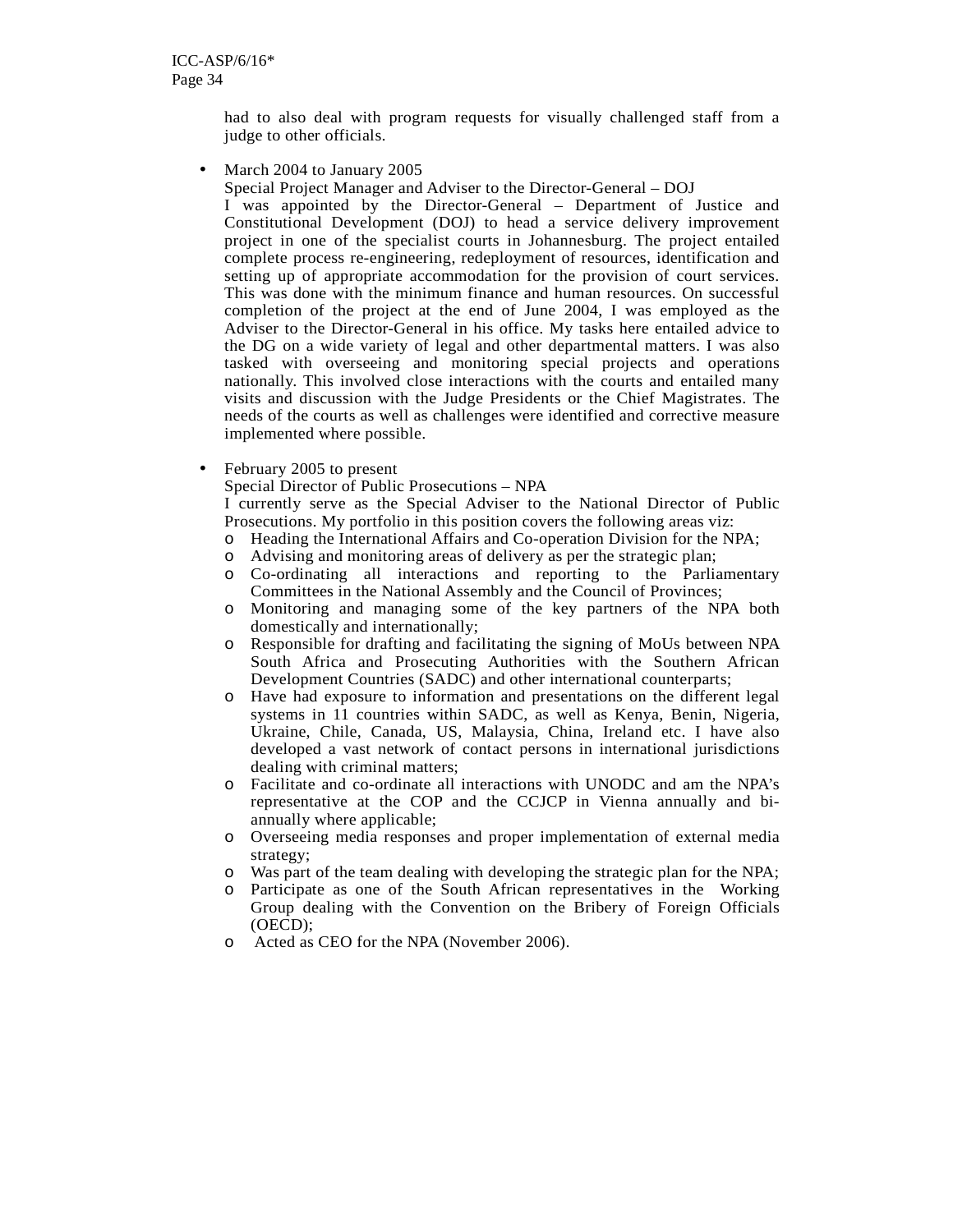### **8. Rackwitz, Klaus (Germany)**

[Original: English]

#### **Letter of motivation**

I have the honour to submit my application for the position of the Registrar of the International Criminal Court.

My whole professional career has been devoted to courts and the judiciary, first as a judge and for the last 15 years as a manager with increasing responsibility for the administration and the management of courts, starting as a judge who served partly on the bench and partly in the administration and finally, before joining the International Criminal Court (ICC), as a Head of Division in the Ministry of Justice of the State of North Rhine-Westphalia with responsibility for all matters of information technology and reorganization of work procedures and an annual budget of approximately €70 million. During this time I have acquired in-depth experience in all core areas of court administration: budget and finance, human resources, procurement, business process reorganization, information management and information technology.

I have successfully managed several large-scale projects in the judiciary of my state, all running over multiple years and all involving a project budget of several hundred million euros. These projects have all been finished and have significantly improved the efficiency of the areas which the projects related to and have improved the quality and the timeliness of the jurisprudence of my home state. As a manager, I aim to empower people and I apply a results-driven "what and how" approach rather than a management style which is merely asking "who and why".

In essence, all my professional activities in the last 15 years were geared towards one overarching objective: to achieve judgments in courts and decisions in other judicial entities such as Prosecution Offices or administrative bodies either in a shorter period of time or more efficiently and/or with better quality. I strongly believe that all supporting activities in a court or any other substantive institution in the judiciary need to follow this objective to ensure maximum focus and best results.

I have served the International Criminal Court from its earliest days until today, first as a consultant to the Advance Team and from January 2003 onwards as an administrative manager in the Office of the Prosecutor. Therefore I am fully aware of the present situation of the Court, the needs of the organization, the challenges we are facing, but also the strengths that the Court possesses. I believe that I am well regarded by the representatives of the States Parties and by the stakeholders of civil society, in particular the main representatives of the non-governmental organizations that support our institution. I will continue to be a solid, honest and knowledgeable representative of the Court, being focused on results and facts.

As the Registrar of this Court, I would serve all organs with equal commitment and professionalism on the basis of our legal framework, respecting the independence of the organs as a crucial pillar of the judicial credibility of the institution and fostering and promoting the one court principle wherever possible. I am prepared to base the appraisal of my performance mainly on the level of satisfaction of the clients of the Registry and the implementation rate of Service Level Agreements as the basis for all administrative and judicial services provided. A permanent dialogue with all stakeholders in the Court and regular feedback will be the basis for ongoing improvement.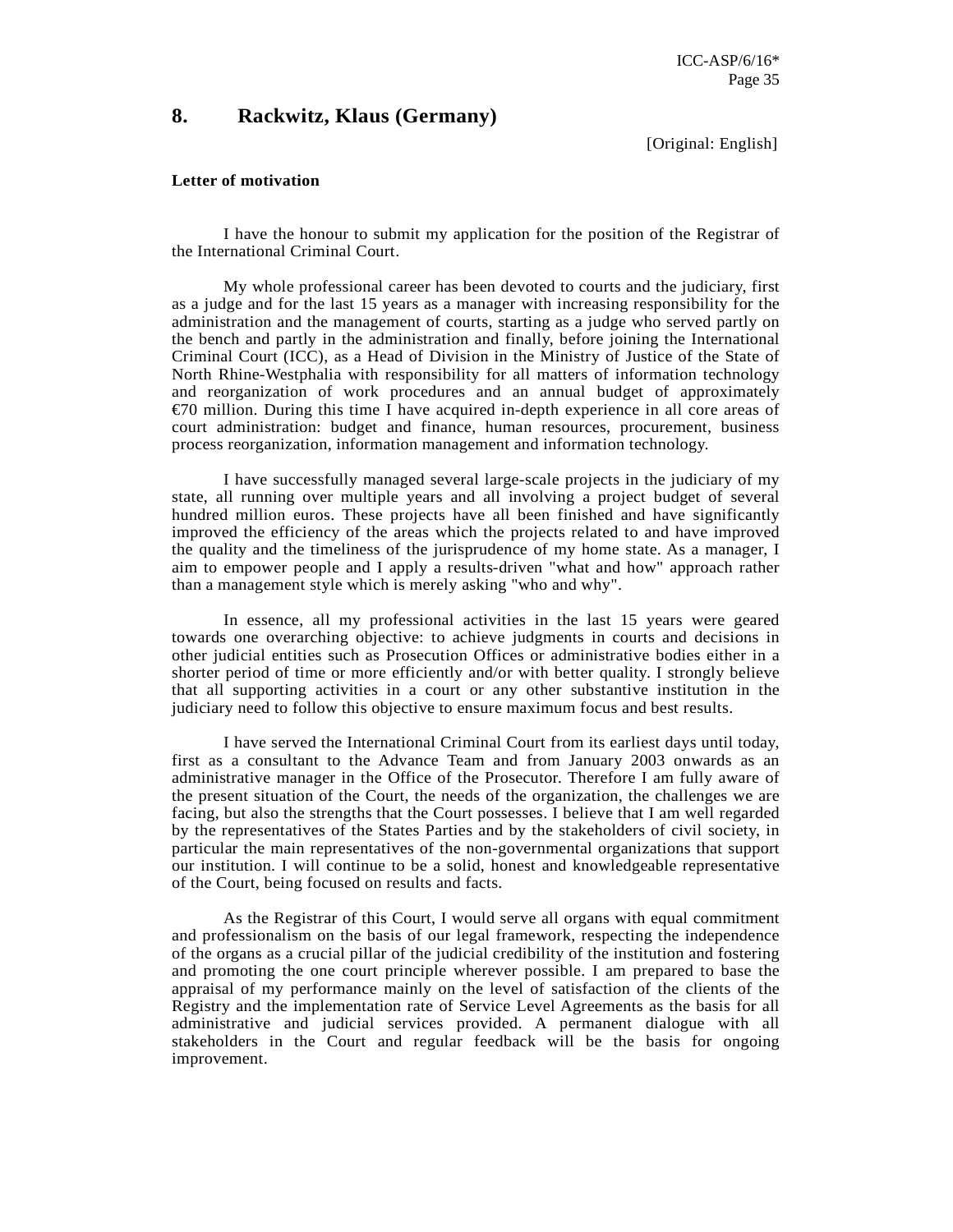The establishment of the International Criminal Court has been a milestone in humanitarian law. I wish to assure everyone of my utmost commitment and effort in further strengthening the Court, to give justice to the victims of crimes and to promote the rule of law.

#### **Statement of qualifications**

Born 22 January 1960, married, two children

#### **Current position**

Senior Administrative Manager, Office of the Prosecutor (OTP), International Criminal Court (ICC).

#### **Academic preparation**

- Study of jurisprudence at the University of Cologne with the additional subjects 'Law of Nations' and 'European Law' (1979 - 1986). First state examination (equivalent to a Masters of Law degree) in January 1987 at the Court of Appeals in Dusseldorf.
- Further education as an articled attorney/articled judge in the district of the Court of Appeals in Dusseldorf (1987 - 1990). Second state examination in Dusseldorf at the Ministry of Justice in July 1990 (with distinction, ranking in the top 15 per cent of the year).
- Qualified to work as an attorney, a public prosecutor and as a judge. Appointed as judge at the County Court in Sept. 1990.

#### **Professional experience**

December 2003 to date Senior Administrative Manager, Office of the Prosecutor, International Criminal Court (ICC)

Scope of functions:

- o Provide professional administrative support to the Office of the Prosecutor, in close cooperation with the relevant sections of the Registry that provide the vast majority of administrative services, with a focus on financial matters, budgeting, performance measurements and high-quality language services;
- o Serve as the Office's point of liaison with the Registry; ensure that all needs for administrative services are defined within the OTP and channelled to the Registry; representing the OTP in relevant inter-organ groups (IT Advisory Board, Permanent Premises Committee, Property Survey Board, Claims Board etc);
- o Accompanying and advising the Prosecutor in executive meetings in the Court (Coordination Council, Internal Oversight Committee);
- o Organize and provide all services related to analysis and evidencepresentation technology; ensure the complete registration and secure, confidential storage of all physical and potential evidence; receive, acknowledge, conduct an initial review of, and forward all communications and referrals received.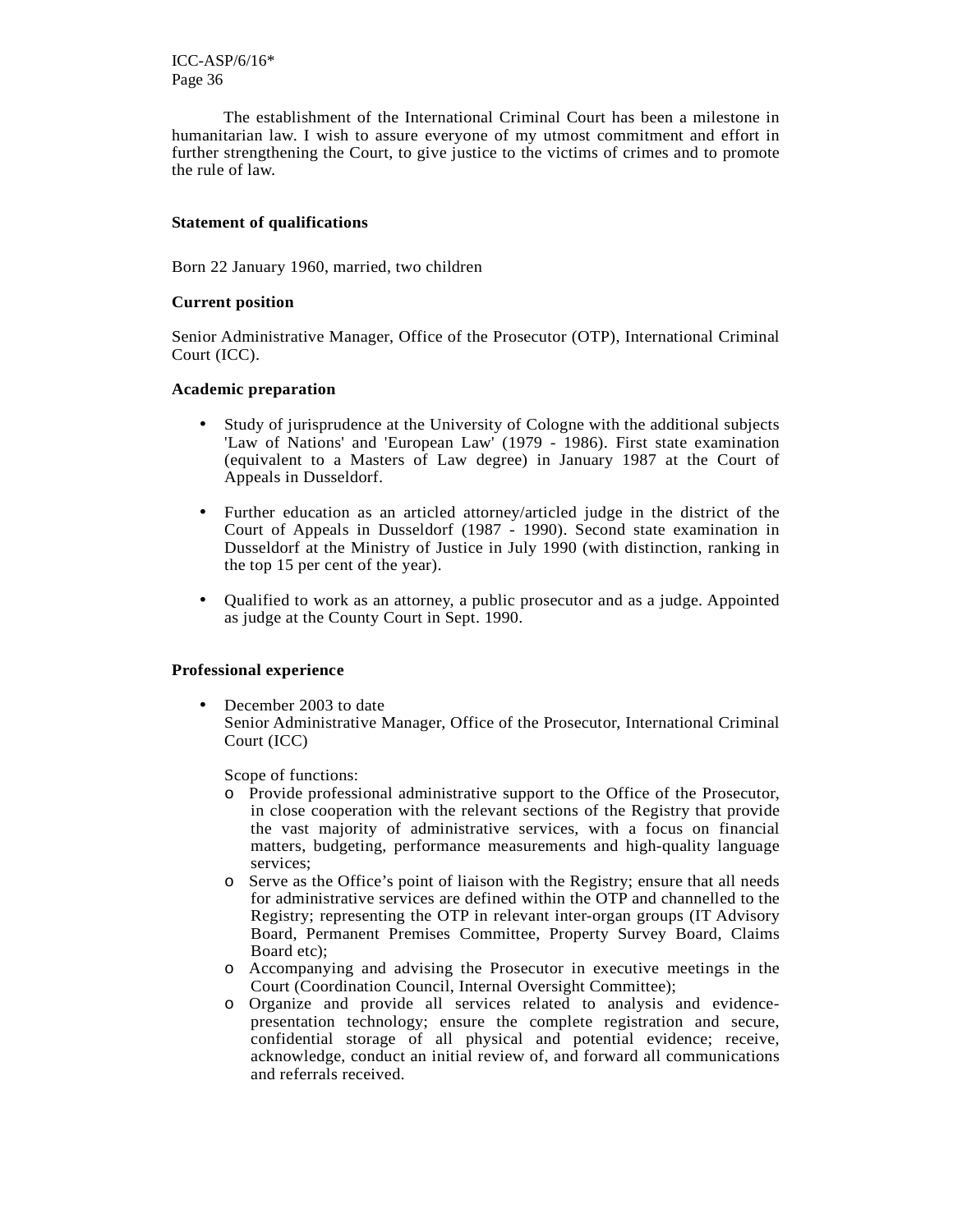Duties and Responsibilities:

- o Management of the Services Section by advising the Chief Prosecutor on the efficiency of work processes, administrative structures and the administration of resources within the Office; by providing overall management of the Language Services Unit, including the provision of translation, interpretation and other language services as required by the Office; and by providing overall management of the Information and Evidence Unit, including the receipt, registration, secure storage and retrieval of all incoming information;
- o Preparation and approval of the budget for the OTP by planning, preparing and implementing the annual budgets of the Office, in coordination with the Registry of the Court where appropriate including the negotiation of the budget for submission to the Committee on Budget and Finance and the Assembly of State Parties;
- o Monitoring of all financial matters by tracking all financial movements on OTP accounts, analysing expenditures and deriving forecasts for short-, medium- and long-term financial planning and by liaising with the external and internal auditors where appropriate;
- o Supervision of all activities in the field of IT for the OTP by guiding and giving advice to the Head of the Knowledge Base Unit; by representing the OTP in decision-making groups established throughout the Court; by supervising procurement related to IT; by representing the OTP vis-à-vis external parties;
- o Supervision of all activities of the Language Services Unit by discussing and approving standard procedures and other operations as organized by the Head of the Language Services Unit;
- o Human Resources Management by administering staff (including short-term and individual contractors and consultants) in close cooperation with the Court's Registry (Division of Common Services) and by administering other placement programmes of the Office.
- January 2003 November 2003 Senior Information and Evidence Adviser, ICC

Scope of functions:

Definition of the future structure for the information technology within the OTP; establishment of adequate systems for knowledge management and evidence and information processing;

As Senior Manager ad interim: organizing the daily work in the OTP including recruitment and liaison with the other organs of the Court.

Duties and Responsibilities:

o Establishment of the budget proposal for 2004 for the Office of the Prosecutor, calculation of staff costs and non-staff costs, negotiating the budget proposal with the other pillars of the Court and the Committee on Budget and Finance; execution of the approved budget for 2002/03 of the OTP, preparation of recruitments including job descriptions and interviews of candidates during the initial recruitment phase of the OTP; representing the Office as focal point for all other administrative issues (esp. procurement, facility management, IT), preparation of Service Level Agreements and decisions taken by the Coordination Council of the Court.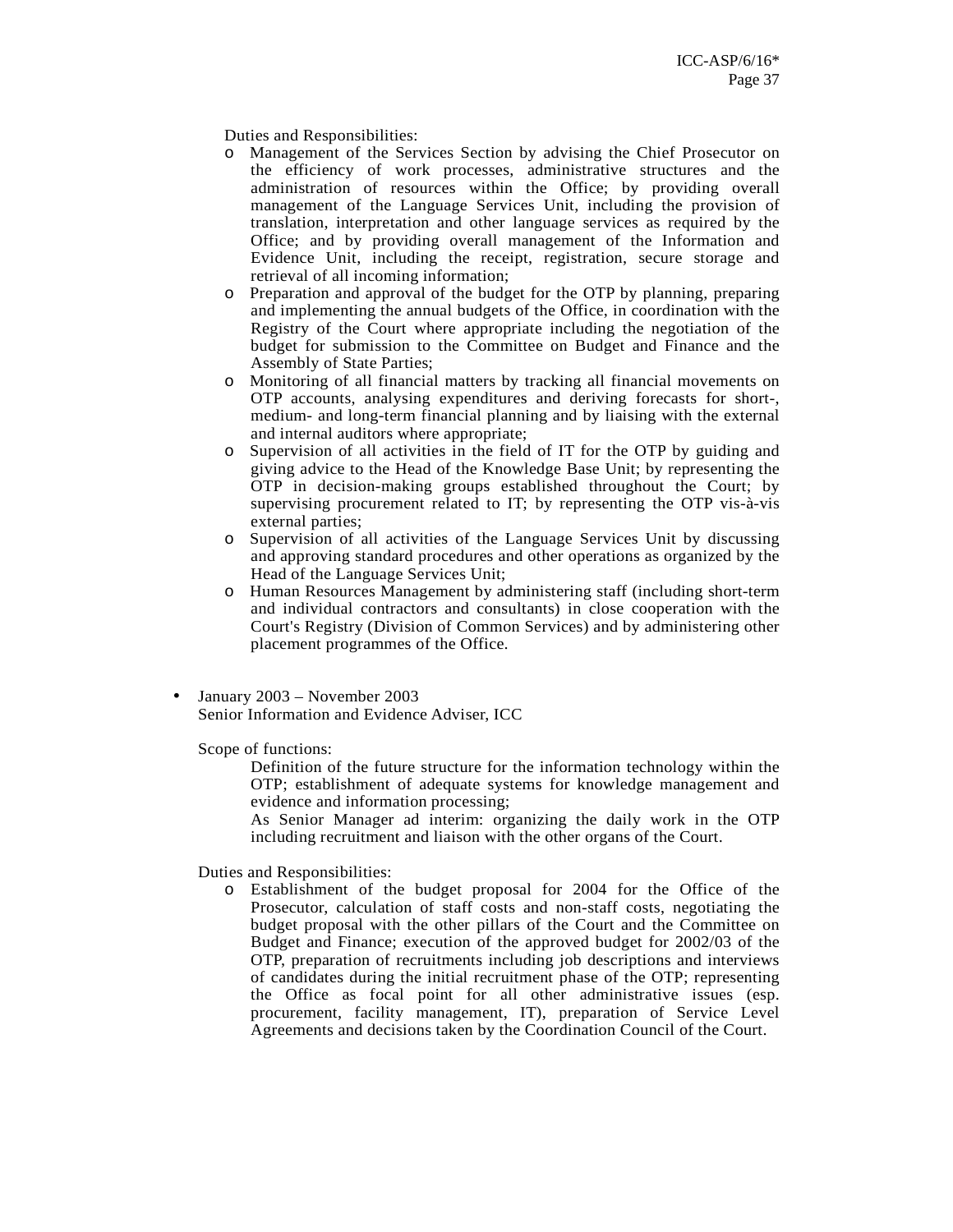• June  $1996 - December 2003$ Head of Government Division ("Ministerialrat")

Scope of functions:

- o Head of the division of information technology in the Ministry of Justice of the State of North Rhine-Westphalia with all courts and public prosecutor's offices; responsibility for approx. 25,000 workplaces within the law area. Responsible for all questions of court management and court administration with regard to information technology as a core technology for court reorganization including public budgetary law, public procurement and the assignment of public spending; controlling of complex reorganization projects including business process analysis and redesign. Project management of large-scale IT projects (software development, roll-outprojects, outsourcing of IT services), in particular for complex document and information management projects;
- o Elected chairperson of the Federal and States Commission on IT in the Judiciary (a subsidiary body to the conference of ministers of justice of the states and the federal Government of Germany).

Duties and Responsibilities:

- o Preparation of strategic decisions of the Ministry of Justice with regard to reorganization of court work procedures and use of information technology; implementation of these decisions through large scale reorganization projects; discussion of these decisions with the Presidents of the Appeals Courts and with the Chief Prosecutors of the State; negotiation with staff representative bodies and professional societies;
- o Preparing (establishing the draft proposal, negotiating the division proposal with the other pillars of the Ministry and defending the budget proposal in the State's parliament) and executing the complete IT budget for the judiciary of the State including the preparation and execution of all relevant procurements, allotments, expenditure supervision and controlling/auditing;
- o Developing budget strategies (long-term financing, revolving reinvestments, introduction of new budget structures [product-based budgeting instead of cameralistic accountancy]), negotiating budget principles and budget restrictions with the subordinated entities (courts of appeals, prosecutor general offices, high courts of administrative law etc., in total 256 different judicial entities), explaining the budget to representative bodies for the different professional groups (judges' representatives, unions for the nonjudicial staff members).
- December 1994 June 1996 Judge and Acting Head of Government Division

Scope of functions:

o At the Ministry of Justice and European Affairs of the State of Brandenburg: head of the branch of court reorganization, information technology and public procurement. Seconded from the State of North Rhine-Westphalia to the State of Brandenburg to help building up new structures in the eastern part of Germany after reunification.

Duties and Responsibilities:

- o Design and implementation of complete standard business procedures in courts for civil and criminal proceedings including training of court managers in project management and business process analysis and design;
- o Development and implementation of the IT strategy for the whole judiciary;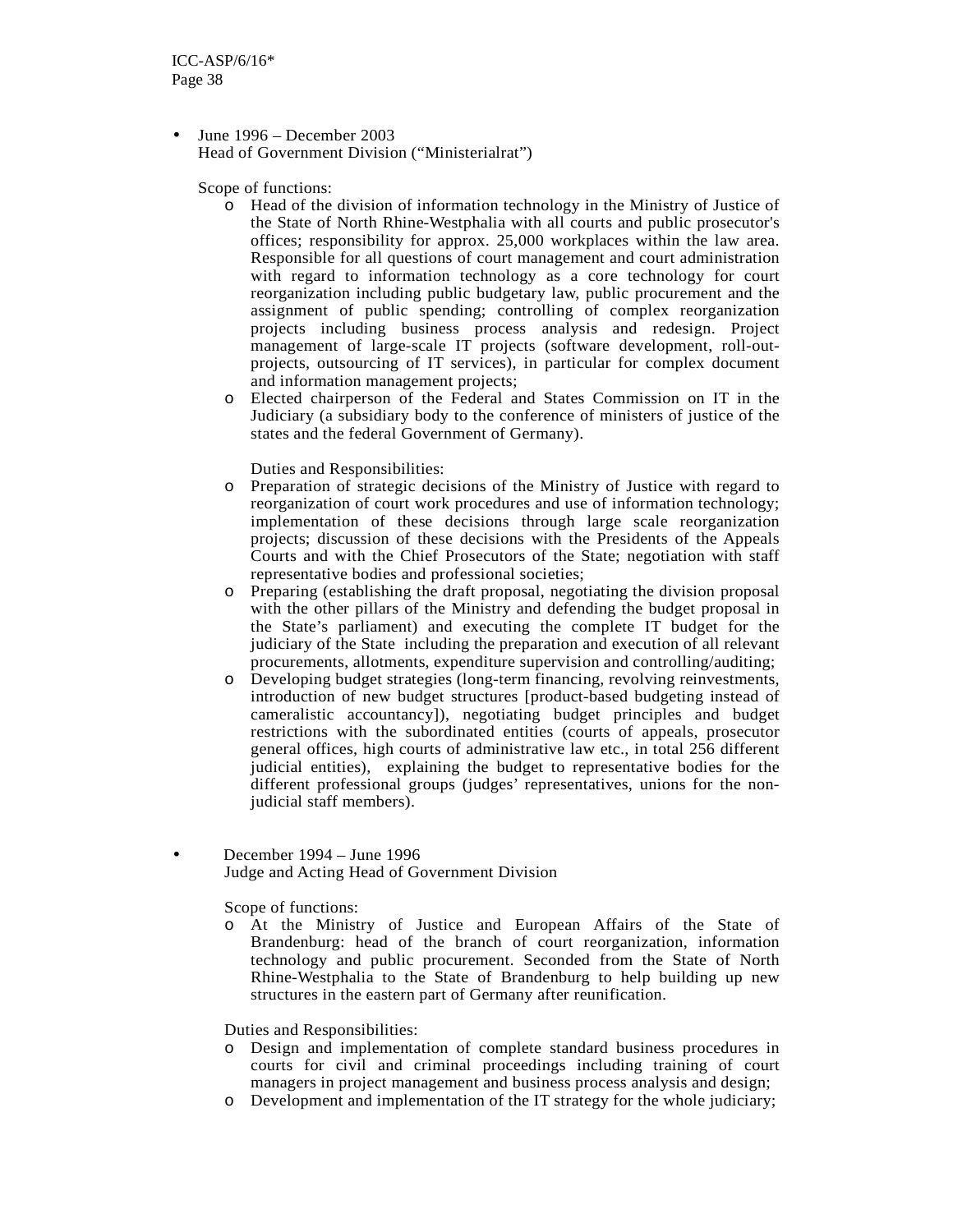- o Establishing and executing the budget of the entire judiciary of the State regarding information technology, office automation, furniture, vehicles, supplies, hardware (everything but staff costs and rental/building costs) at a total of approximately  $\epsilon$ 16 million per annum including the draft of the proposal and the negotiations with the other pillars of the Ministry and the subordinate courts and prosecution offices (approximately 35 entities statewide). Preparation and execution of all procurement activities on the mentioned fields.
- February 1993 December 1994 Judge in the Court Administration (Judge and Desk Officer)

Scope of functions:

o Court administration, information technology for judges and public prosecutors, reorganization of judicial and technical court services at the Court of Appeals ("Oberlandesgericht") in Dusseldorf. Team leader of the task-force "IT for Judges and Prosecutors".

Duties and Responsibilities:

- o Design of workflows and standard procedures for criminal and civil cases in courts based on modern information technology including the development of mid-term IT strategies;
- o Training of judges and prosecutors in the use of modern technologies for judicial work;
- o Developing and implementing of separate "IT budgets" for courts and prosecution offices within the district of the Court;
- o Developing and classifying of posts for technical support in the judiciary;
- o Drafting and negotiating of the Court's IT budget including the budget for the subordinate courts and offices (26 courts, 5 prosecution offices);
- o Executing the first two IT budgets ever established in the judiciary of this state including all the necessary procurements and the recruitment of the staff for the newly generated posts; establishing policies on the use of IT systems for judges and prosecutors including the development of the necessary budgetary structures (short-term and mid-term planning, financing models, etc.).
- September 1990 February 1993

Judge at the County Court:

Judge in civil and criminal cases (first instance and appeals cases) at the county court of Krefeld and the district court of Nettetal: Various assignments to the different branches; assigned to oversee administrative matters in the district court of Nettetal and the county court of Krefeld; training of newly appointed judges in information technology.

#### **Teaching experience**

University teacher (1990 - 1994):

At the Universities of Cologne and Dusseldorf (Civil Law for law students in their first academic year) and at the Technical Academy of Wuppertal (Commercial Law and IT-Law, mainly for postgraduate students); appointed as examiner in the state examination for law students in the State of Brandenburg.

#### **Scientific interests**

International humanitarian and criminal law; questions relating to IT law including questions of Internet-government, e-commerce and data privacy protection law; modern public budget methodology such as new steering models, product-based budgeting, etc.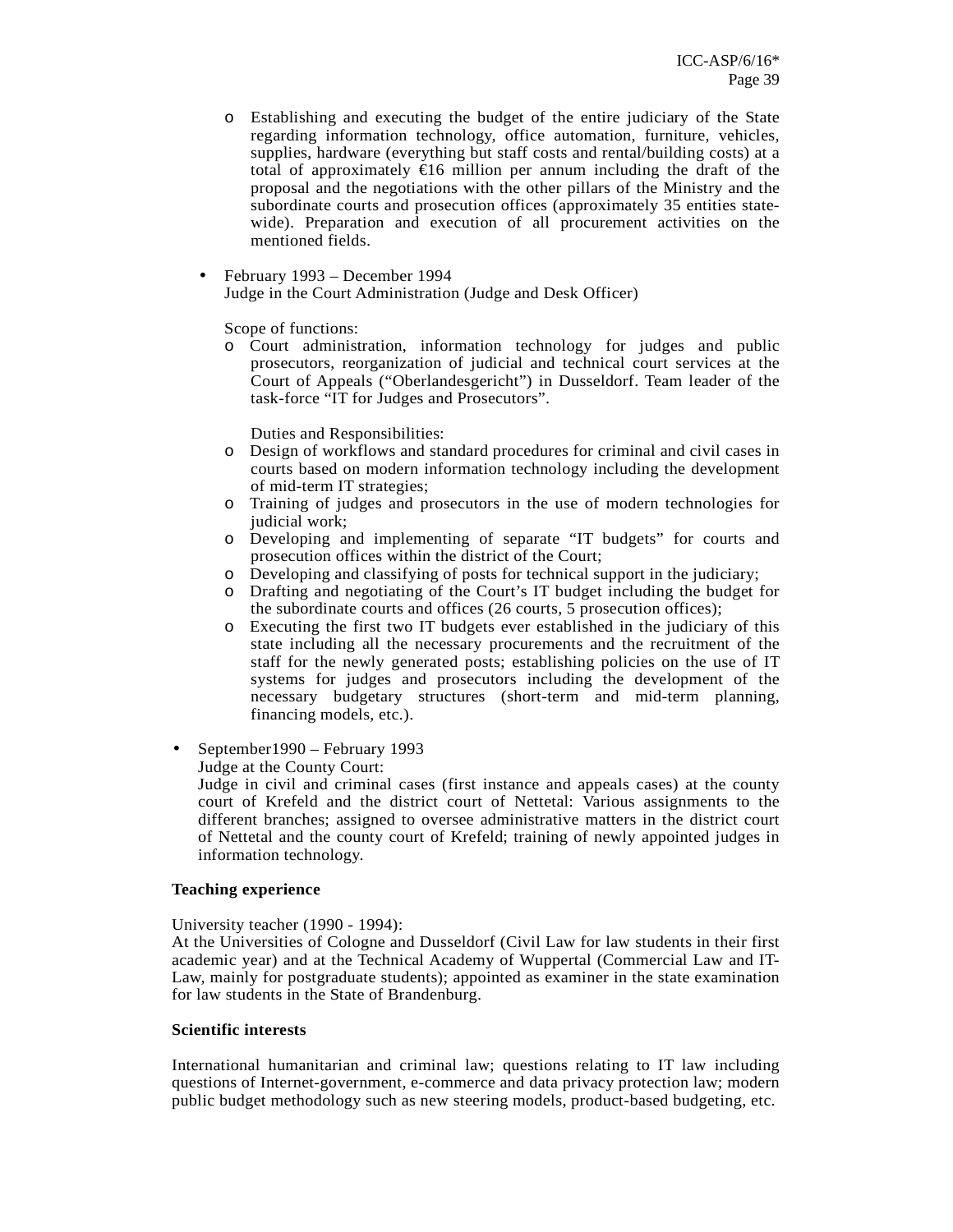#### **Special skills**

Project management, especially of large-scale and/or long-term projects; reorganization and rationalization of work procedures and administrative structures through business process analysis and redesign (including. the IT tools necessary for it).

### **Professional memberships**

- Deutscher Richterbund (Association of German Judges and Prosecutors)
- Deutscher Juristentag (Association of German Jurists)
- Deutscher EDV-Gerichtstag (German Association for Computing in the Judiciary)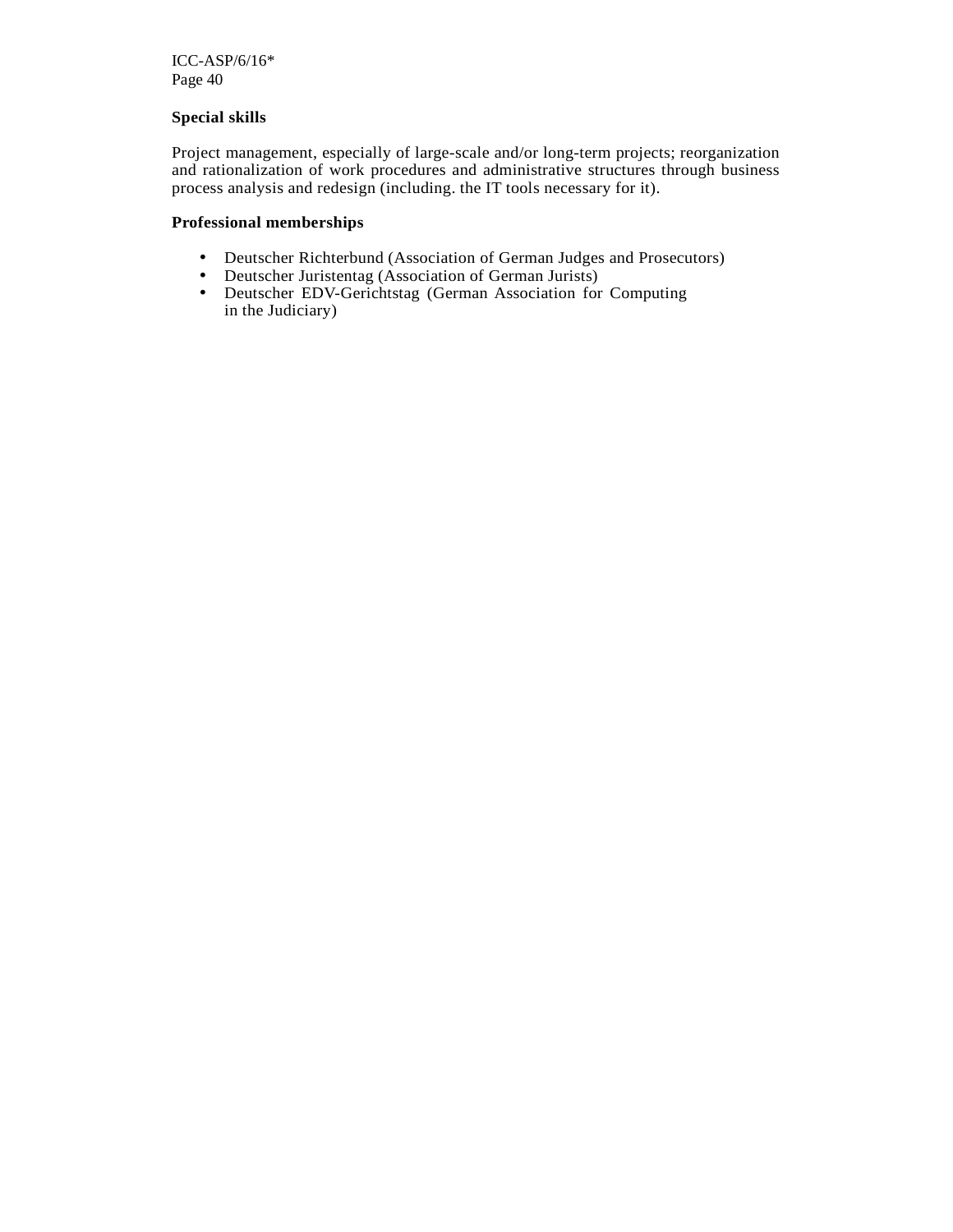### **9. Sankurathripati, Rama Rao (India)**

[Original: English]

#### **Letter of motivation**

I have chosen to apply for the position of Registrar of the International Criminal Court, after taking fully into account the required qualifications and functional requirements of the Registrar and my own qualifications and experience, and after arriving at a reasonable conclusion that they match. My motivation to apply for this post is essentially functional.

 Mainly, the Registrar will be accountable to the Presidency of the Court and provides necessary technical support and assistance; undertakes all the functions of the registry as well as the administration, management and finances of the institution including its overall day to day functioning, and taking care of the witnesses, NGOs, and holding of the meetings of the Assembly of State Parties. Obviously, the position is demanding in terms of legal acumen in international law, human rights and international humanitarian law; administrative, management and financial experience at a senior level; diplomatic experience to deal with the delegations of States Parties to the Statute; knowledge and experience to maintain smooth and efficient relations with the host government; and, more importantly, commitment to the institution and loyalty to support and assist the Court's Presidency in all confidential and sensitive matters.

 I humbly submit that I have what it takes for that demanding position. Over the last 36 years of my legal and judicial experience, since passing of the general law degree in 1970 and the bachelor of laws in 1971, I have been involved in legal research, teaching, legal advise, diplomacy and international relations. Of this long period, I have been directly associated with the United Nations and its institutions for over a quarter century in several capacities – as a diplomat and legal adviser. More particularly, for nearly the last ten years, since 1998, I have been working as an international civil servant within the United Nations system, at the World Intellectual Property Organization (WIPO) New York.

At the national level, I rose to hold the highest rank of the Chief Legal Adviser at Indian Foreign Ministry, after long innings commencing in 1982, and dealt in those years of service all possible aspects of international law, human rights and international humanitarian law in addition to the administrative and management issues that go with the legal adviser's office in a government. Also, as the legal adviser of the Foreign Office, I had worked closely with the national legal system in all matters involving the Ministry and assisted the Attorney General of India for several years on matters of human rights and enquiry commissions. Further, I was also a member of the Indian Arbitration Council and several other legal bodies.

At the international level, as a diplomat and delegate to several meetings and conferences spreading over 25 years, it was only natural that one had to cover numerous of them on several subjects. Some relevant instances include the chairing of the meetings of the annual International Law Commission (ILC) resolution; Chairman of Group of Legal Experts of the United Nations Educational, Scientific and Cultural Organization (UNESCO) Convention on Protection of Cultural Heritage in Armed Conflicts; elected as the first chairman of the Finance Committee of the International Seabed Authority for 5 years; leader and member of the national delegation to all the meetings of the Ad–hoc Committee/Preparatory Committee on the Establishment of an International Criminal Court (PREPCOM) and Rome Plenipotentiary Conference on the International Criminal Court (ICC), Member of the Drafting Committee of ICC, and Chairmanship of the Group on Institutional and Financial Issues of ICC during the PREPCOM and Rome Conference.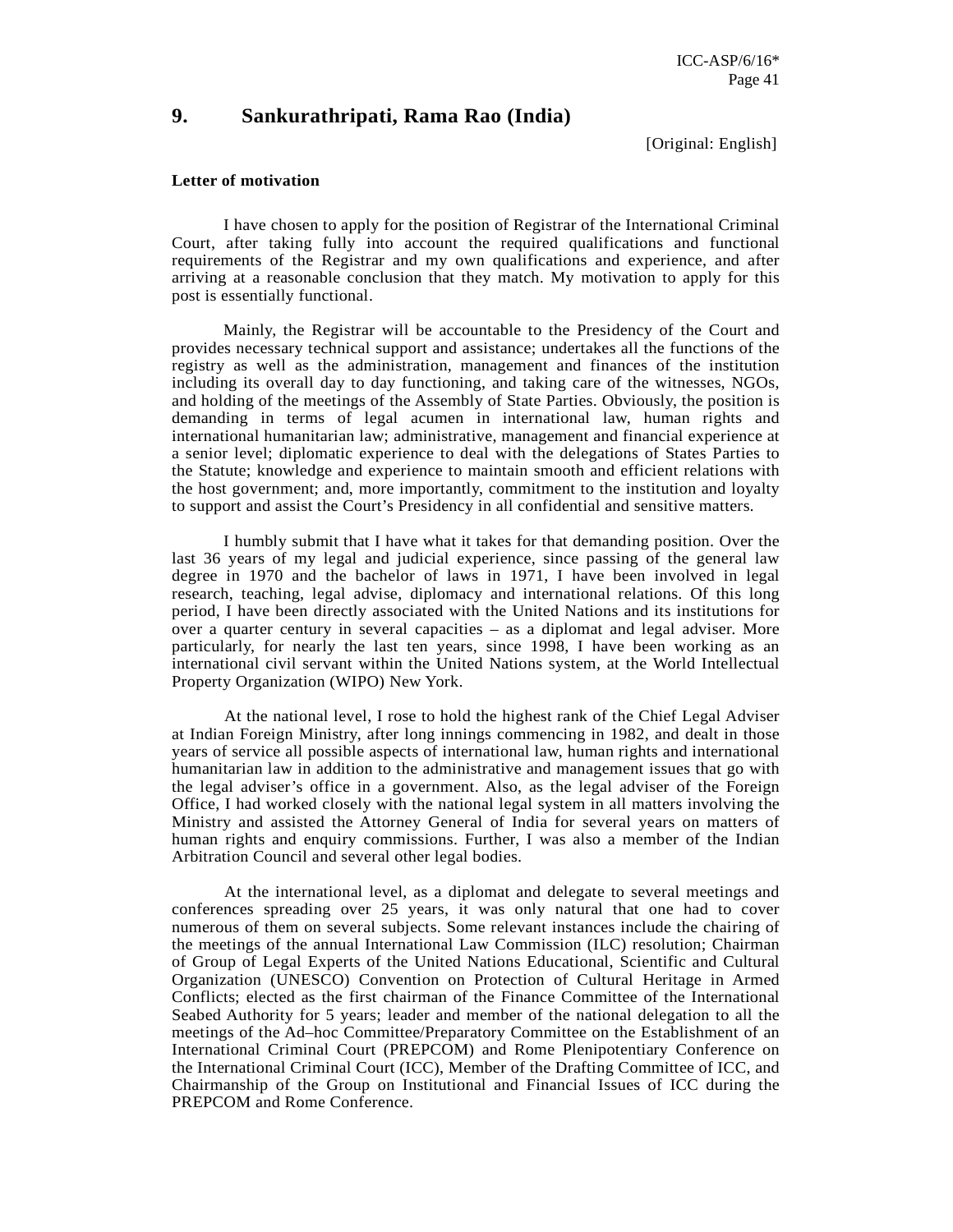It is not necessary to overemphasize the administrative and managerial experience these several responsible positions would entail over three decades of national and international civil service.

Legal academics has been the foundation on which my career has been built, starting with doctorate in international law in 1979-1980 to my teaching as a professor for over five years from 1977 to 1982, to the sustained interest in teaching as a guest faculty all through my career. Even in my current position in WIPO, I lecture at several US universities, particularly law schools, and run an internship programme for young and bright law students. The publications cover a wide range of international law issues.

I have worked for a long time in human rights area and been closely involved with the NGO movement: drafted the first human rights report of India under the International Covenant on Civil and Political Rights **(**ICCPR) and appeared before the Human Rights Committee along with the Attorney General of India; a member of the United Nations group of experts on indigenous peoples in 1986 in Geneva and continued to maintain active interest in the matter to date – for the last five years as a member of the Inter Agency Support Group to the United Nations Permanent Forum on Indigenous Issues.

For further details, please see my curriculum vitae.

If I can reflect on and review my own candidacy, I have an honest feeling that my candidacy rightly fulfils all the functional requirements of the position of registrar of ICC. I will bring good experience to work and personal commitment to the Presidency and the Court.

My motivation to work at ICC also stems from the mission of ICC and personal sentimental reasons that it was my personal honour to nominate the Chair of the Ad-hoc Committee for the establishment of an ICC -Mr. Adrian Bos, to propose Rome as the venue for the Conference, later to work under the chairmanship of the then Ambassador Philippe Kirsch and to work with so many other colleagues who are now on the ICC in several honoured positions, and to propose the name of the Chairman of the Drafting Committee – Professor Cherif Bassiouni. And, in the Final Act to the Rome Conference on ICC and its Statute – I have the honour to have signed it on behalf of India.

Given an opportunity, it shall be my honour to serve the institution of ICC with unflinching commitment and loyalty and rise up to the demands the position of Registrar makes.

#### **Statement of qualifications**

#### **Current position**

• Director (1), World Intellectual Property Organization (WIPO) at the United Nations, New York, since 2003; (Exact title of the post held is Deputy Director).

#### **Previous positions held**

- Senior Counsellor, World Intellectual Property Organization (WIPO), New York, since 1998.
- Chief Legal Adviser, Joint Secretary (Legal and Treaties Division), Ministry of External Affairs, Government of India, 2002- 2006.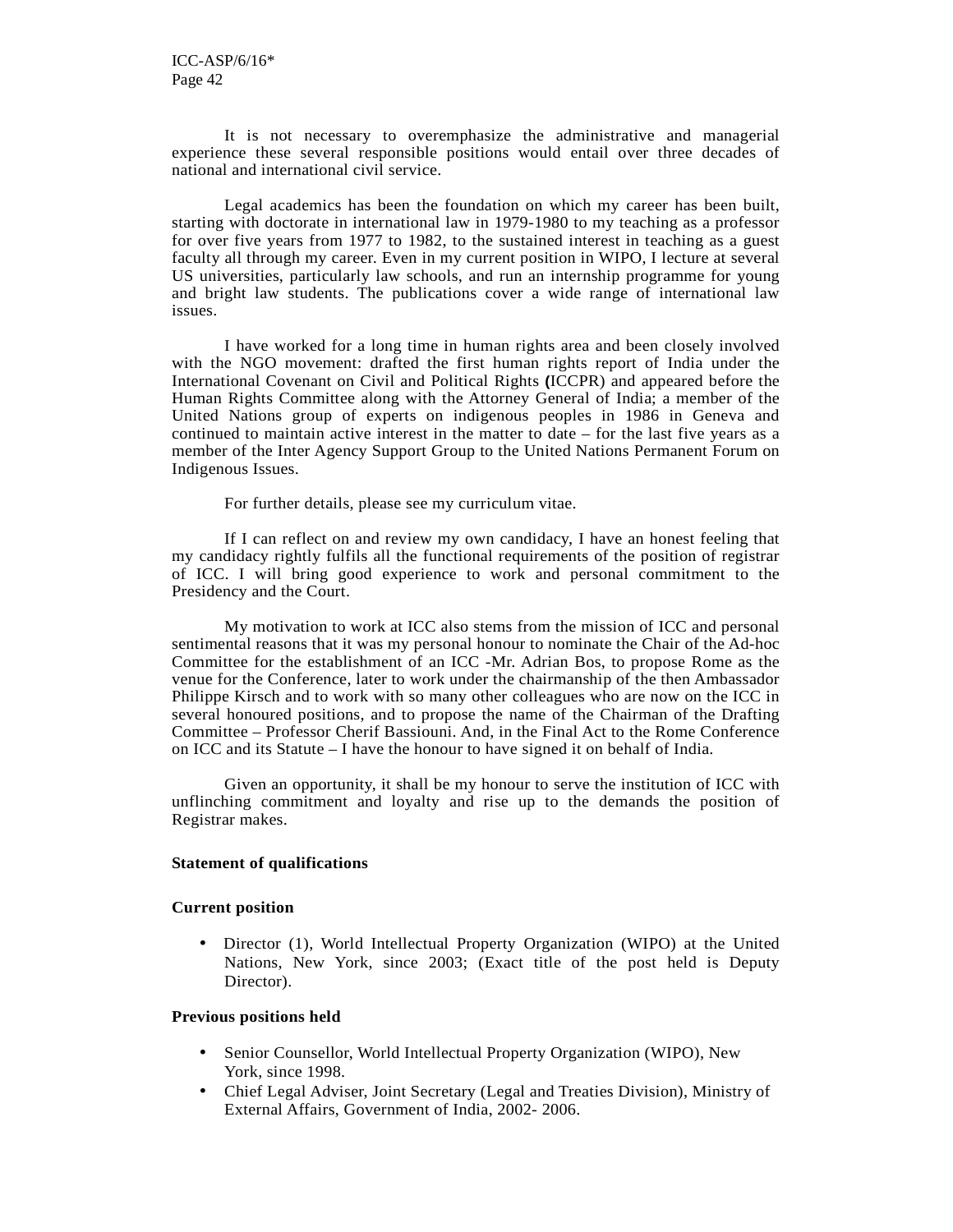- Legal Adviser, Permanent Mission of India to the United Nations, New York, 1994-1998.
- Ministry of External Affairs, Government of India:
	- o Director, Legal and Treaties (L&T) Division, 1993-2002
	- o Deputy Director (L&T) 1989-1993
	- o Legal Officer 1982-1989
- Professor, Department of Advanced Legal Studies, University of Madras, 1977- 1982.

### **Legal education and qualifications**

- Doctorate (Ph.D) in International Law, Jawaharlal Nehru University (JNU), New Delhi, 1979.
- Master of Philosophy (M.Phil) in International Law and International Organizations, JNU, 1976.
- M.L., Andhra University (AU), Waltair, 1974 (University First, and First Gold Medalist for M.L).
- B.L., AU, 1971 (University First and Gold Medalist).
- B.G.L., AU., 1970 (First Class First).

### **Training and fellowships**

- United Nations Fellowship in International Law, 1984; Trained and worked with:
	- o The Hague Academy of International Law
	- o International Court of Justice
	- o United Nations Legal Office.
- United Nations Institute for Training and Research (UNITAR).
- International Ocean Institute, Dalhousie University, Halifax, Canada, 1982.
- Bedford Institute of Oceanography, Halifax, Canada, 1982.
- University Grants Commission, National Merit Fellowship for Master of Laws, 1971-1973, India.
- India (Andhra Pradesh State) Government Fellowship for Ph.D, 1974-1977.

#### **Work experience in the Ministry of External Affairs**

- Rendered legal advice for over 20 years to the Ministry of External Affairs and other Ministries and Departments of Government of India on a variety of international law issues and on human rights, international humanitarian law, extradition and mutual legal assistance as well as personnel matters and international contracts, among other things.
- Drafted the reports of Government of India required human rights instruments as well as numerous legal opinions and deeds.
- Assisted Attorney General of India on international human rights obligations.
- Conducted litigation and court cases involving Ministry of External Affairs.
- Drafted numerous notes to the Cabinet on a variety of subjects.
- Supervised the work of the Legal and Treaties Division.
- Represented Government of India, from 1982 to 1998, at several bilateral and multilateral forums (with particular focus on UN, which is elaborated below).
- Handled several sensitive matters of high priority in the Government of India, including Commissions of Inquiry.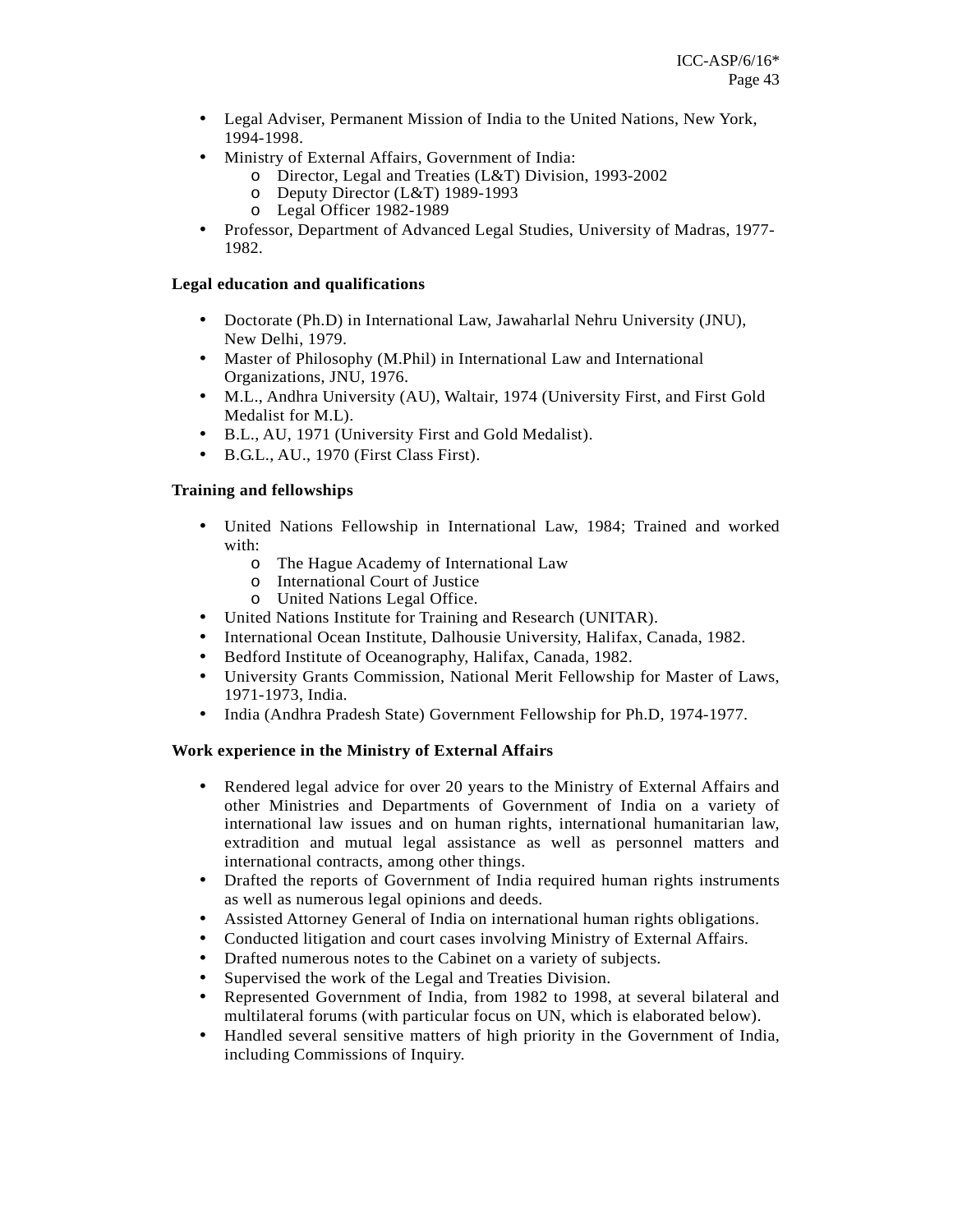### **Work experience at the United Nations**

Associated for 25 years directly with the work of the United Nations, first as a diplomat and delegate from 1982 to 1998 and as an international civil servant since 1998, in the following ways:

- Worked in the international secretariat of UN's Specialized Agency, World Intellectual Property Organization (WIPO), since 1998 till date.
- WIPO's representative to the United Nations, all its Committees and bodies, UN Headquarters, New York, from 1998 to 2006.
- Represented India at the UN as a regular diplomat and legal adviser from 1994- 98.
- Represented India at numerous meetings of the UN and its bodies from 1982 to 1994.

### *Chairman/Leader/Coordinator:*

- Coordinator, UN General Assembly Resolution on the International Law Commission, 1995-1998.
- Chairman, Financing Group, Preparatory Commission and Rome Conference for the International Criminal Court, 1995-1998.
- Chairman, UNESCO Legal Experts Group on The Hague Convention on Protection of Cultural Heritage in Armed Conflicts, UNESCO Headquarters, Paris, 1993.
- Coordinator, NAM positions on Agenda for Peace, for the Sub-Committees on Sanctions, Preventive Diplomacy and Peace-Building, at UN, New York, 1995- 1997.
- Leader, Indian delegation to the PREPCOM and Ad Hoc Committee on International Criminal Court, 1995-1998.
- First Chairman and Elected Member, Finance Committee, International Seabed Authority (ISBA), Jamaica, 1996-1998.
- Leader, Indian delegation to the Ad Hoc Committee on International Terrorism, 1994-1998.
- Leader, Delegation of India, UNCITRAL Meetings on Contract Practices, Arbitration, Electronic Signatures etc., New York, from 1995-1998.

#### *As leader/Member of Indian delegation:*

- United Nations General Assembly: Sixth (Legal) Committee, New York, 1982- 1998.
- UN General Assembly (Sixth Committee).
- UN Charter Committee 1994-1998.
- Economic and Social Council (ECOSOC).
- Commission on Sustainable Development 1998-2000.
- Working Group on Detention of Persons 1982-1984.
- Working Group on Migrant Labour-1982-1986.
- PREPCOM to the Beijing Conference on Platform of Action for Women, 1995
- Committee on Information 1995- 1996.
- Committee on Non-Governmental Organizations 1996-1997.
- International Conference of the International Committee on Red Cross (ICRC), Geneva, 1986, 1993.
- Meetings of the Provisional Secretariat of the Convention on Prohibition of Chemical Weapons (OPCW), The Hague, 1992.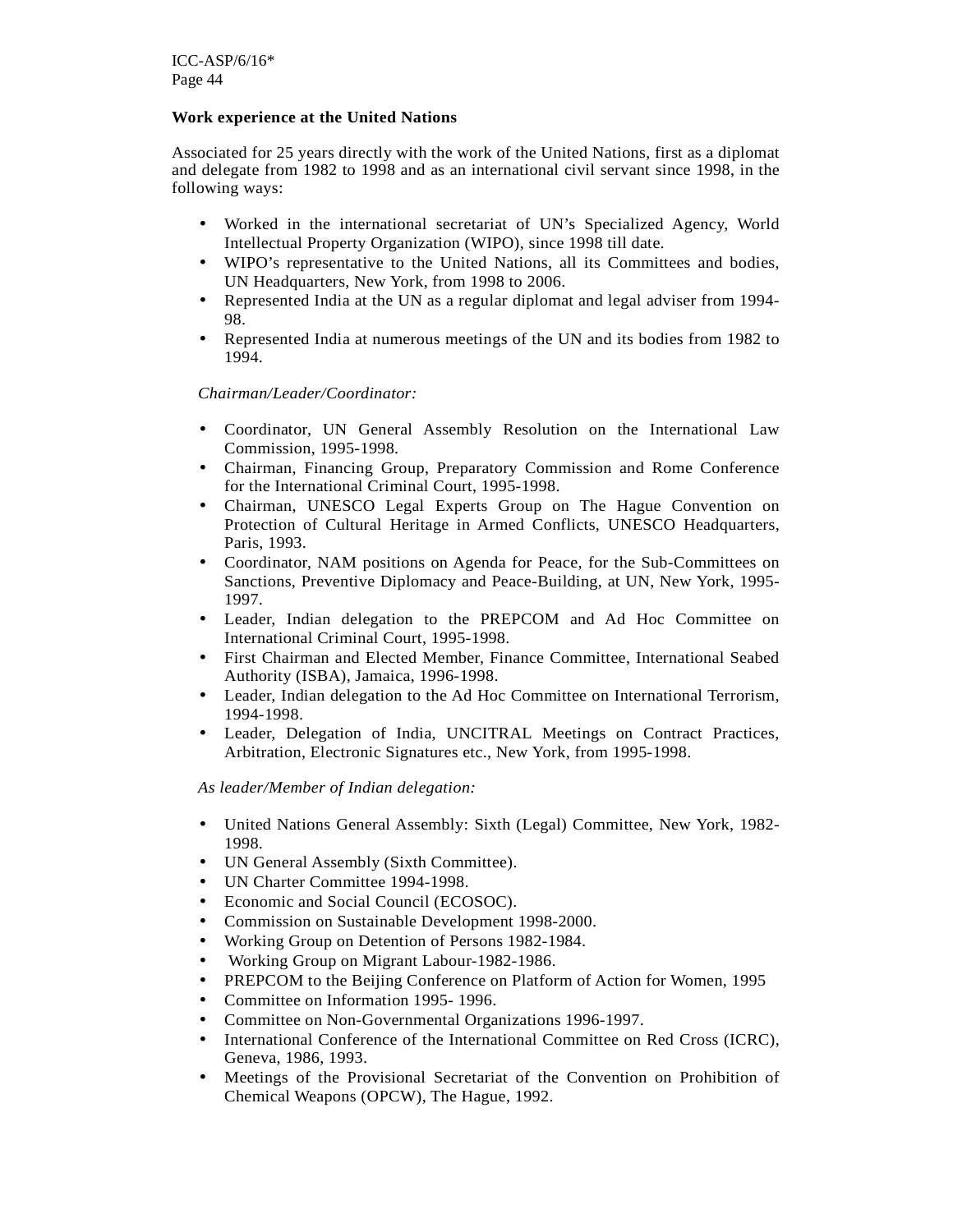- Third (Human Rights) Committee Working Group on the Protection of Migrant Workers, New York, 1985.
- Meeting of Commonwealth lawyers, 1985.
- Working Group on Foster Placement and Adoption, 1984.
- Human Rights Committee, New York, 1983.
- Sixth Committee Working Group against Recruitment, Use and Financing of Mercenaries, New York, 1982 and 1983.
- Sixth Committee Working Group on Protection of Persons under Detention, Arrest or Imprisonment, New York, 1982.
- Rome Conference on International Criminal Court, 1998.
- Member of several smaller drafting group meetings on the Statute on the International Criminal Court, Zutphen, the Netherlands, 1996; Courmayeur, Italy, 1997.
- Member, Drafting Committee on the Statute of the International Criminal Court, 1998.
- Expert for the UN Center for Human Rights on the Declaration on Indigenous Peoples, Geneva, 1986.
- Prepared project for UNITAR on Training of Third World Officials in Human Rights Reporting, New York, 1984.
- UN Committee on Decolonization, New York, 1997.<br>• UN Committee on Information, New York, 1997.
- UN Committee on Information, New York, 1997.
- Sixth Committee Meetings on the Framework Agreement on International Watercourses, 1996.
- NGO Committee, 1996.
- Member, International Seabed Authority (ISBA) Council, 1996-1998.
- Attended the International Law Congress, to commemorate 50 years of the United Nations, New York, 1995.
- Prepared and Presented India's claims (Individual and business claims) before the United Nations Compensation Commission (UNCC), Geneva 1992 to 1994.
- Assisted the Attorney General of India, on matters of international law and human rights in preparation and presentation of country reports to the UN Human Rights Committee, 1983-1994.
- Judge, National Level for final selections in India for Phillip Jessup Moot Court Competitions, Pondichery, 1977 to 1982.
- Judge, National Level for selection in USA for Phillip Jessup Moot Court Competitions, Columbia University, New York, 1998.
- Member, Indian Council of Arbitration, 1992-1994.
- Editor, Indian Journal of International Law, 1992-1995.
- Advocate, High Court of Delhi, since 1984; handled the court cases of the Ministry of External Affairs before Special Commissions, Delhi High Court and the Supreme Court of India between 1982 and 1994.
- Member, UN Committee on Applications for Review of Administrative Tribunal Judgments, 1995.
- UN (UNITAR) International Law fellow, 1984, worked at the World Court and UN Office of Legal Affairs.
- Leader/Member, Indian delegation to the Asian-African Legal Consultative Committee (AALCC), Beijing 1990, Islamabad 1991, Kampala 1992.
- Advised the Indian Foreign Ministry extensively on all international law matters including United Nations Charter law, human rights, international humanitarian law, law of the sea, contracts, special projects, as well as on service maters and all other legal issues.
- Leader/Member of Indian delegation to several bilateral negotiations 1982- 1998, including with Pakistan, Thailand, Myanmar and Sri Lanka on maritime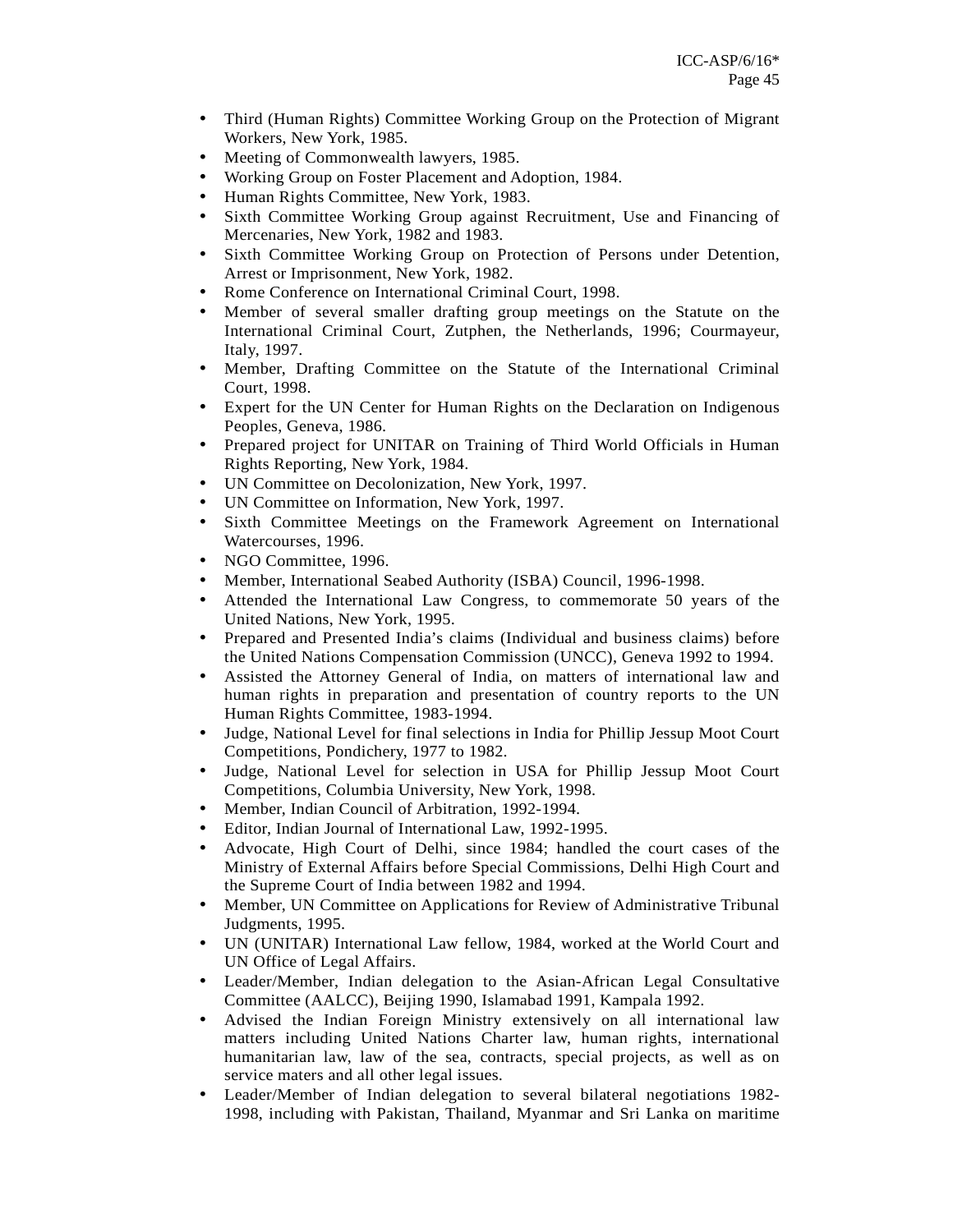boundaries; with Japan, Germany, the Netherlands, France and the United Kingdom on bilateral investment protection agreements; with the United Arab Emirates on extradition and mutual legal assistance.

#### **Academic experience**

#### **Teaching assignments**

- Professor (Lecturer), Full–time teaching career. Post-Graduate Department of Legal Studies, University of Madras, India, 1977-82. Taught Master of Law students.
- Visiting Professor, Indian Academy of International Law and Diplomacy, New Delhi, 1974-77, and 1982 to 1985.
- Guest Faculty:
	- o Indian Foreign Service Training Institute, New Delhi, 1986 1994.
	- o Indian Academy of International Law and Diplomacy, 1980 1994.
	- o Andhra University, Waltair, 1996, 1998, 2000 and 2004.
	- o National Law School of Hyderabad, 2002.
	- o Cardozo Law School, USA, 2000 2006.
	- o Fordham University Law School, USA, 2002.
	- o Washington University School of Law, Seattle, USA, 2002 2006.
	- Pace University Law School, USA, 2005, 2007.
	- o Columbia University Law School, USA, 2005.
	- o Santa Clara University, Law School, 2006.
	- o Golden Gate University, San Francisco, 2006.
	- o University of San Francisco, Law School, San Francisco, 2006
	- o University of Pennsylvania, 2007.
	- o American University Law School, Washington D.C, 2007.
	- o Florida University, Law School, Gainsville, 2007 (Scheduled for November 7, 2007).

#### **Courses/subjects taught**

- International law
- Law of international institutions
- Human rights
- International humanitarian law
- Law of the sea
- International intellectual property law
- Research methodology

#### **Publications**

Numerous articles on international criminal court, human rights, international organizations, disarmament. Other areas included law of the sea, and intellectual property.

#### *Contributed chapters to books:*

- Chemical Convention, published by The Hague Academy of International Law, 1994.
- Human Rights, published by the International Law Association, Delhi, 1980.
- International Humanitarian Law, published by ICRC and Indian Defense Ministry, 1989.
- Rome Statute of International Law, published by Kluwer, 2000.
- Law of the sea in Caracas and Beyond, Radiant Publication, 1977.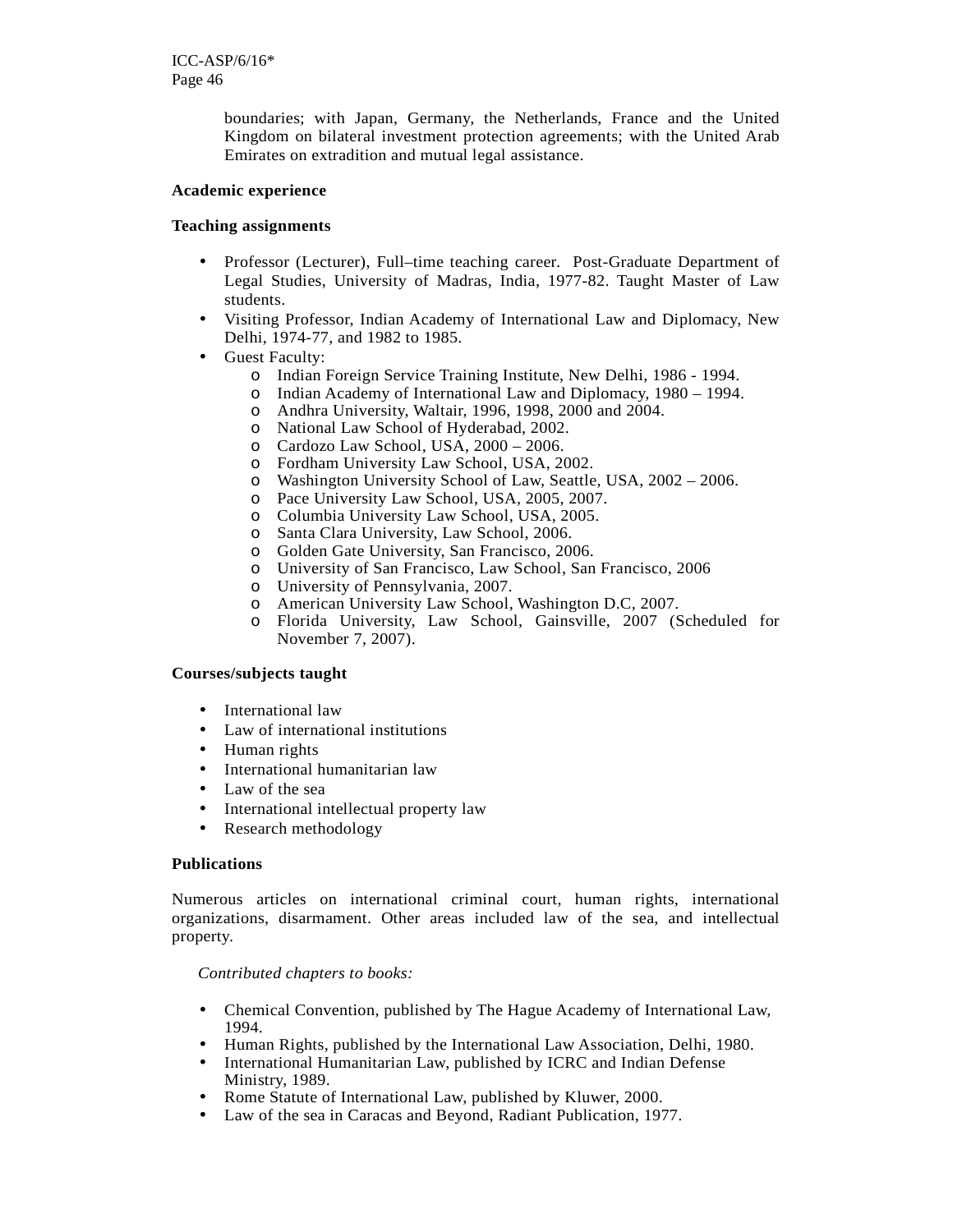• Socio-Economic Background of Indian Legal Profession: Case study of Tamil Nadu, Bar Council of India, 1982.

### *In books:*

- "Financing of the Court, Assembly of States Parties, and the Preparatory Commission" in Roy Lee (ed.) The International Criminal Court, The Making of the Rome Statute: Issues, Negotiations, Results (Kluwer Law International), 1999, pp. 399- 420.
- "Assembly of States Parties and Financing of the International Criminal Court", in Otto Triffterer (ed.), Commentary on the Rome Statute of the International Criminal Court (Nomos Verlagsgesellschaft, Baden-Baden), 1999, pp. 1201- 1219, and 1237.
- Contribution made in the debate on 50 years of the International Law Commission in Making Better International Law: The International Law Commission at 50, UN Publication, 1998, p. 124.
- "National Measures for the Implementation of the Chemical Weapons Convention", in The Convention on the Prohibition and Elimination of Chemical Weapons: A Breakthrough in Multilateral Disarmament, The Hague Academy of International Law (Martinus Nijhoff), 1995, pp. 301- 312.

#### *Other areas*:

- Jointly with P. Sreenivasa Rao, "Exploitation of Sea-Bed Resources and the Last Phase of the Law of the Sea Conference: A Close Look", in S. K. Agrawala (ed.), New Horizons of International Law, International Law Association, India Branch, 1985, pp. 308- 346.
- "Unilateralism and the Emerging Law of Sea-Bed Exploitation", Ibid., pp. 360- 376.
- "Towards a Dispute Settlement Mechanism for the International Sea-Bed Area-An Enquiry", in R. P. Anand (ed.), Law of the Sea: Caracas and Beyond, 1978, pp. 343-372.

#### *Articles and projects:*

- Proceedings of the Meeting on International Criminal Court, 1997, Stanley Foundation, Harriman House, New York.
- Implementation of Geneva Conventions in India, 1986, Joint Publication of Indian Defense Ministry and ICRC, Proceedings of the Seminar held in Vigyan Bhawan, New Delhi.
- Project developed for UNITAR on Training of Third World Diplomats in Human Rights Reporting, UNITAR, 1984, funded by the Ford Foundation.
- "Socio-Economic Background of Legal Profession in India- A case Study of Tamil Nadu", 1982, Bar Council Review.

#### *Other areas:*

- "The Doctrine of Likelihood of Confusion: An Analysis of the Case of In re Majestic Distilling Company Inc, USA", Journal of Intellectual Property Rights, vol.8, May 2003, pp 222-227.
- "An Approach Towards Understanding the Exclusive Economic Zone", Indian Journal of International law, 1984, Vol.24, pp. 102- 115.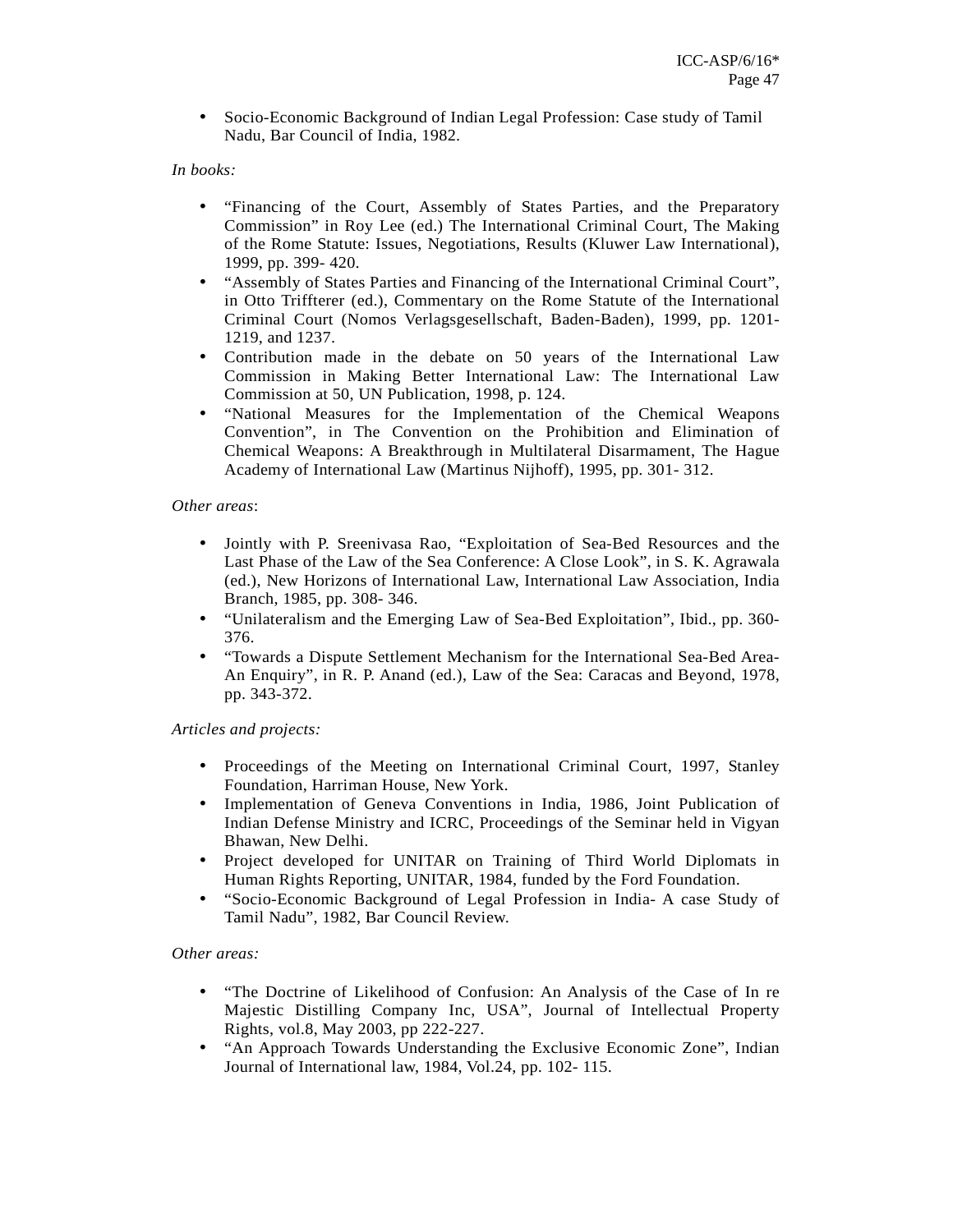- "Towards a system for Deep Sea-Bed Exploitation: A Study of Participants, Methods and Effects", Indian Year Book of International Affairs, 1982, Vol. XIX, pp. 303-322.
- "Indian Ocean Related States: Trends in Maritime Delimitation", Project Report submitted to the International Ocean Institute, Dalhousie University, Canada, 1982.
- "The ICJ Judgment in the Fisheries Jurisdiction Case- A Critique", Indian Year Book of International Affairs, 1980, Vol. XVII, pp. 124-159.
- Jointly with M. K. Nawaz, "Marine Scientific Research", 1980, Project Report submitted to the Indian Society of International Law.
- "Soviet Attitude Towards Treaties", Indian Journal of International Law, 1974, Vol. 14, pp. 433-445.

*Book Reviews:* 

- D.P. O'Connel, The Influence of Law on Sea Power, Indian Year Book of International Affairs, Vol. XVIII, 1981, pp. 515-519.
- R.P. Anand (ed.), Legal Regime of the Sea-Bed and Developing Countries, Ibid., pp. 519-523.
- P. Sreenivasa Rao, The Public Order of Ocean Resources: A Critique of Contemporary Law of the Sea, Ibid., pp. 553- 560.
- R.C. Hingaroni, Modern International Law, Indian Journal of International Law, Vol. XIX, 1979, pp. 466-468.
- Phipat Tangsubkul, ASEAN and the Law of the Sea, Non-Aligned World, 1984.
- Subash Jain, Nationalization of Foreign Property, International Studies, Vol.25, 1988, pp. 307-310.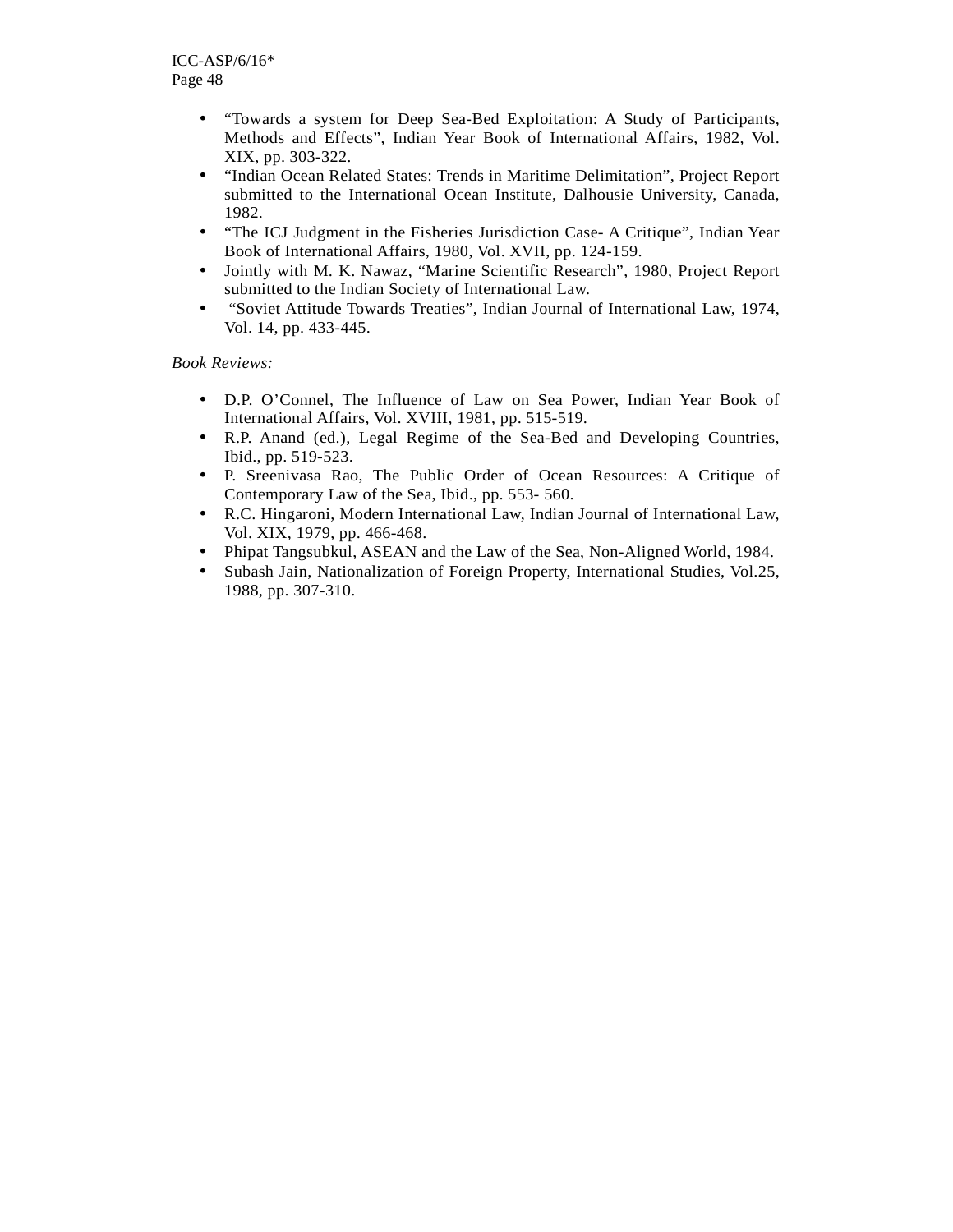### **10. Zimmer, Markus (Switzerland and the United States of America)**

[Original: English]

#### **Letter of motivation**

The absence of the effective rule of law in countries in transitional stages of development provides fertile opportunity for unscrupulous and despotic heads of state and their aspirants to pursue a broad spectrum of personal initiatives that, by even the most undemanding standards, are fundamentally and sometimes egregiously criminal. In many instances, such initiatives violate the most essential principles of civil society. The more developed countries of the world and the monitoring organizations they have created intervene only selectively to constrain such initiatives. This, lamentably, is the case even when the consequences of such initiatives entail institutionally sponsored genocide, rape, torture, and deprivation of the most basic human rights. Such individuals have taken encouragement from the absence in the civilized world of adjudicative forums with both the moral and political authority to charge, apprehend, and try them for crimes against humanity. The recent emergence of criminal forums such as the International Criminal Court (ICC) gives pause to and inspires fear in such oppressors.

The opportunity to join the ICC and to engage in the lawful pursuit of justice on behalf of the world's most downtrodden and innocent victims is compelling. My primary motivation as Registrar would be to work within the framework of the ICC to enhance its capacity to effectively administer criminal justice, to maximize the use of automated tools and effective case management principles, and to minimize the intrusion of bureaucracy, administrative obstructions, and other categories of delay without compromising due process and defendants' rights.

If I am offered that opportunity, I would bring to it an unusual combination of expertise and experience. My professional work in court administration and management extends over 30 years and to most regions of the world.

- As a federal trial court executive, I facilitated the transition of case information processing from a paper-and-typewriter environment to one in which case documents are filed electronically, judges have instant remote access to case data, court notices are transmitted electronically to litigants, the official case file is electronic, and remote access by litigants to case file content is available online.
- I have served in numerous leadership roles on the local, regional, and national levels in the federal judicial system and elsewhere.
- Over the past 15 years, I have provided consulting, advising, and training services to judicial systems in 25 countries in various stages of rule of law development throughout the world, including Rwanda, Liberia, the states of the former Yugoslavia, and Iraq. My assessments prompted fundamental improvements in how courts are managed in a number of those countries.
- I understand international criminal tribunals, having served in 2006-2007 as Chief of Court Management at the International Criminal Tribunal for the Former Yugoslavia (ICTY) while the incumbent was on extended leave.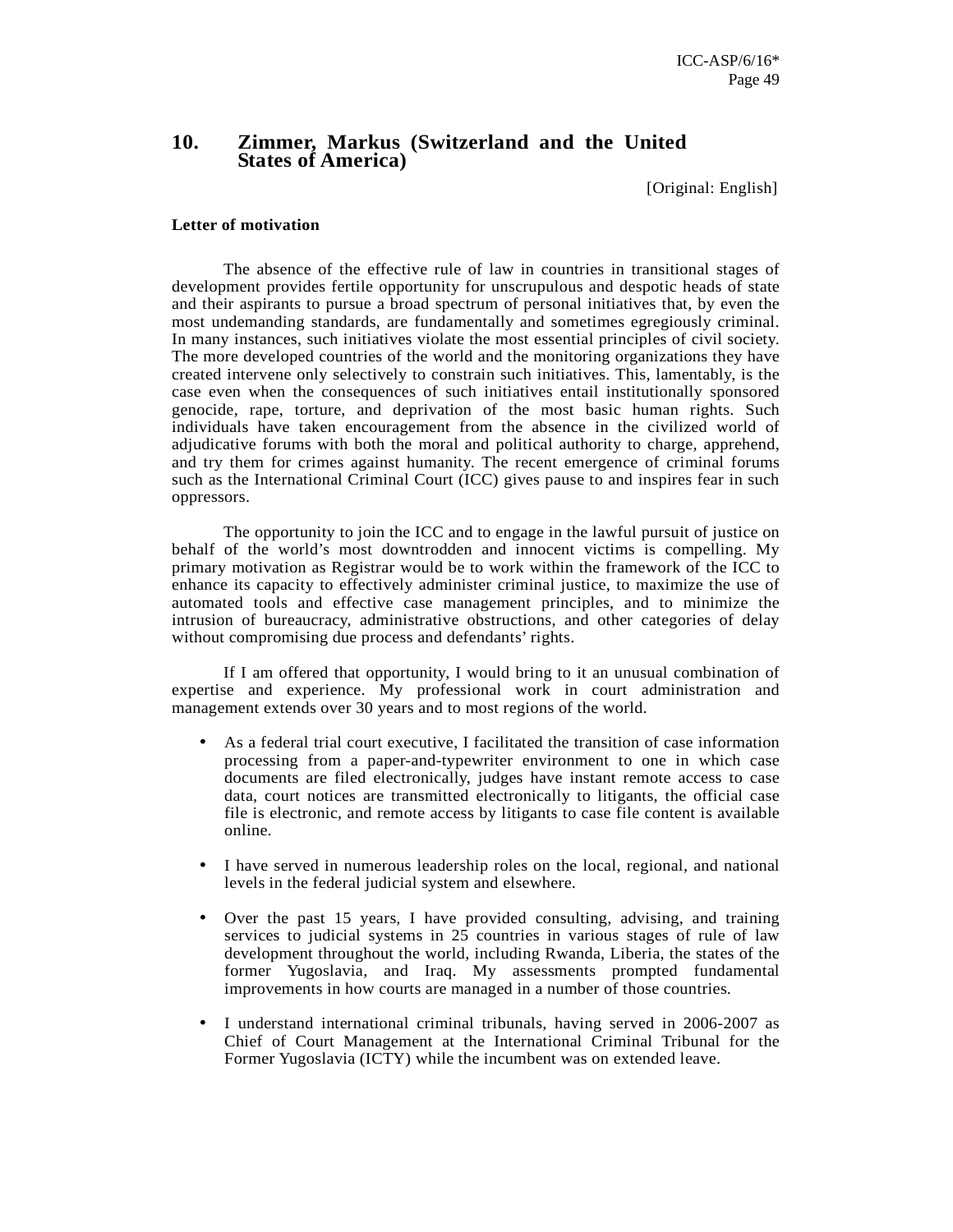### **Statement of qualifications**

### **Professional experience**

- 2007-present Deputy Chief of Party**,** Millennium Challenge Corporation/USAID Ukrainian Anti-Corruption and Strengthening the Rule of Law Program, Kiev, Ukraine.
- 2007-2008

Lead Court Management and Administration Advisor**,** Abu Dhabi Government Restructuring Committee, Emirate of Abu Dhabi.

- $2006 2007$ Chief, Court Management**,** Registry, International Criminal Tribunal for the Former Yugoslavia, The Hague, Netherlands.
- 1987-2006 District Court Executive/Clerk of Court, United States District Court, District of Utah, Salt Lake City, Utah, USA**.**
- 1978-1987 Chief, Management Training Branch (1985-87) Chief, Legal Services Training Branch (1983-1984) Assistant Division Director (1981-1983) Special Assistant to the Division Director (1978-1981) The Federal Judicial Center, Washington, D.C., USA

### **Select short-term international advising, consulting and training**

- 2006 Faculty, Algiers, Algeria Arab Council for Judicial and Legal Studies Workshop for 40 MENA judges.
- 2006

Keynote Speaker, Court Management, Amman, Hashemite Kingdom of Jordan Inaugural Conference, Arab Council for Judicial and Legal Studies.

- 2006 Speaker/Panelist, Court Management, Brasilia DF, Brazil UNDP/National Council of Justice (Ibero-American Seminar on Justice Councils).
- 2005-2006

Court Administration Consultant/Faculty, Amman, Hashemite Kingdom of Jordan

Iraq Pilot Court Administration Improvement Project, Iraqi Court System.

• 2005

Faculty, Chengdu, Szechuan Province, People's Republic of China International Seminar on Transparency for 60 Chinese Judges and Administrators.

• 2005

Lead Consultant/Faculty, CEELI Institute, Prague, Czech Republic World Bank Justice Sector Capacity Building for Pilot Court Teams from Ten Countries.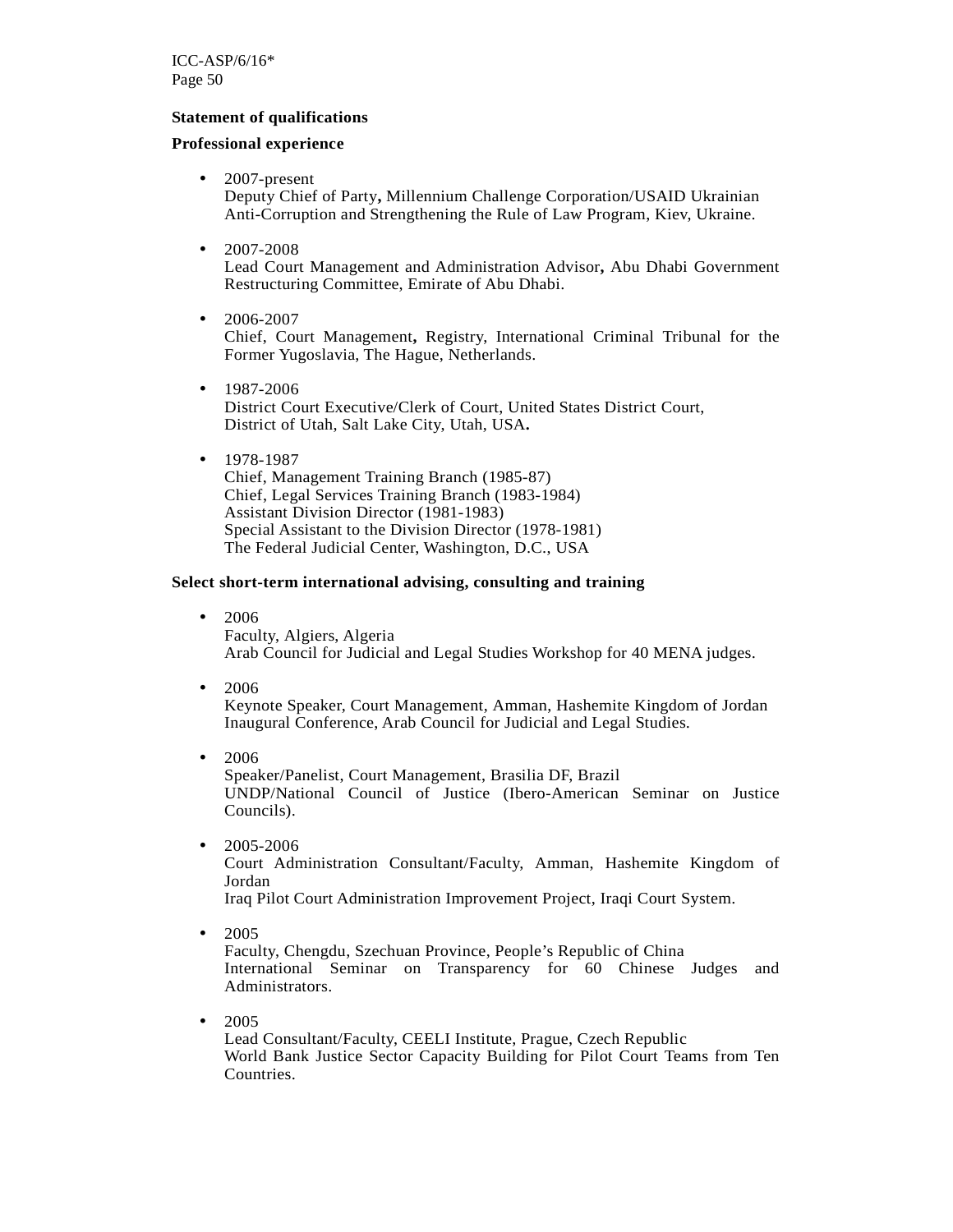• 2005

Consultant/Faculty ABA-Iraq, Bratislava, Slovakia. Strategic Planning Workshop with the Chief Justice and Senior Iraqi Judiciary Leaders.

• 2005

Lead Consultant, World Bank, Belgrade, Republic of Serbia Develop Judicial Reform Strategy/Implementation Plan for Justice Ministry.

• 2005

Justice System Assessment Project Team, Monrovia, Liberia. Assess justice sector and develop reform plan.

• 2004

Faculty,"Judging in Democratic Society," CEELI Institute, Prague, Czech Republic. Two two-week seminars for groups of 50 Iraqi judges.

• 2004

Judicial Reform Consultant, Amman, Hashemite Kingdom of Jordan, Assess Jordanian court/judicial systems for Ministry of Justice.

 $• 2003$ 

Court Administration Consultant, Manama, Kingdom of Bahrain Assess Bahrain court system and develop reform implementation plan.

 $\bullet$  2002-2003

Speaker/Participant, First (2002) and Second (2003) International Conference on Legal Reform, Kigali, Rwanda.

• 2003

Team Leader, Justice System Assessment Project, Pristina, Kosovo Develop justice system restructuring plan for UNMIK, COE, and USDOS.

• 2002

Court Administration Consultant, Baku, Azerbaijan Assess the Azerbaijan justice system.

- 2002 Court Administration Specialist, Kigali, Rwanda Assess training needs and prepare strategic training plan for Rwandan Judiciary.
- 2001 Expert/Advisor, Sveti Stefan, Republic of Montenegro Roundtable on the Law on Courts, Council of Europe and ABA/CEELI.
	-
- 2000

Court Administration Specialist, Bratislava, Slovak Republic Judicial administration reform work with Slovak Judiciary and Ministry of Justice.

• 1999

Legal/Court Administration Specialist, Bucharest, Romania Judicial administration reform work with Romanian Judiciary and Ministry of Justice.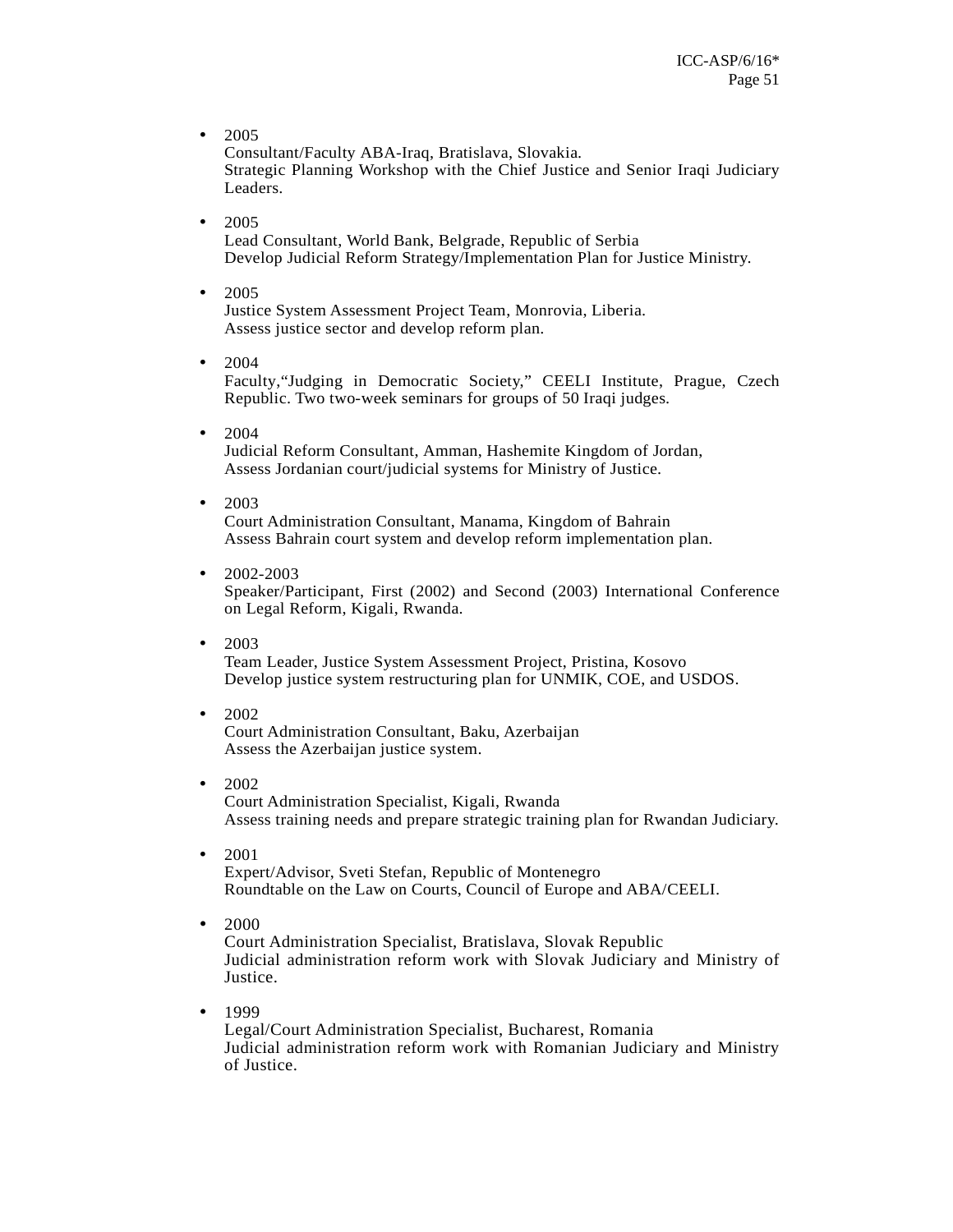• 1998

Judicial Reform Specialist, Warsaw, Poland Judicial administration and reform work with Polish Judiciary and Ministry of Justice.

• 1998

Speaker/Participant, Budapest, Hungary Workshop on the U.S. Judicial Conference for the Hungarian Judiciary Council.

• 1997

Legal/Court Administration Specialist, Skopje, The former Yugoslav Republic of Macedonia

Lead team of four specialists working with the judiciary of The former Yugoslav Republic of Macedonian on court reform.

- 1995 Court Administration Program Chair, ABA/CEELI Workshop for Constitutional Court Justices of Bosnia/Herzegovina, Washington, D.C.
- 1994 Legal Specialist/Guest Speaker, Zagreb, Croatia Deliver lectures to Croatian Judiciary and assess the Croatian court system.
- $1992$ Legal Specialist, Sofia, Bulgaria Assess the Bulgarian court/judicial system.

### **Education**

- Harvard University, Cambridge, Massachusetts, USA. Doctor of Education 1980, Master of Education June 1977.
- University of Zurich, Zurich, Switzerland. Fulbright Fellow 1972-1973.
- University of Utah, Salt Lake City, Utah, USA. Master of Arts 1975, Bachelor of Arts 1971.

### **Select honors and awards**

- 2000: Roy Gibson Freedom of Information Award, Society of Professional Journalists.
- 1994: Administrative Office of the U.S. Courts Director's Award for Outstanding Leadership.
- 1988-2007 Listed in various editions of Who's Who in American Law, Who's Who in America, etc.
- 1978: Elected to Board of Editors, Harvard Educational Review.

### **Select other activities**

- 2005: Member, 2005-2006 Justice Facility Review Jury, American Institute of Architects.
- 2005:-Present Founding President, International Association for Court Administration.